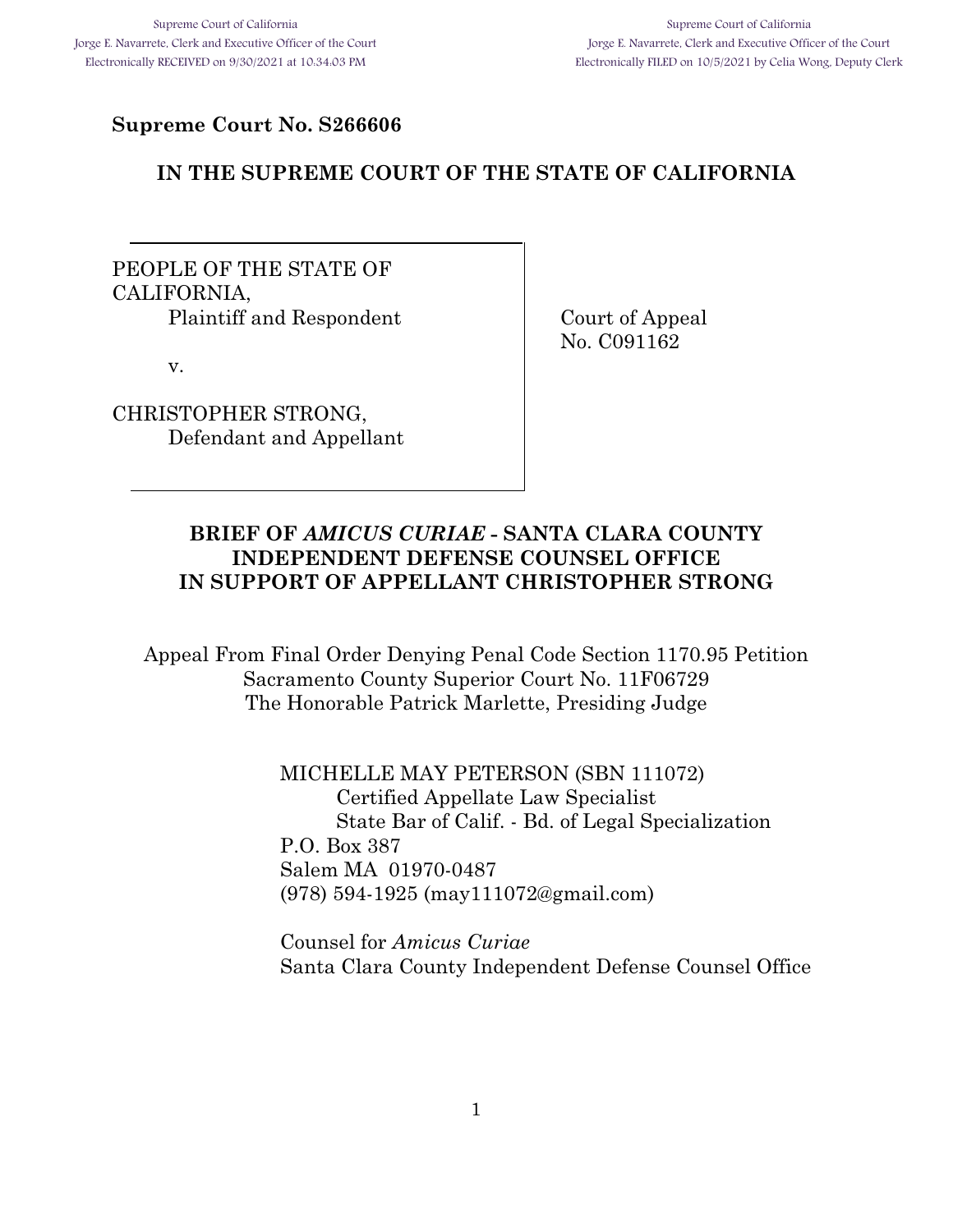## **TABLE OF CONTENTS**

| Ι.   | Introduction And Overview.  17                            |                                                                                                                                                                              |  |
|------|-----------------------------------------------------------|------------------------------------------------------------------------------------------------------------------------------------------------------------------------------|--|
| II.  |                                                           | The Sixteen Published "Banks/Clark Issue"                                                                                                                                    |  |
| A.   |                                                           | Special Circumstance Findings As Fully Categorically                                                                                                                         |  |
| В.   |                                                           | Special Circumstance Findings As Partially                                                                                                                                   |  |
| C.   | <u>Special Circumstance Findings As Not Categorically</u> |                                                                                                                                                                              |  |
| III. | Traditional Preclusion: Sources Of Law22                  |                                                                                                                                                                              |  |
| IV.  |                                                           | Why A Prior Special Circumstance Finding Is<br><b>Not Categorically Preclusive (Fully Or Partially)</b><br><b>Under Any Of The Three Traditional Preclusion</b>              |  |
| A.   |                                                           |                                                                                                                                                                              |  |
|      | 1.                                                        |                                                                                                                                                                              |  |
|      | 2.                                                        | Second: Claims That Arose After The Initial                                                                                                                                  |  |
|      | 3.                                                        | Third: A Section 1170.95 Petition Is Addressed<br>To The Murder Conviction, Not To Any Special<br>$Circumstances \ldots \ldots \ldots \ldots \ldots \ldots \ldots \ldots 25$ |  |
|      | 4.                                                        | Fourth: Section 1170.95's Provision For New                                                                                                                                  |  |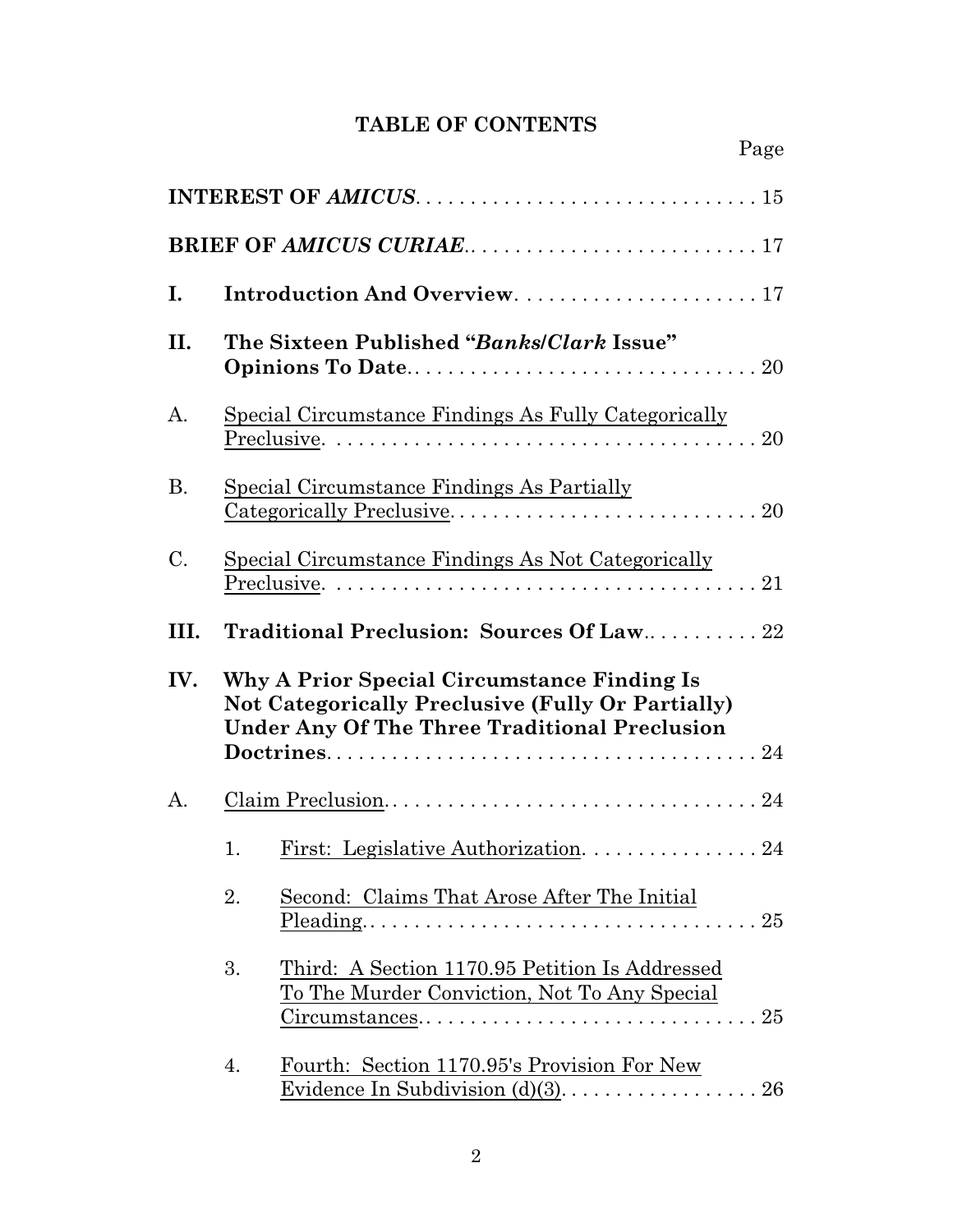# **TABLE OF CONTENTS** (continued)

|    | 5. | Fifth: Using New Evidence To Make A Prima<br>Facie Case In Light Of Subdivision $(d)(3)$ 27                                     |
|----|----|---------------------------------------------------------------------------------------------------------------------------------|
|    |    |                                                                                                                                 |
| В. |    |                                                                                                                                 |
|    | 1. |                                                                                                                                 |
|    | 2. | First: Points Of Law Not Presented And<br>Determined In A Prior Appeal 29                                                       |
|    | 3. | <u>Second: Inapplicability To Matters Of Evidence29</u>                                                                         |
|    | 4. |                                                                                                                                 |
|    | 5. | Fourth: Inapplicability When There Is New                                                                                       |
|    | 6. | Fifth: Inapplicable When Its Application Would                                                                                  |
|    | 7. | Sixth: <i>Banks</i> And <i>Clark</i> , Whether They Are A<br>Change Or A Clarification In The Law. $\dots \dots \dots 30$       |
|    | 8. | $Recapitulation. \ldots \ldots \ldots \ldots \ldots \ldots \ldots \ldots \ldots \ldots 31$                                      |
| C. |    |                                                                                                                                 |
|    | 1. |                                                                                                                                 |
|    | 2. |                                                                                                                                 |
|    | 3. | First: No Issue Preclusion Where The "Actually                                                                                  |
|    | 4. | Second: No Issue Preclusion Where The Affected<br>Party Did Not Have Adequate Incentive To<br>Vigorously Litigate The Issue. 36 |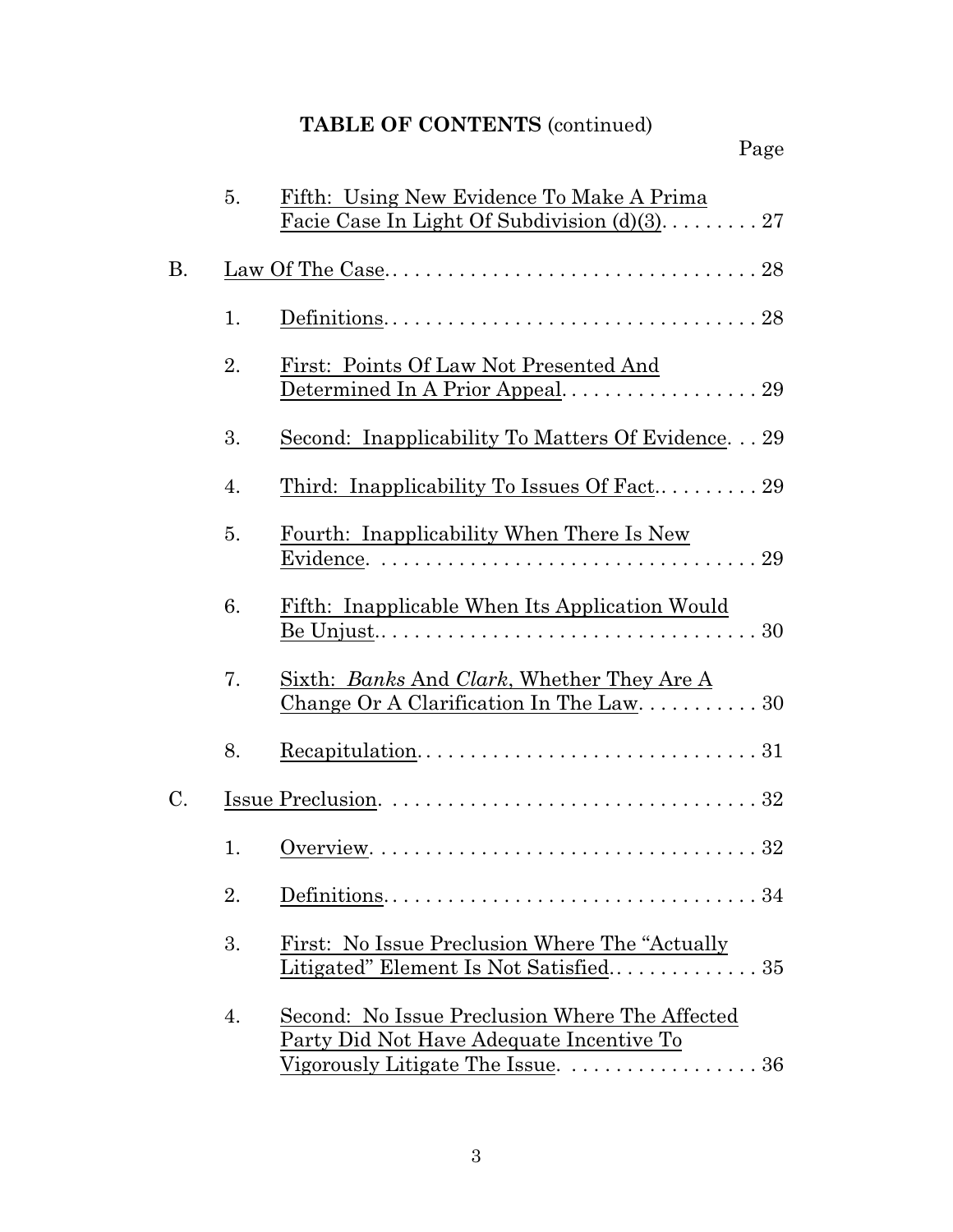# **TABLE OF CONTENTS** (continued)

|    | 5. | Third: Issue Preclusion Is Inapplicable When The                       |
|----|----|------------------------------------------------------------------------|
|    |    | Affected Party Was Unable To Present Material                          |
|    |    | Facts In The Original Proceeding. 39                                   |
|    | 6. | Fourth: The Statutory Proviso For New Evidence                         |
|    |    | Defeats Using Issue Preclusion As A Categorical                        |
|    |    |                                                                        |
|    |    |                                                                        |
|    | 7. | Issue Preclusion Is Inapplicable When The Prior                        |
|    |    | Verdict Was Based On A Material Error Or                               |
|    |    | Irrationality, Including Situations In Which                           |
|    |    | <u>There Was Insufficient Evidence To Support The</u>                  |
|    |    | Verdict, When The Circumstances Indicate                               |
|    |    | Compromise, Or When The Verdict Was Affected                           |
|    |    |                                                                        |
|    | 8. | Sixth: No Application Where There Is A Change                          |
|    |    | Of Law Or A Doctrinal Shift In The Law -                               |
|    |    |                                                                        |
|    |    |                                                                        |
| D. |    | <b>Example Situations In Which Traditional Preclusion</b>              |
|    |    | <u>Analysis Would Apply Irrespective Of How The</u>                    |
|    |    |                                                                        |
|    |    |                                                                        |
| Е. |    | Specific Examples Of Illustrative Scenarios 45                         |
|    |    |                                                                        |
|    | 1. | People v. Eloy Gonzalez (S269792) 45                                   |
|    |    |                                                                        |
|    | 2. | People v. Juan Gonzalez $(S270771)$ . $\ldots \ldots \ldots \ldots 50$ |
| F. |    | Related Observations On The Leading Full Categorical                   |
|    |    | <b>Preclusion And Partial Categorical Preclusion</b>                   |
|    |    | 56                                                                     |
|    |    |                                                                        |
|    | 1. | Galvan And The "Because Of" Clause. 56                                 |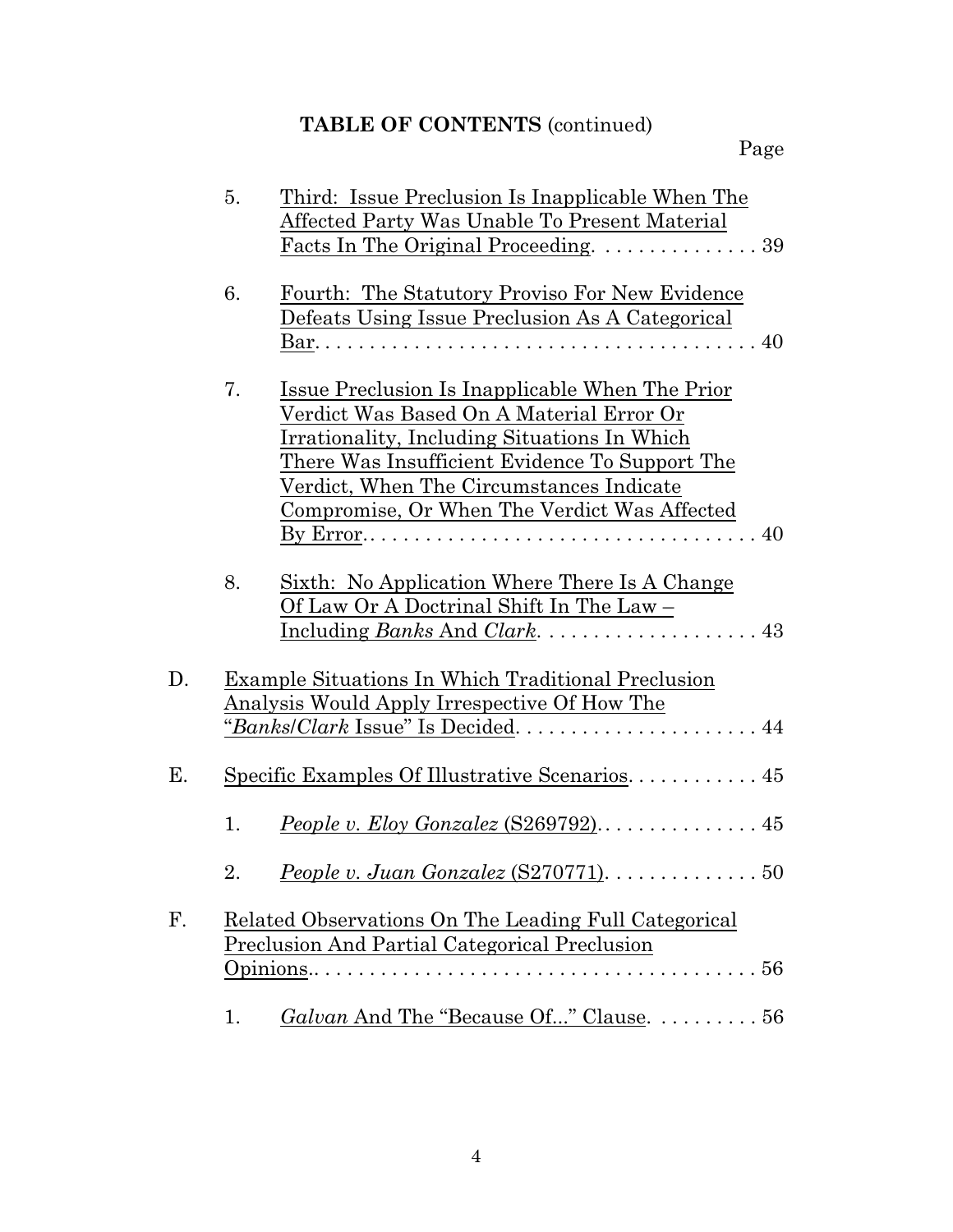# **TABLE OF CONTENTS** (continued)

# Page

|           | The Secrease "Middle Ground," Which Is Not<br>2.<br>One, And Which Fails To Apply Traditional                     |
|-----------|-------------------------------------------------------------------------------------------------------------------|
|           | Preclusion As Much As The Full Categorical                                                                        |
| V.        |                                                                                                                   |
| A.        |                                                                                                                   |
| <b>B.</b> | The Effect Of Commissioner v. Sunnen, Cited In Powers<br>v. Floersheim (1967), On An Issue Preclusion Analysis 66 |
|           |                                                                                                                   |
|           |                                                                                                                   |
|           |                                                                                                                   |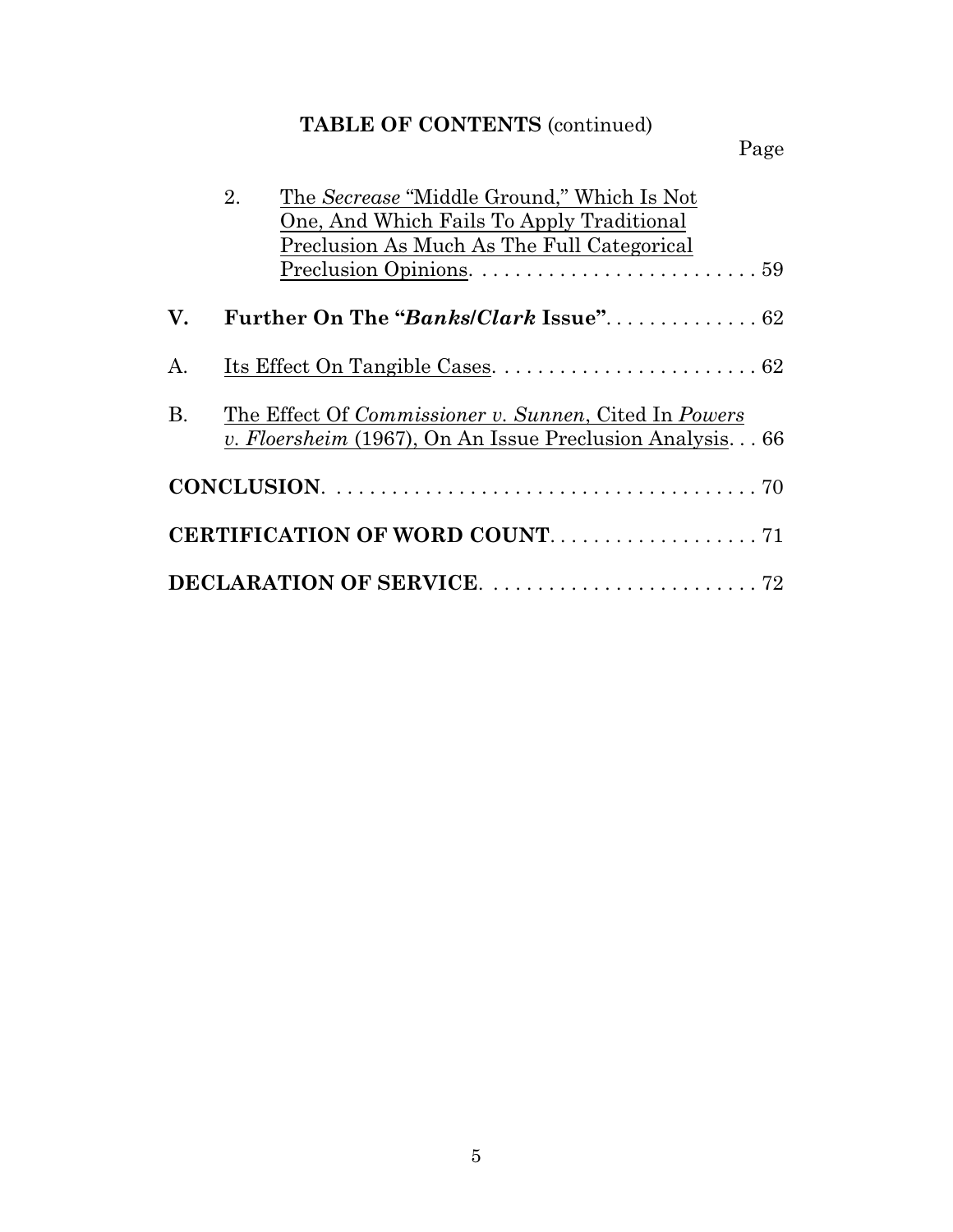## **TABLE OF AUTHORITIES**

Page

| <b>CASES - CALIFORNIA</b>                                                          |
|------------------------------------------------------------------------------------|
| AT & T Comms., Inc. v. Superior Court                                              |
| $A$ <i>jaxo</i> , <i>Inc.</i> v. $E^*$ <i>Trade Financial Corp.</i>                |
| Allied Fire Protection v. Diede Construction, Inc.                                 |
| Ayon v. Esquire Deposition Solutions, LLC                                          |
| Beck Development Co. v. Southern Pac. Transp. Co.                                  |
|                                                                                    |
|                                                                                    |
| Conservatorship of Everette M. (1990) 219 Cal.App.3d $1567. \ldots$ 28             |
| Davidson v. Superior Court (1999) 70 Cal.App.4th $514$ 30                          |
|                                                                                    |
| DiGenova v. State Board of Education (1962) 57 Cal.2d $167$ 29                     |
| Direct Shopping Network, LLC v. James                                              |
| Dominguez v. Superior Court (1990) 226 Cal.App.3d $524. \ldots . 57$               |
| England v. Hospital of the Good Samaritan                                          |
| <i>Evans v. Celotex Corp.</i> (1987) 194 Cal.App.3d $741. \ldots \ldots \ldots 40$ |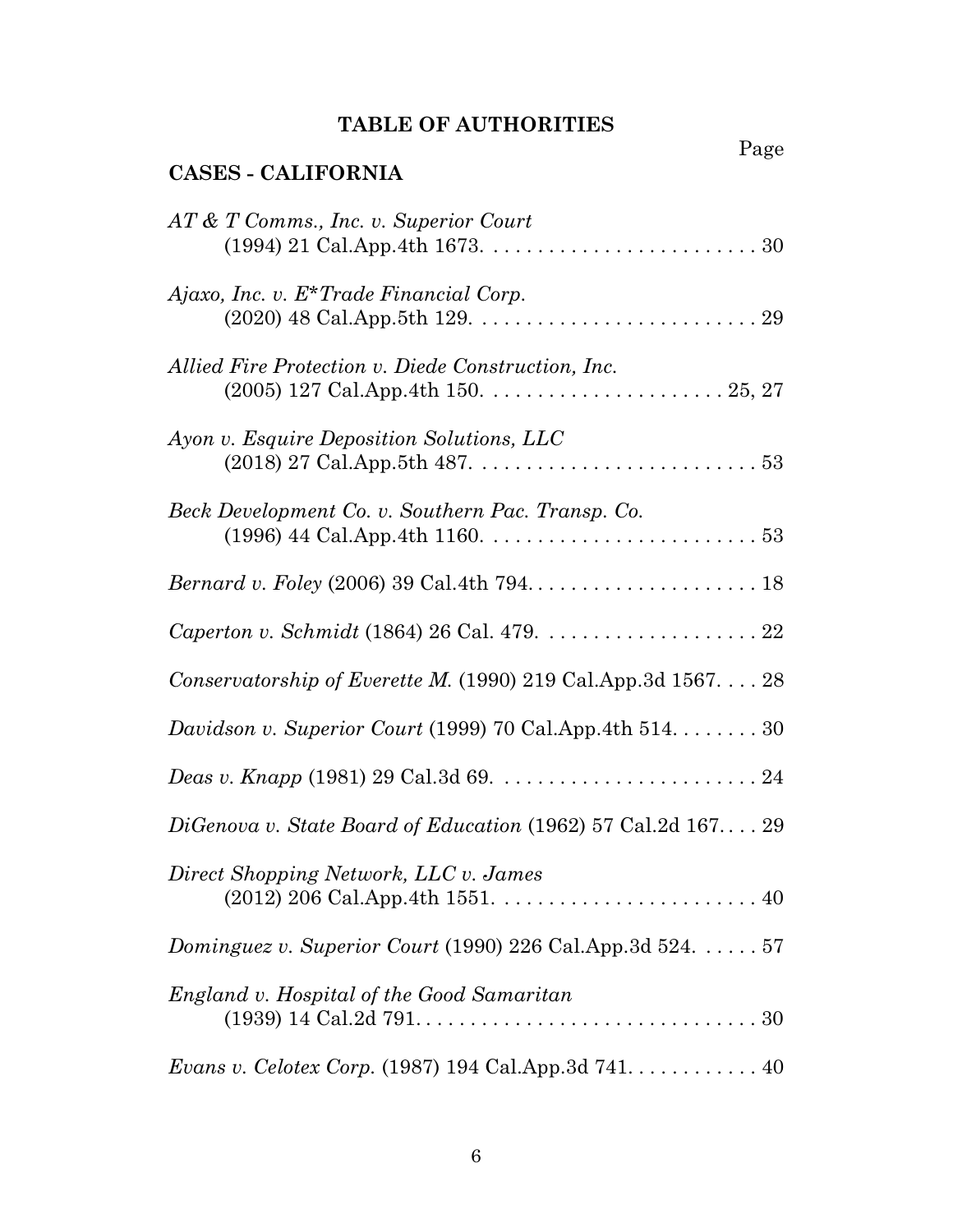| <b>TABLE OF AUTHORITIES (continued)</b>                                                                                            |
|------------------------------------------------------------------------------------------------------------------------------------|
| Page<br><b>CASES - CALIFORNIA</b> (continued)                                                                                      |
| F.E.V. v. City of Anaheim (2017) 15 Cal.App.5th 462 33                                                                             |
| Federation of Hillside and Canyon Ass'ns v. City of<br>$Los Angeles (2004) 126 Cal. App. 4th 1180. \ldots \ldots \ldots \ldots 22$ |
| Foley v. Northern Calif. Power Co. $(1913)$ 165 Cal. 103. 30                                                                       |
| Gikas v. Zolin (1993) 6 Cal.4th 841. $\dots \dots \dots \dots \dots \dots \dots \dots \dots 17, 23$                                |
| Harman v. Mono General Hospital (1982) 131 Cal.App.3d 607 22                                                                       |
|                                                                                                                                    |
|                                                                                                                                    |
|                                                                                                                                    |
|                                                                                                                                    |
| <i>In re Moore</i> (Aug. 31, 2021, A154032) $\_\_$ Cal.App.5th $\_\_$                                                              |
|                                                                                                                                    |
|                                                                                                                                    |
|                                                                                                                                    |
| <i>Investors Equity Life Holding Co. v. Schmidt</i>                                                                                |
|                                                                                                                                    |
| Kemp Bros. Construction, Inc. v. Titan Electric Corp.                                                                              |
| <i>Kerley v. Weber</i> (2018) 27 Cal.App.5th 1187. 22                                                                              |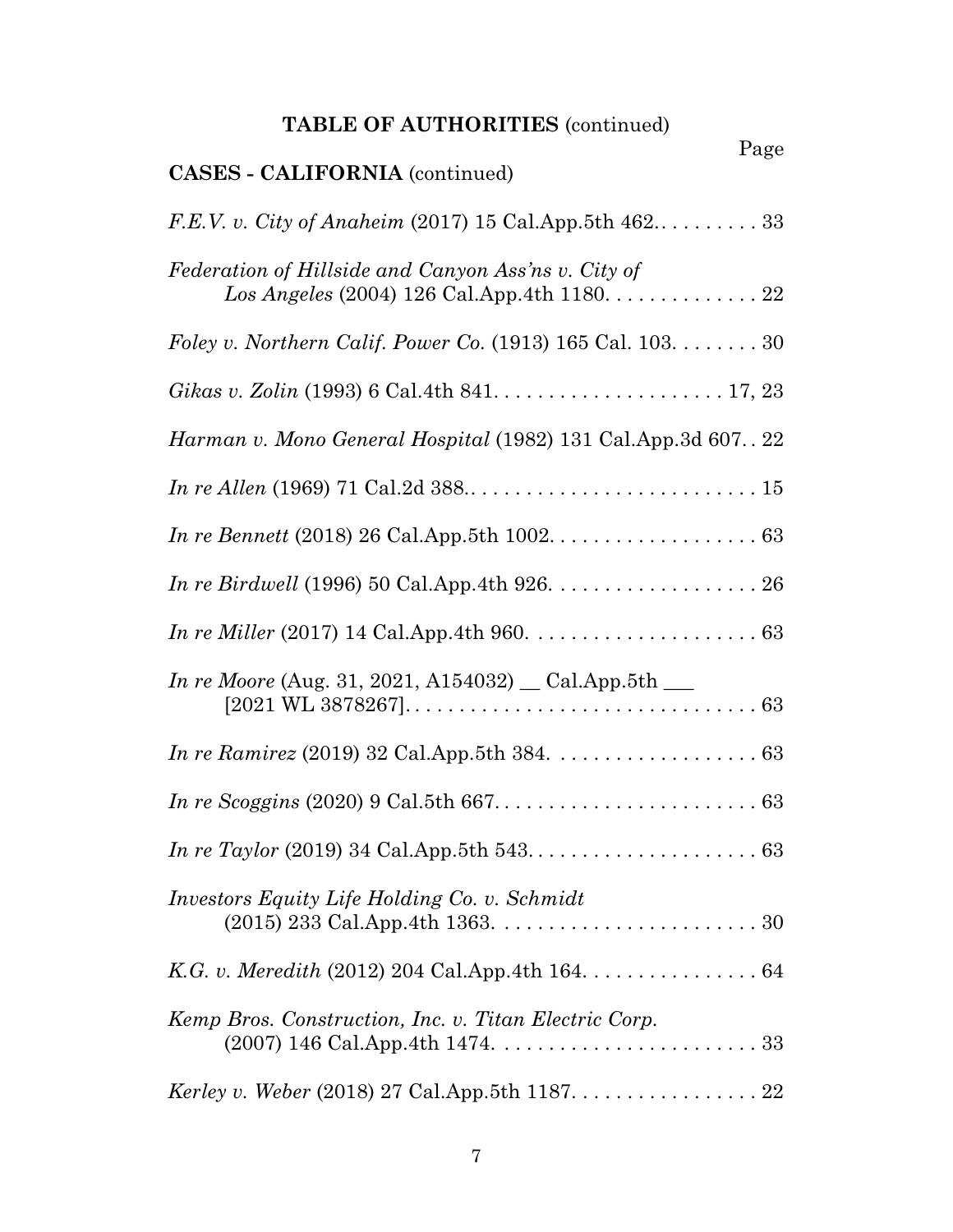| <b>TABLE OF AUTHORITIES (continued)</b><br>Page                                              |
|----------------------------------------------------------------------------------------------|
| <b>CASES - CALIFORNIA</b> (continued)                                                        |
|                                                                                              |
| Leider v. Lewis (2017) 2 Cal.5th 1121. $\ldots \ldots \ldots \ldots \ldots \ldots \ldots$ 29 |
| Lucido v. Superior Court (1990) 51 Cal.3d 335 33, 34, 35, 45, 48                             |
|                                                                                              |
| $McCready v. Whorf (2015) 235 Cal. App. 4th 478 \ldots 25$                                   |
| <i>Meakin v. Steveland, Inc.</i> (1979) 68 Cal.App.3d $490$ 28                               |
|                                                                                              |
| Mycogen Corp. v. Monsanto Co. $(2002)$ 28 Cal.4th 888 24                                     |
| National Computer Rental, Ltd. v. Bergen Brunswig Corp.                                      |
| Needelman v. DeWolf Realty Co. (2015) 239 Cal.App.4th 750. 22                                |
| People v. Superior Court (Whitley) (1999) 68 Cal.App.4th 1383. 36                            |
| <i>People v. Adams</i> (2004) 124 Cal.App.4th 1486. $\dots \dots \dots \dots \dots 54$       |
| <i>People v. Allison</i> (2020) 55 Cal.App.5th 449. 20, 32, 66                               |
| People v. Arias (2021) 66 Cal.App.5th 987, rvw. gtd.                                         |
|                                                                                              |
|                                                                                              |
|                                                                                              |
|                                                                                              |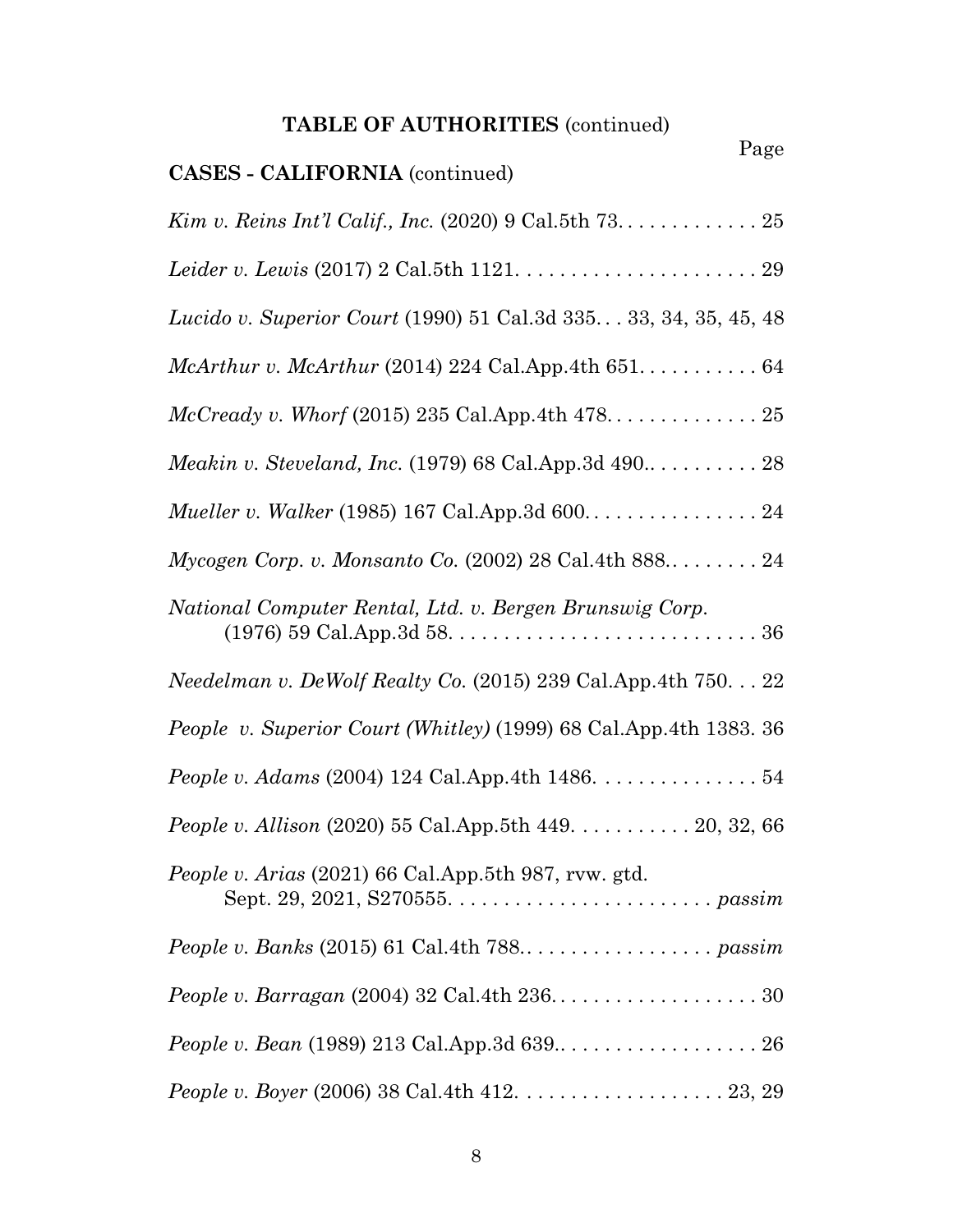# **TABLE OF AUTHORITIES** (continued)

| Page                                                                                            |
|-------------------------------------------------------------------------------------------------|
| <b>CASES - CALIFORNIA</b> (continued)                                                           |
|                                                                                                 |
| People v. Clements (2021) 60 Cal.App.5th 597, rvw. gtd.                                         |
|                                                                                                 |
|                                                                                                 |
| <i>People v. Flood</i> (1998) 18 Cal.4th 470. 47, 53                                            |
| People v. Fortman (2021) 64 Cal.App.5th 217, rvw. gtd.                                          |
| People v. Galvan (2020) 52 Cal.App.5th 1134, rvw. gtd.                                          |
| People v. Gomez $(2020)$ 52 Cal.App.5th 1, rvw. gtd.                                            |
| People v. Gonzalez $(2021)$ 65 Cal.App.5th 420,                                                 |
| People v. Harris (2021) 60 Cal.App.5th 939, rvw. gtd.                                           |
| People v. Hodgson (2003) 111 Cal.App.4th 566 62, 63                                             |
| <i>People v. Jennings</i> (2010) 50 Cal.4th 616. $\ldots \ldots \ldots \ldots \ldots \ldots 47$ |
|                                                                                                 |
|                                                                                                 |
| People v. Jones $(2020)$ 56 Cal.App.5th 474, rvw. gtd.                                          |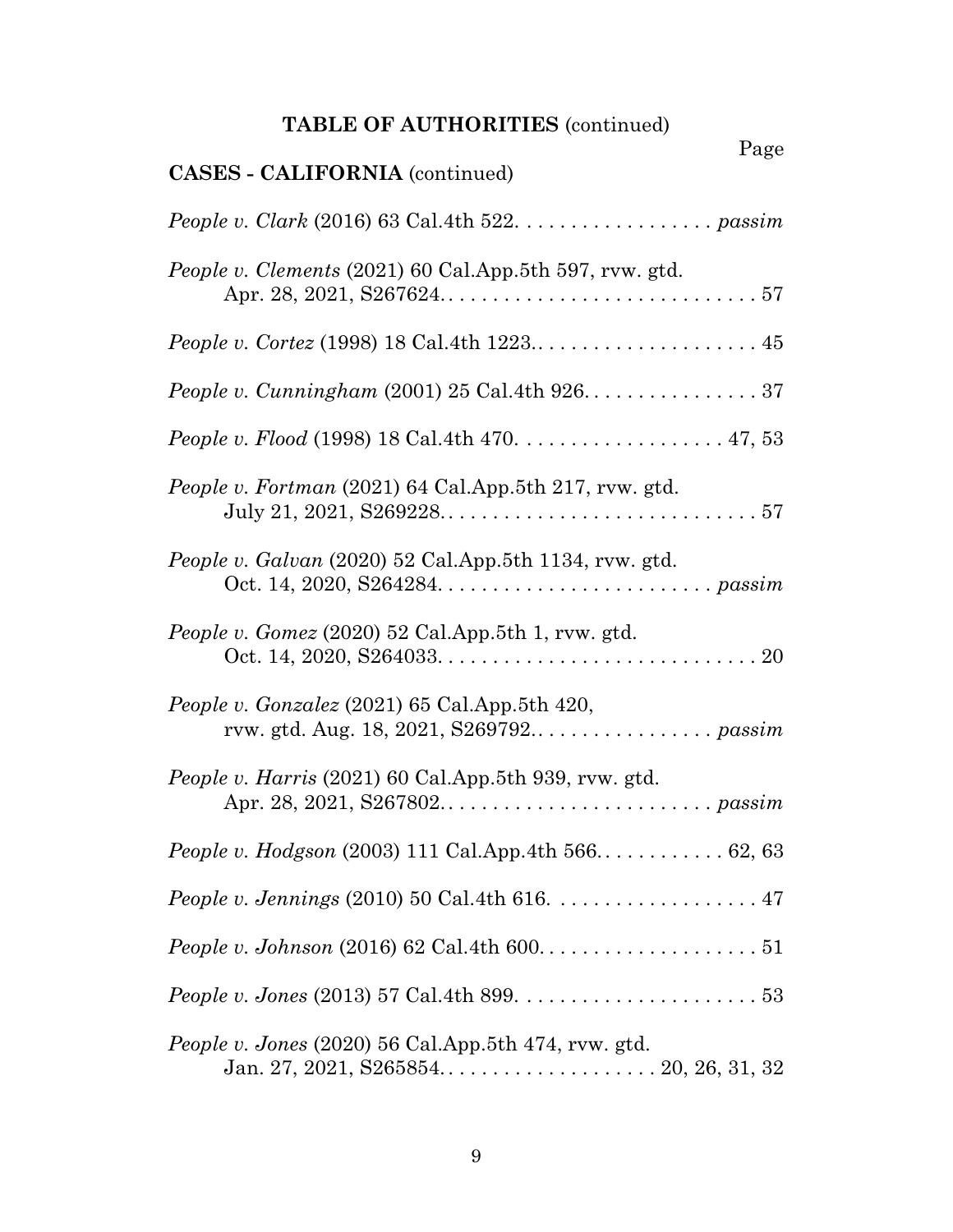# **TABLE OF AUTHORITIES** (continued)

| Page                                                                                                         |
|--------------------------------------------------------------------------------------------------------------|
| <b>CASES - CALIFORNIA</b> (continued)                                                                        |
| <i>People v. Knoller</i> (2007) 41 Cal.4th $139$ $\dots$ $\dots$ $\dots$ $\dots$ $\dots$ $42$                |
|                                                                                                              |
| <i>People v. Lewis</i> (2021) 11 Cal.5th 952. 18, 21, 27, 28                                                 |
| People v. Lopez (2011) 198 Cal.App.4th 1106. 62, 63                                                          |
| People v. Lopez (2020) 56 Cal.App.5th 936, rvw. gtd.                                                         |
| <i>People v. McCoy</i> (2001) 25 Cal.4th 1111. $\ldots \ldots \ldots \ldots \ldots \ldots 51$                |
| People v. Murillo (2020) 54 Cal.App.5th 160, rvw. gtd.                                                       |
| People v. Nuñez $(2020)$ 57 Cal. App. 5th 78, rvw.<br>gtd. Jan. 13, 2021, S265918. $\ldots$ . 20, 32, 36, 47 |
|                                                                                                              |
| People v. Olguin (1994) 31 Cal.App.4th 1355. 51                                                              |
| People v. Pineda (2021) 66 Cal.App.5th 792, rvw.                                                             |
| <i>People v. Proby</i> (1998) 60 Cal.App.4th 922. $\dots \dots 62, 63, 65, 69$                               |
| <i>People v. Ramkeesoon</i> (1985) 39 Cal.3d 346. $\ldots \ldots \ldots \ldots \ldots 53$                    |
| People v. Rodriguez (2020) 58 Cal.App.5th 227, rvw. gtd.                                                     |
| People v. Secrease (2021) 63 Cal.App.5th 231, rvw. gtd.                                                      |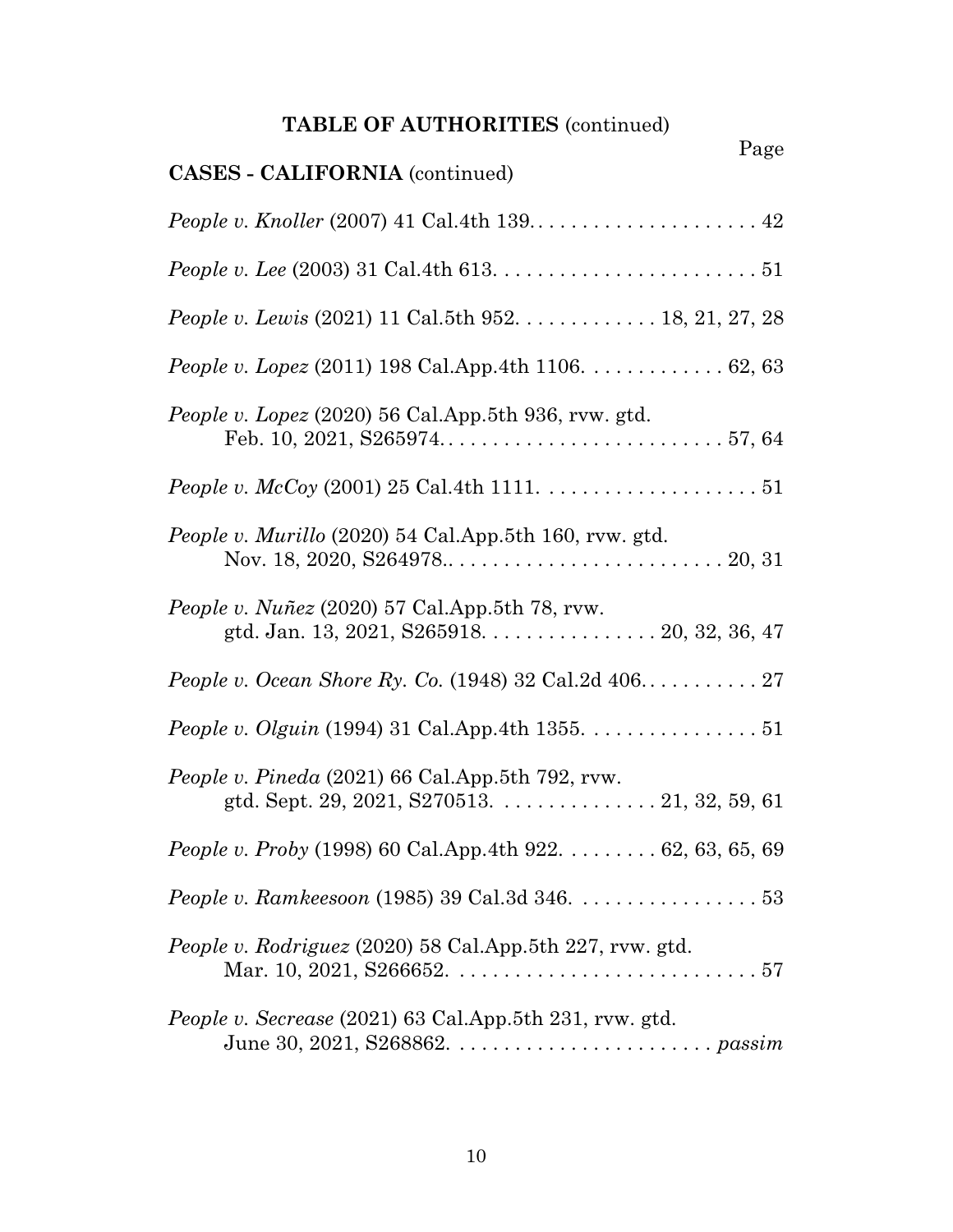# **TABLE OF AUTHORITIES** (continued)

| Page<br><b>CASES - CALIFORNIA</b> (continued)                                                                                                                                      |
|------------------------------------------------------------------------------------------------------------------------------------------------------------------------------------|
| People v. Simmons (2021) 65 Cal.App.5th 739, rvw.<br>gtd. Sept. 1, 2021, S270048. 20, 32, 47, 59                                                                                   |
|                                                                                                                                                                                    |
| People v. Smith (2020) 49 Cal.App.5th 85, rvw. gtd.                                                                                                                                |
| People v. Superior Court (Marks) $(1991)$ 1 Cal.4th 56.  26                                                                                                                        |
|                                                                                                                                                                                    |
|                                                                                                                                                                                    |
| People v. Torres (2020) 46 Cal.App.5th 1168, rvw. gtd.                                                                                                                             |
|                                                                                                                                                                                    |
| <i>People v. Watts</i> (2005) 131 Cal.App.4th 589. $\ldots \ldots \ldots \ldots \ldots 66$                                                                                         |
| People v. Williams (1984) 157 Cal.App.3d 145. 26                                                                                                                                   |
| <i>People v. Wilson</i> (Sept. 29, 2021, D078231) _ Cal.App.5th ___<br>$[2021 \,\text{WL } 4451424] \ldots \ldots \ldots \ldots \ldots \ldots \ldots \ldots \ldots \text{passim }$ |
| People v. York (2020) 54 Cal.App.5th 250, rvw. gtd.                                                                                                                                |
|                                                                                                                                                                                    |
| <i>Powers v. Floersheim</i> (1967) 256 Cal.App.2d 223. 43, 66, 67, 69                                                                                                              |
| Provience v. Valley Clerks Trust Fund                                                                                                                                              |
| <i>Redington v. Pacific Postal Tel. Cable Co.</i> (1895) 107 Cal. 317. . 43                                                                                                        |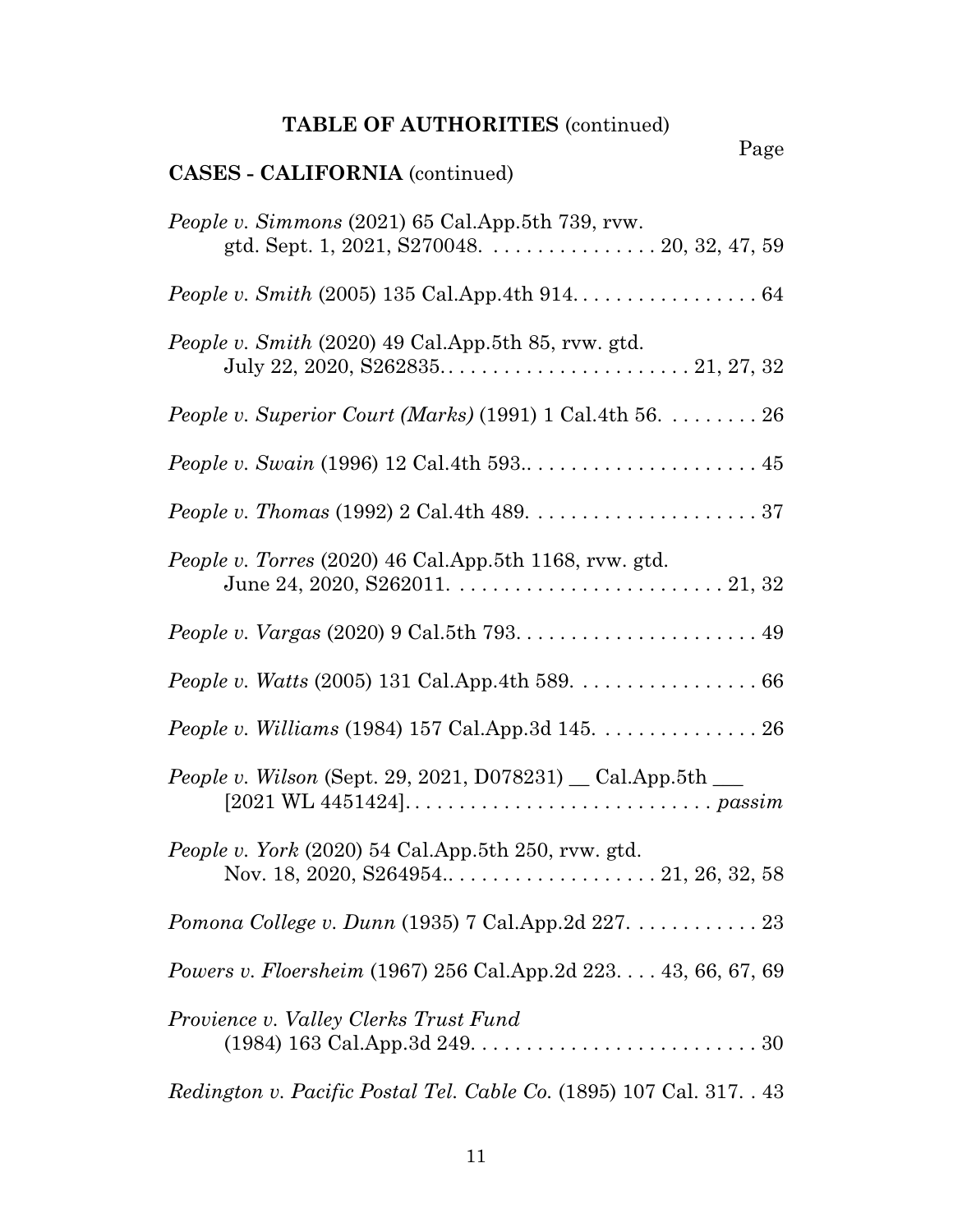|  |  |  |  | <b>TABLE OF AUTHORITIES (continued)</b> |
|--|--|--|--|-----------------------------------------|
|--|--|--|--|-----------------------------------------|

| Page<br><b>CASES - CALIFORNIA</b> (continued)                        |
|----------------------------------------------------------------------|
|                                                                      |
| SLPR, LLC v. San Diego Unified Port District                         |
| Sargon Enterprises, Inc. v. University of Southern California        |
| <i>Smith v. ExxonMobil Oil Corp.</i> $(2007)$ 153 Cal.App.4th 140740 |
|                                                                      |
| Smith v. Westerfield (1891) 88 Cal. 374 18, 22                       |
| Starr v. City and County of San Francisco                            |
| Tide Water Associated Oil Co. v. Superior Court                      |
|                                                                      |
| Williams v. U.S. Bancorp Investments, Inc.                           |

## **CASES - OTHER JURISDICTIONS**

| <i>Bravo-Fernandez v. United States (2016)</i> 580 U.S.                 |
|-------------------------------------------------------------------------|
| Commissioner v. Sunnen (1947) 333 U.S. 591 43, 66, 67, 68, 69           |
| Gates v. District of Columbia (D.D.C. 2014) 66 F.Supp.3d $1. \ldots 36$ |
|                                                                         |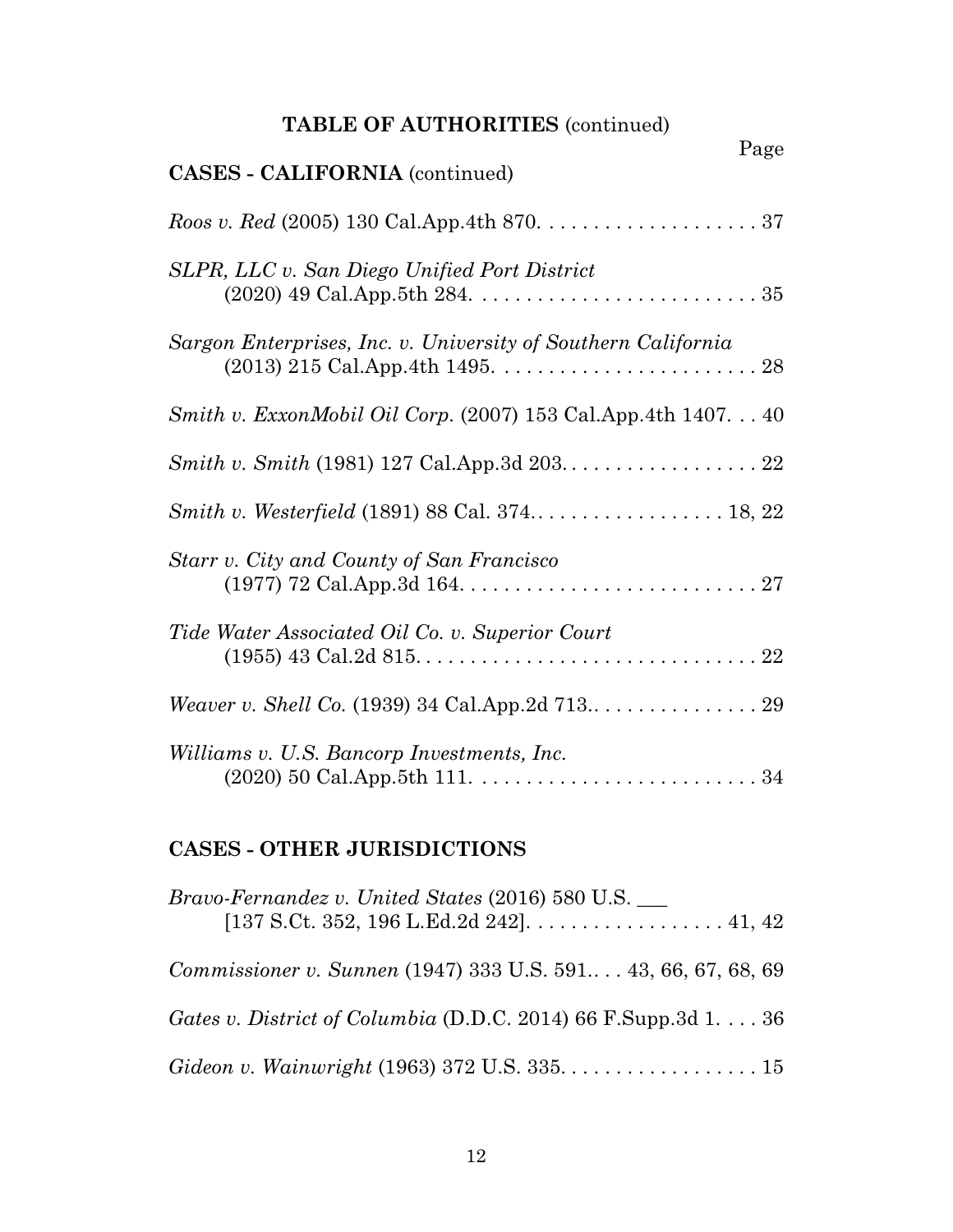| <b>TABLE OF AUTHORITIES (continued)</b>                                                                             |  |  |  |
|---------------------------------------------------------------------------------------------------------------------|--|--|--|
| Page<br><b>CASES - OTHER JURISDICTIONS (continued)</b>                                                              |  |  |  |
| Graziani v. Ambrose (1923) 201 Ky. 466 [257 S.W. 21]. 22                                                            |  |  |  |
|                                                                                                                     |  |  |  |
| Helvering v. Clifford (1940) 309 U.S. 331. 68, 69                                                                   |  |  |  |
| <i>Helvering v. Horst</i> (1940) 311 U.S. 112. $\dots \dots \dots \dots \dots \dots \dots 68, 69$                   |  |  |  |
| In re Sokol (2d Cir. 1997) 113 F.3d 303 37, 38, 39, 47                                                              |  |  |  |
| Jackson v. Virginia (1979) 443 U.S. 307. 41, 42                                                                     |  |  |  |
| <i>Janjua v. Neufeld</i> (9th Cir. 2019) 933 F.3d 1061. 35                                                          |  |  |  |
| <i>Parklane Hosiery Co. v. Shore</i> (1979) 439 U.S. 332. 37                                                        |  |  |  |
| <i>Purdue Pharma L.P. v. Iancu</i> (Fed.Cir. 2019)                                                                  |  |  |  |
|                                                                                                                     |  |  |  |
| United States v. Powell (1984) 469 U.S. 57. 40, 41                                                                  |  |  |  |
| Westinghouse Elec. Corp. v. General Circuit Breakers &<br><i>Elec. Supply, Inc.</i> (9th Cir. 1997) 106 F.3d 894 42 |  |  |  |
| <i>Yeager v. United States (2009) 557 U.S. 110</i> 33, 44, 46                                                       |  |  |  |

## **STATUTES**

| Civ.Code, $\S 22.2. \ldots \ldots \ldots \ldots \ldots \ldots \ldots \ldots \ldots \ldots \ldots \ldots \ldots 22, 23, 60$ |  |  |
|----------------------------------------------------------------------------------------------------------------------------|--|--|
|                                                                                                                            |  |  |
|                                                                                                                            |  |  |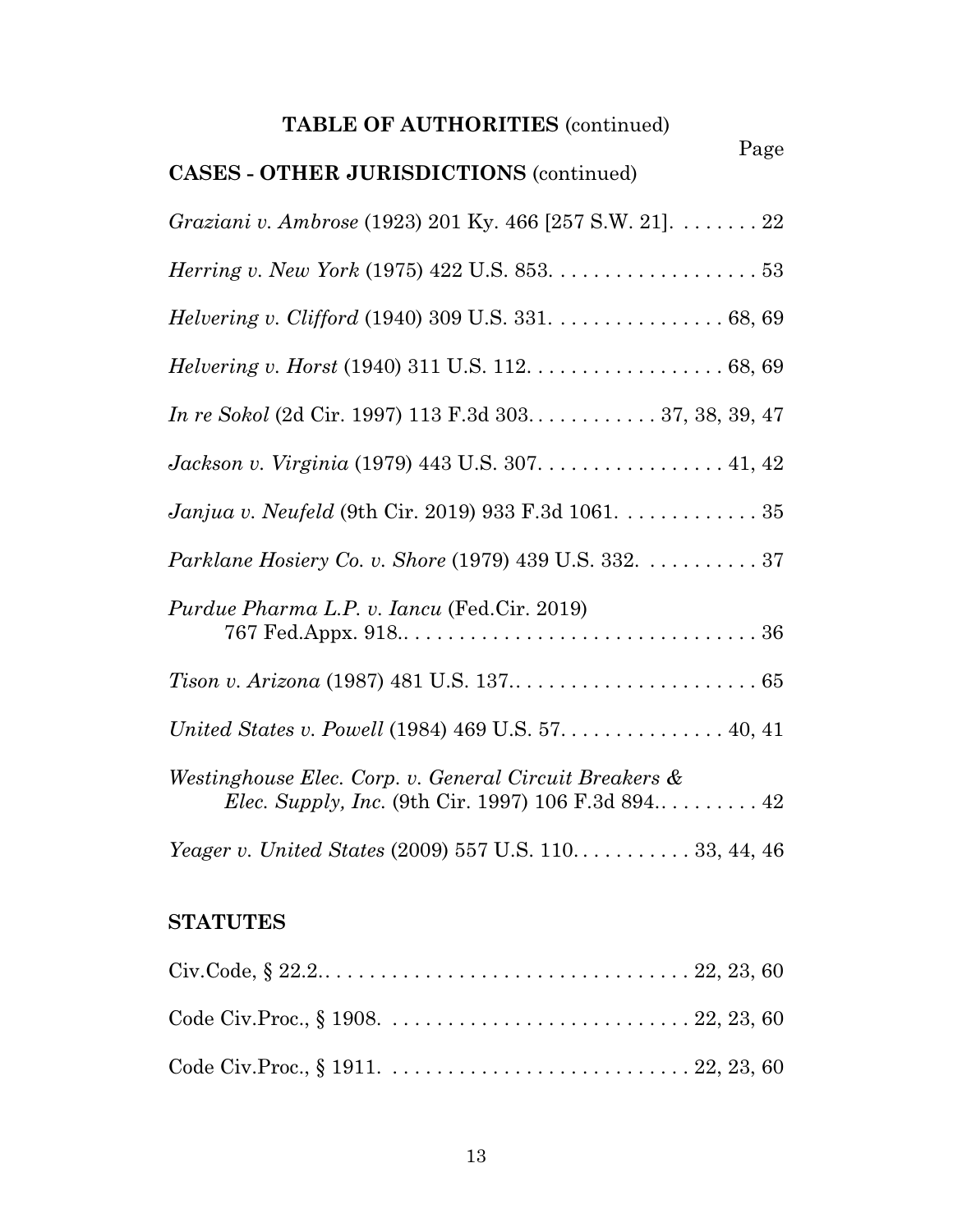| TABLE OF AUTHORITIES (continued) |  |
|----------------------------------|--|
|----------------------------------|--|

| <b>STATUTES</b> (continued) | Page |
|-----------------------------|------|
|                             |      |
|                             |      |
|                             |      |
|                             |      |
|                             |      |
|                             |      |
|                             |      |

## **JURY INSTRUCTIONS**

## **OTHER AUTHORITIES**

| Slater, D., "Can You Talk Your Way Out Of A Life"<br>Sentence?" New York Times Magazine (Jan. 1, 2020) 48 |  |  |
|-----------------------------------------------------------------------------------------------------------|--|--|
|                                                                                                           |  |  |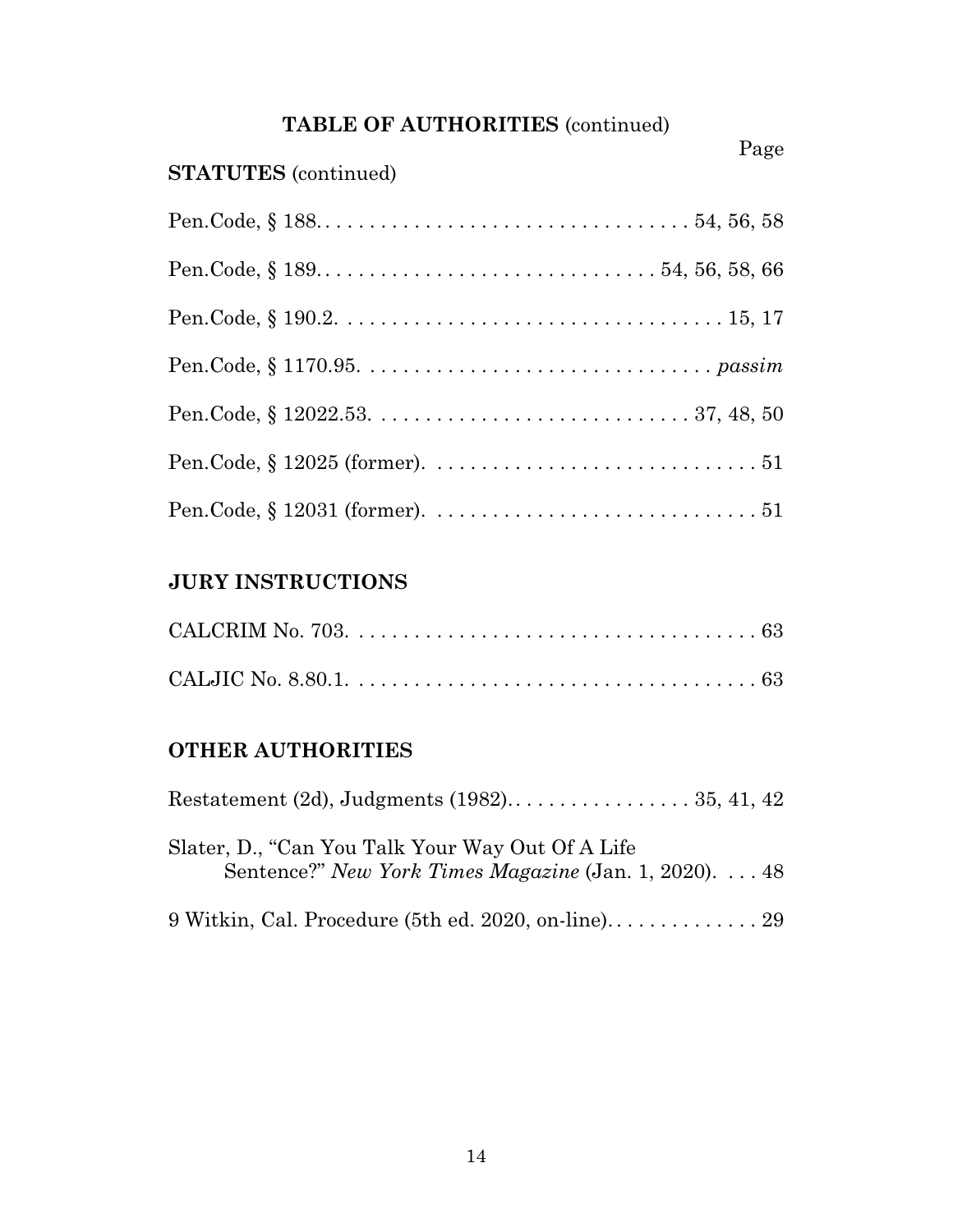#### **INTEREST OF** *AMICUS*

The Santa Clara County Independent Defense Counsel Office (IDO) nominates attorneys for appointment by the Santa Clara County Superior Court to indigent persons in criminal and other qualifying cases, and administers the conflicts program for the County. Through this program, attorneys on the IDO panel represent indigent defendants in criminal cases when the Public Defender or Alternate Defender declares a conflict.

IDO's mission is to provide quality legal representation with high professionalism, enabling attorneys to seek optimal results for their clients with efficient use of taxpayer resources. IDO is dedicated to the promise of this nation and California in particular that every person stands equal before the law regardless of resources, embodied in *Gideon v. Wainwright* (1963) 372 U.S. 335, 344 and *In re Allen* (1969) 71 Cal.2d 388, 390. Accordingly, IDO has an interest in fair and even-handed development and application of criminal laws, including recent legislative enactments such as Senate Bill 1437 (2017-2018 Reg. Sess.) (S.B. 1437) for which the jurisprudence is still evolving.

This Court's docket in *People v. Strong*, rvw. gtd. Mar. 10, 2021, S266606 (*Strong*), states the following issue:

Does a felony-murder special circumstance finding (Pen. Code, § 190.2, subd. (a)(17)) made before *People v. Banks* (2015) 61 Cal.4th 788 [(*Banks*)] and *People v. Clark* (2016) 63 Cal.4th 522 [(*Clark*)] preclude a defendant from making a prima facie showing of eligibility for relief under Penal Code section 1170.95?

IDO has both an immediate and a broader interest in this issue. Its immediate interest is that numerous clients of IDO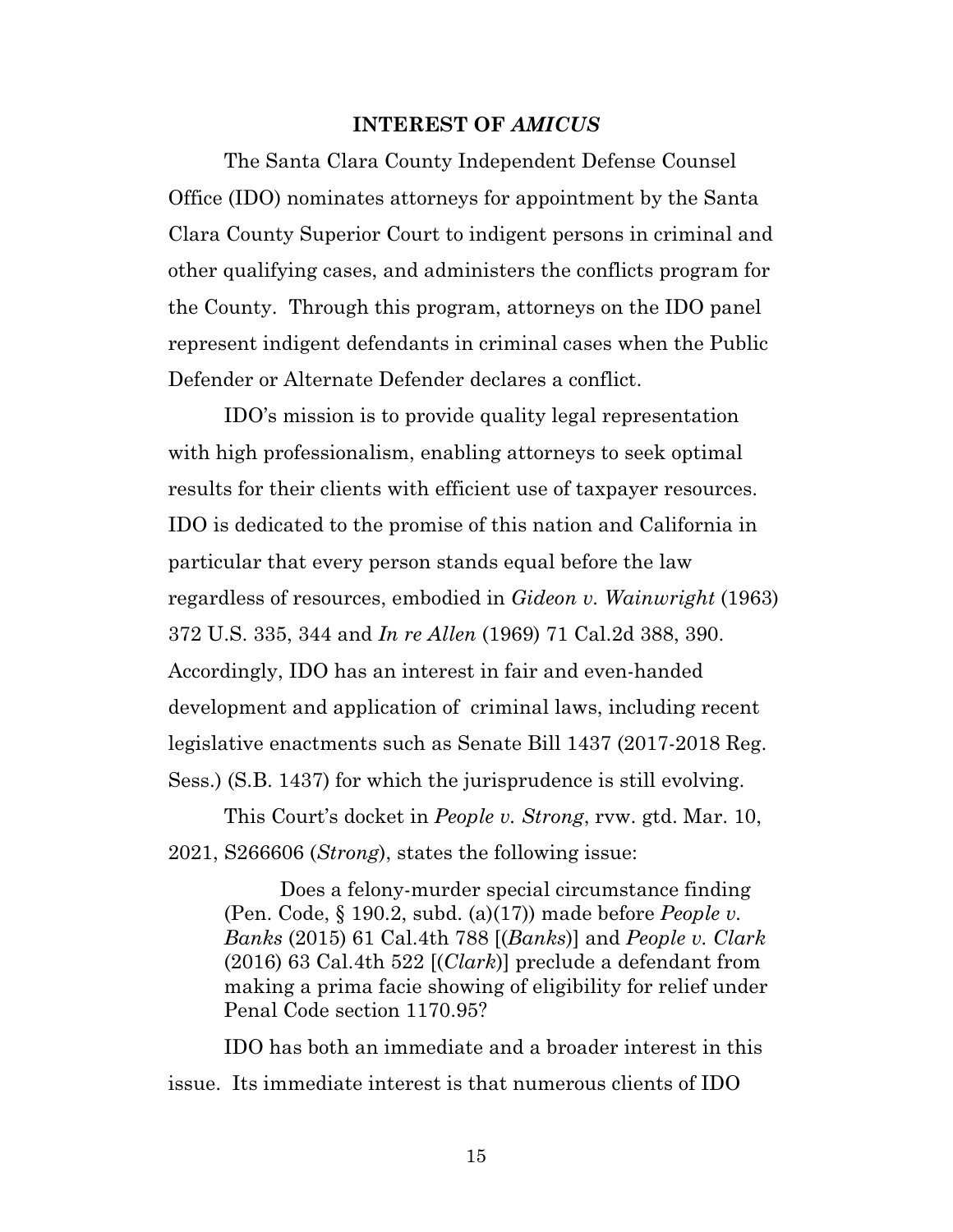attorneys have filed section 1170.95 petitions from convictions of murder with special circumstances prior to *Banks* and *Clark*, and thus will be directly affected by this Court's opinion in *Strong*.

IDO's broader interest relates to its mission statement and the legal position IDO takes in this *amicus* brief: In IDO's view, for determining whether a prior verdict – including a prior special circumstance finding – will be preclusive of a current proceeding, a fair and even-handed body of caselaw requires applying established law to section 1170.95 petitions the same as it is applied to any other type of case. Under established law in other types of cases, a prior verdict is only preclusive of a current proceeding if either a statute so provides, or the elements of one of the traditional preclusion doctrines (claim preclusion [res judicata], law of the case, or issue preclusion [collateral or direct estoppel]) are satisfied. IDO's broader interest is in ensuring this body of established law is applied fairly and even-handedly to Penal Code section 1170.95 petitions.

IDO's counsel for this *amicus* brief has extensive experience in the area of Penal Code section 1170.95 petitions. As part of that experience, she was (and is) counsel for the appellant in *People v. Eloy Gonzalez* (2021) 65 Cal.App.5th 420, rvw. gtd. Aug. 18, 2021, S269792. Out of the approximately 16 published Court of Appeal opinions that have considered the issue before this Court, *Eloy Gonzalez* is the only one that utilized the type of traditional preclusion analysis this brief will urge.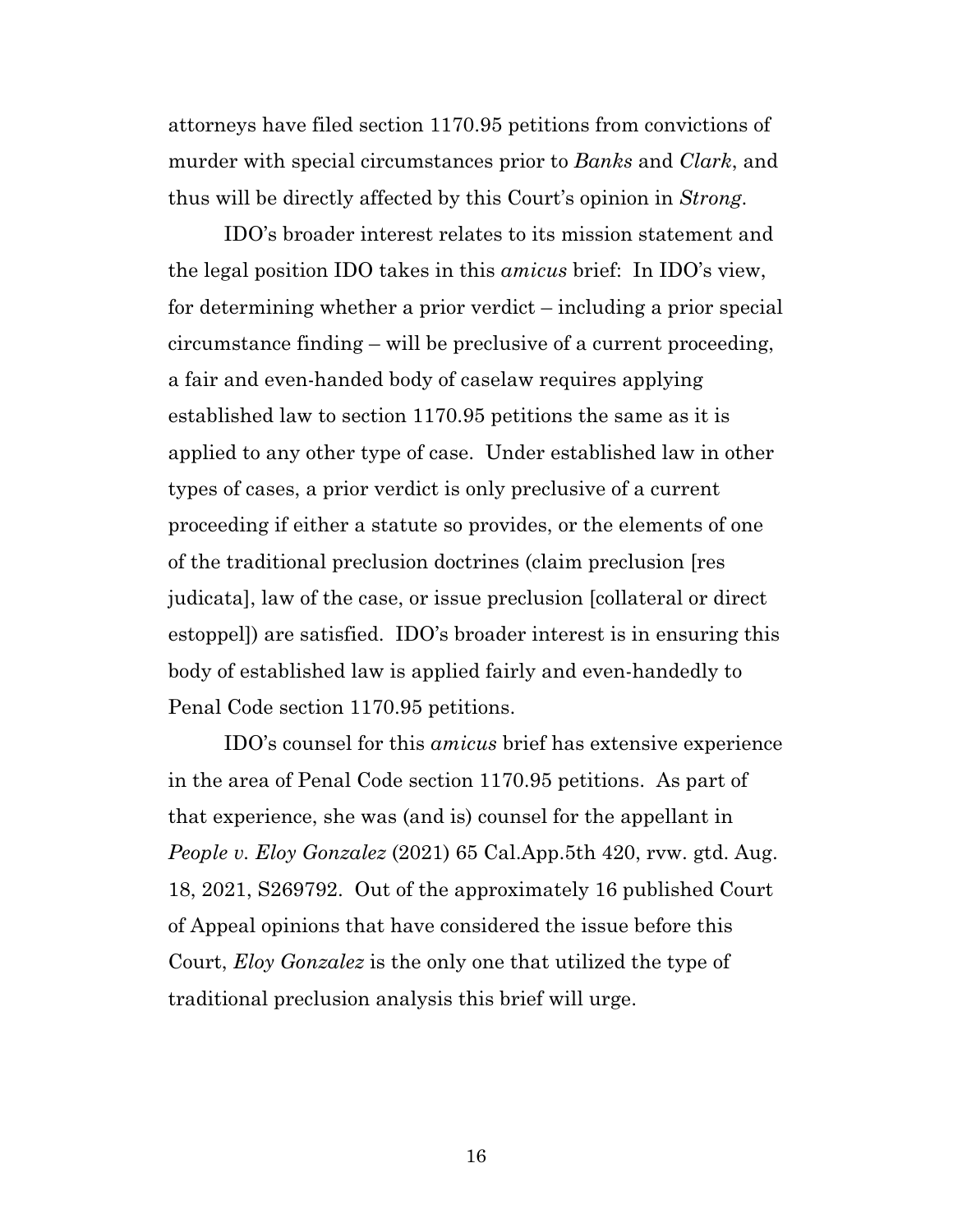### **BRIEF OF** *AMICUS CURIAE*

#### **I. Introduction And Overview**

*Amicus* sets forth the central point of this brief:

A prior verdict or finding, whether civil or criminal, has no preclusive effect on a current proceeding unless either statutory language requires preclusive effect (*see, e.g., Gikas v. Zolin* (1993) 6 Cal.4th 841, 852), or every requirement of one of the traditional preclusion doctrines – claim preclusion (res judicata), law of the case, or issue preclusion (collateral/direct estoppel) – is satisfied.

The issue that the parties presented to this Court has been stated in most published opinions with the words "preclude," "preclusive," or "preclusion." (*See* citations *post*, p. 33) This Court's statement of the issue on the *Strong* docket, which we will shorthand as the "*Banks*/*Clark* issue," does too (emphasis added):

This case presents the following issue: Does a felony-murder special circumstance finding (Pen. Code, § 190.2, subd. (a)(17)) made before *People v. Banks* (2015) 61 Cal.4th 788 and *People v. Clark* (2016) 63 Cal.4th 522 **preclude** a defendant from making a prima facie showing of eligibility for relief under Penal Code section 1170.95?

*Amicus* submits that the word "preclude" is the right choice, and it should be taken to mean what it says: For a prior verdict to have **preclusive** effect on a current section 1170.95 petition (or on any other pleading that initiates a civil or criminal action or special proceeding), either there must be statutory preclusion, or all of the requirements of one of the three traditional preclusion doctrines must be satisfied.

There is no statutory preclusion here. Section 1170.95 does not state that a prior special circumstance finding is categorically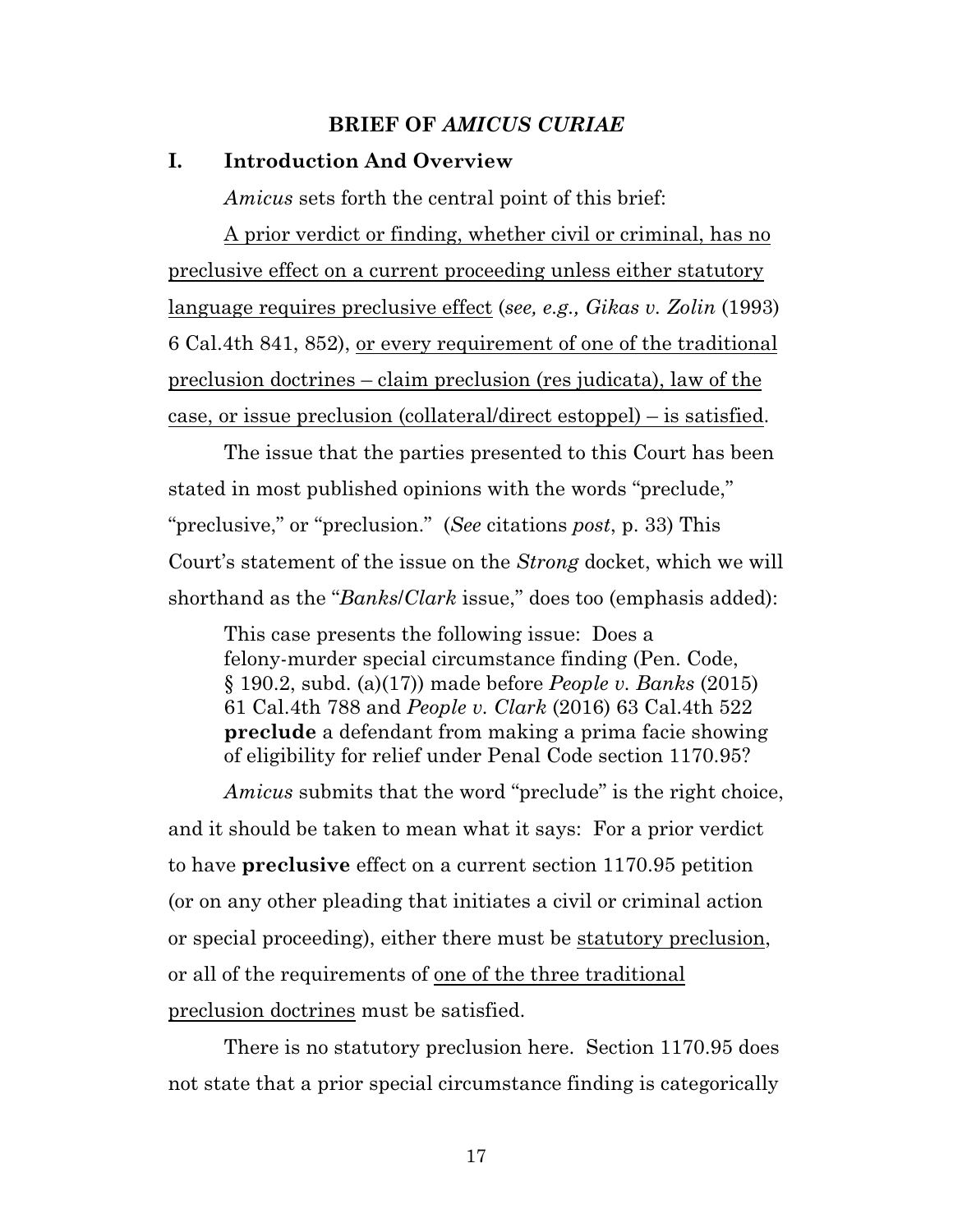preclusive of a section 1170.95 petition. Section 1170.95's only statutory preclusion is in subdivision (d)(2), which provides preclusive effect *against the People* for a prior not true finding of major participation + reckless indifference. Had the Legislature wanted to add a second statutory preclusion by making a true finding preclusive against the *defendant*, it would have said so.

As a result, and because courts cannot properly make up *ad hoc* doctrines to block remedies enacted by the Legislature (*Bernard v. Foley* (2006) 39 Cal.4th 794, 811) or override the Legislature on a special proceeding such as section 1170.95 (*see Smith v. Westerfield* (1891) 88 Cal. 374, 378-379), the only basis to preclude a section 1170.95 petition based on a special circumstance would have to be one of the three traditional preclusion doctrines – claim preclusion, law of the case, and issue preclusion.

Yet as will be discussed, only 1 of the 16 published opinions on the *Banks/Clark* issue to date (listed in Part II below) – *People v. Eloy Gonzalez* (2021) 65 Cal.App.5th 420 (*Eloy Gonzalez*), rvw. gtd. Aug. 18, 2021, S269792 – has used traditional preclusion standards to analyze the issue. It was correct in doing so.

The *Eloy Gonzalez* opinion first addressed the "*Banks*/*Clark* issue" that the *Strong* parties have addressed in their briefs to this Court, and found in favor of petitioner Gonzalez (Part II of the *Eloy Gonzalez* opinion). Then, it found the petitioner made a prima facie case under the standard ratified by this Court in *People v. Lewis* (2021) 11 Cal.5th 952, 971-972, requiring reversal of the trial court's denial order (Part III of *Eloy Gonzalez*). Finally, as a separate ground for reversal, it analyzed the three traditional preclusion doctrines, and concluded none of their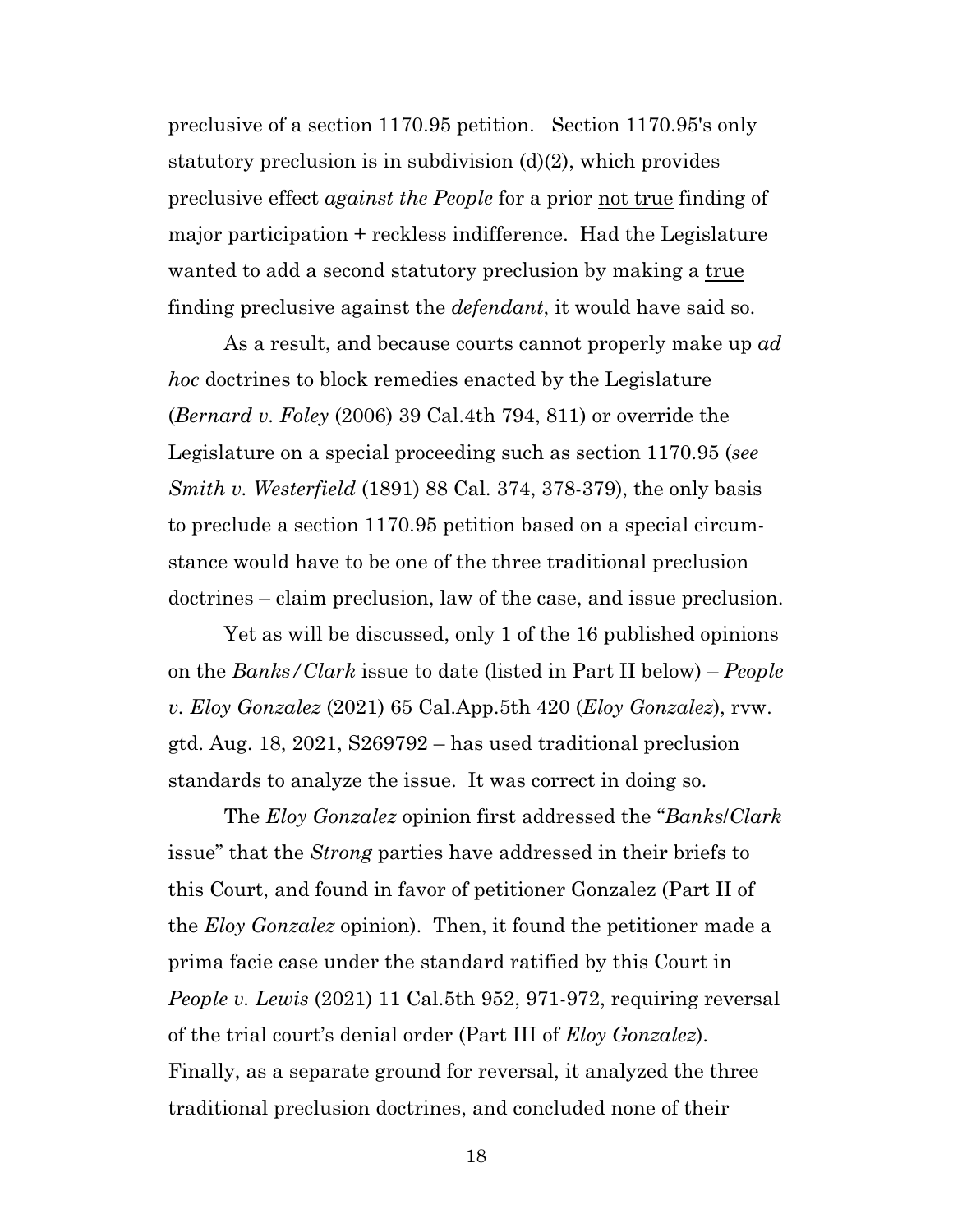requirements were satisfied, so the petition could not be categorically barred on that ground either (Part IV).

We agree with the *Eloy Gonzalez* Court's analysis of the "*Banks*/*Clark* issue" in Part II of its opinion. The type of traditional preclusion analysis in Part IV of the *Eloy Gonzlaez* opinion, however, is the focus of this brief.

We will show that the "*Banks/Clark* question" before this Court in the *Strong* case is merely a small subset of a traditional preclusion analysis that applies to all types of cases, civil and criminal. If this Court finds *Banks* and *Clark* changed the law or legal doctrine such that appellant Strong prevails on the "*Banks*/*Clark* issue," then a special circumstance prior to *Banks* and *Clark* is categorically nonpreclusive, because preclusion requires material identicality of law between the prior and current cases. But if this Court resolves the "*Banks*/*Clark* issue" against Strong, that is only one small facet of a traditional preclusion analysis, and a court must also examine the rest of the preclusion criteria as applied to the case before it. Indeed, traditional preclusion analysis is also operative for cases tried between the *Banks* and *Clark* opinions, or tried after *Banks* and *Clark*, or for any other case in which a court considers the use of a prior verdict to preclude a section 1170.95 petition.

In this context, there is nothing special about special circumstance findings, or any other kind of verdict. Whether they are preclusive must be determined under the preclusion laws that govern all types of cases.

19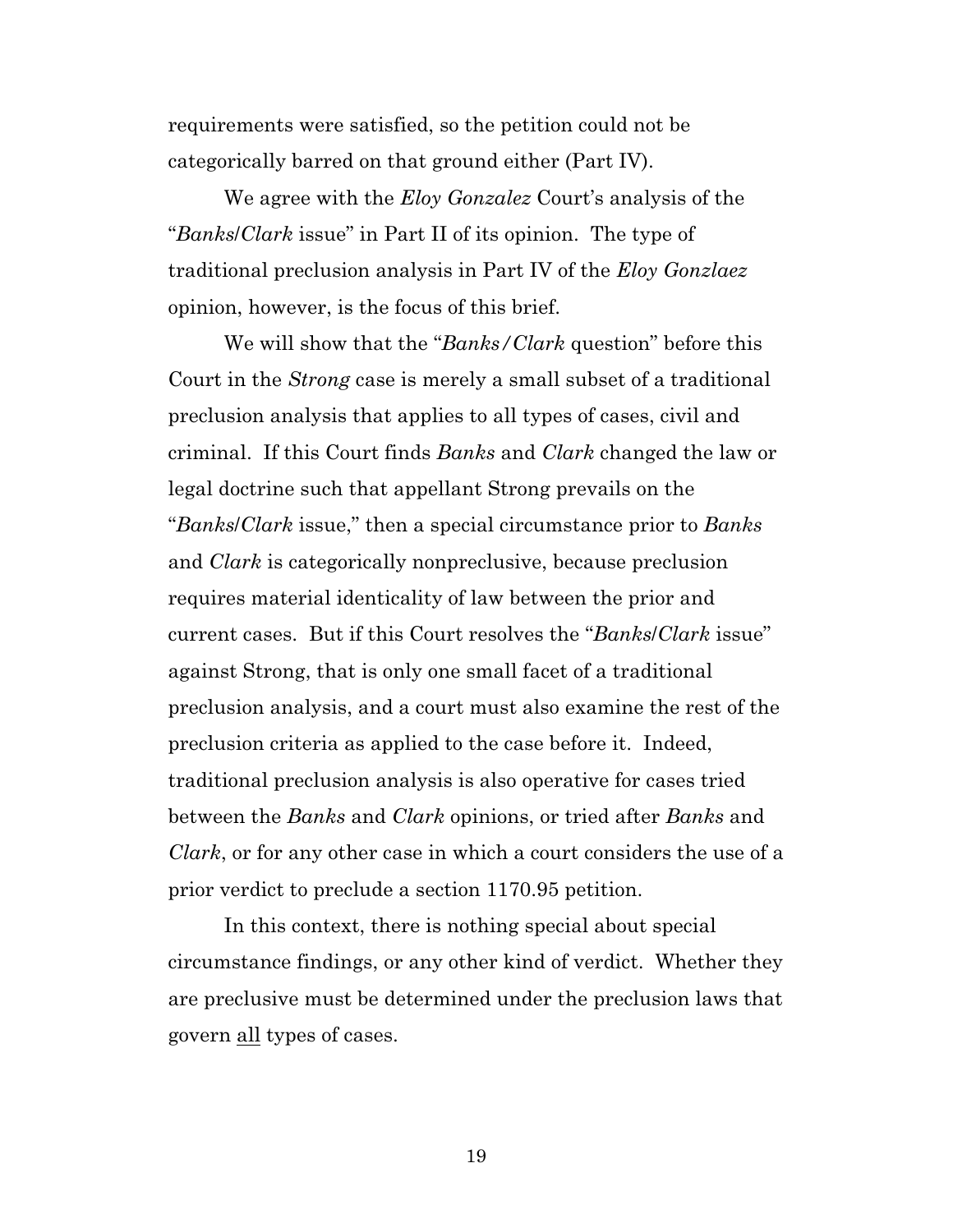### **II. The Sixteen Published "***Banks***/***Clark* **Issue" Opinions To Date**

We list the 16 published "*Banks*/*Clark* issue" opinions of which we are aware:

## A. Special Circumstance Findings As Fully Categorically Preclusive

Seven opinions have held a special circumstance finding is categorically preclusive of a section 1170.95 petition, and that *Banks* and *Clark* did not effect a change of law governing major participation + reckless indifference (which will be shorthanded in this brief as "full categorical preclusion"):

*People v. Gomez* (2020) 52 Cal.App.5th 1, 17, rvw. gtd. Oct. 14, 2020, S264033

*People v. Galvan* (2020) 52 Cal.App.5th 1134, 1142, rvw.

gtd. Oct. 14, 2020, S264284

*People v. Allison* (2020) 55 Cal.App.5th 449, 457

*People v. Murillo* (2020) 54 Cal.App.5th 160, 167-168, rvw.

gtd. Nov. 18, 2020, S264978

*People v. Jones* (2020) 56 Cal.App.5th 474, 483-484, rvw.

gtd. Jan. 27, 2021, S265854

*People v. Nuñez* (2020) 57 Cal.App.5th 78, 95-96, rvw. gtd. Jan. 13, 2021, S265918

*People v. Simmons* (2021) 65 Cal.App.5th 739, 748-749, rvw. gtd. Sept. 1, 2021, S270048

## B. Special Circumstance Findings As Partially Categorically Preclusive

Four opinions have held a prior special circumstance finding is categorically preclusive of a section 1170.95 petition if there is substantial evidence to support a finding of major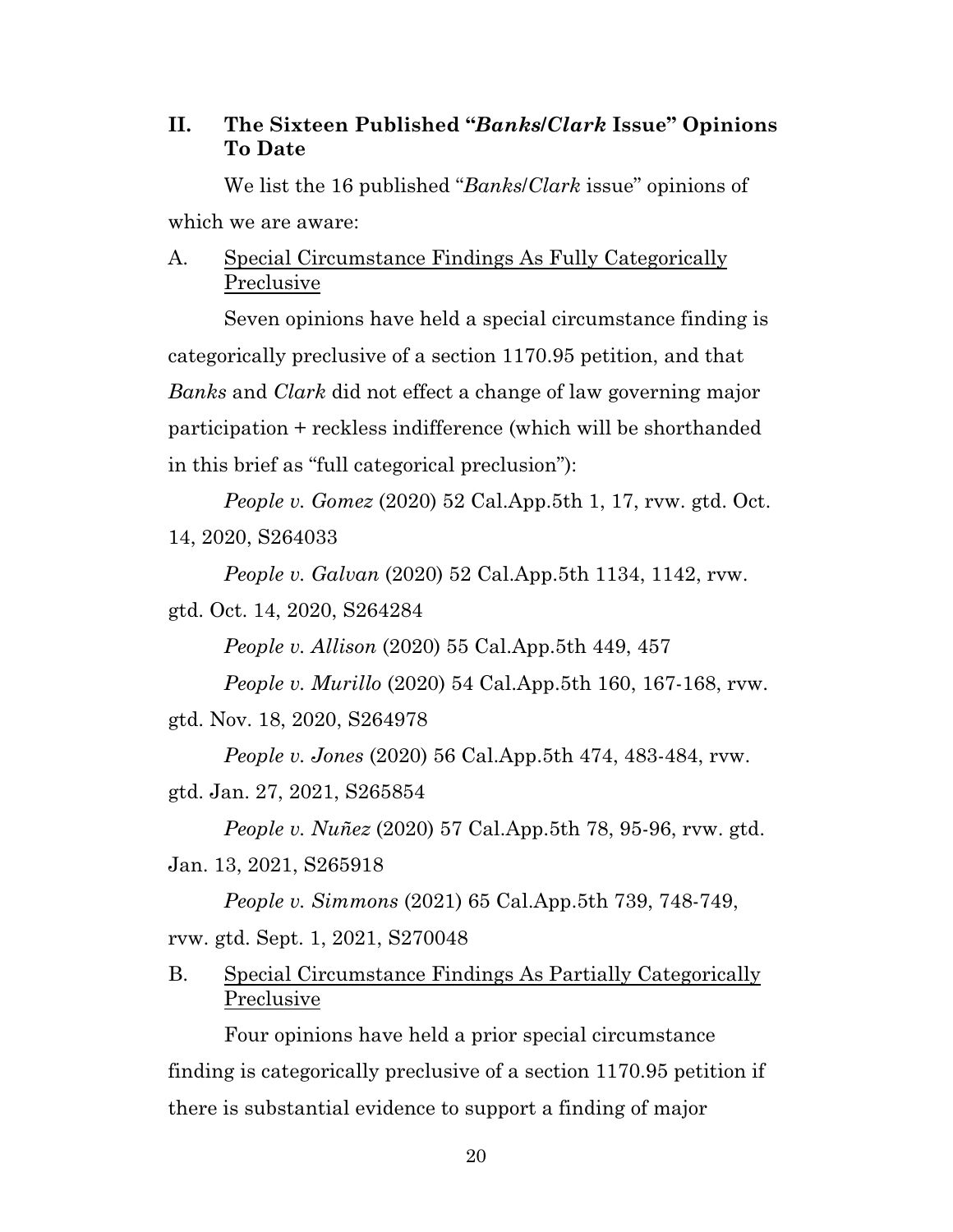participation + reckless indifference under the *Banks*/*Clark* standard (shorthanded as "partial categorical preclusion"):

*People v. Secrease* (2021) 63 Cal.App.5th 231, 264, rvw. gtd. June 30, 2021, S268862

*People v. Pineda* (2021) 66 Cal.App.5th 792, \_\_\_ [281

Cal.Rptr.3d 402, 408-409], rvw. gtd. Sept. 29, 2021, S270513 *People v. Arias* (2021) 66 Cal.App.5th 987, \_\_\_ [281

Cal.Rptr.3d 580, 592-593], rvw. gtd. Sept. 29, 2021, S270555 *People v. Wilson* (Sept. 29, 2021, D078231) \_\_ Cal.App.5th  $\sim$  [2021 WL 4451424, pp. \*5-11]

C. Special Circumstance Findings As Not Categorically Preclusive

Five opinions have held a prior special circumstance finding is not categorically preclusive of a section 1170.95 petition:

*People v. Torres* (2020) 46 Cal.App.5th 1168, 1178-1179,

rvw. gtd. June 24, 2020, S262011 (disappr'd on other grds. in *People v. Lewis, supra,* 11 Cal.5th 952, 963)

*People v. Smith* (2020) 49 Cal.App.5th 85, 93-94, rvw. gtd. July 22, 2020, S262835

*People v. York* (2020) 54 Cal.App.5th 250, 258-259, rvw. gtd. Nov. 18, 2020, S264954

*People v. Harris* (2021) 60 Cal.App.5th 939, 956-958, rvw. gtd. Apr. 28, 2021, S267802

*People v. Eloy Gonzalez* (2021) 65 Cal.App.5th 420, \_\_\_ [279 Cal.Rptr.3d 868, 874-876], rvw. gtd. Aug. 18, 2021, S269792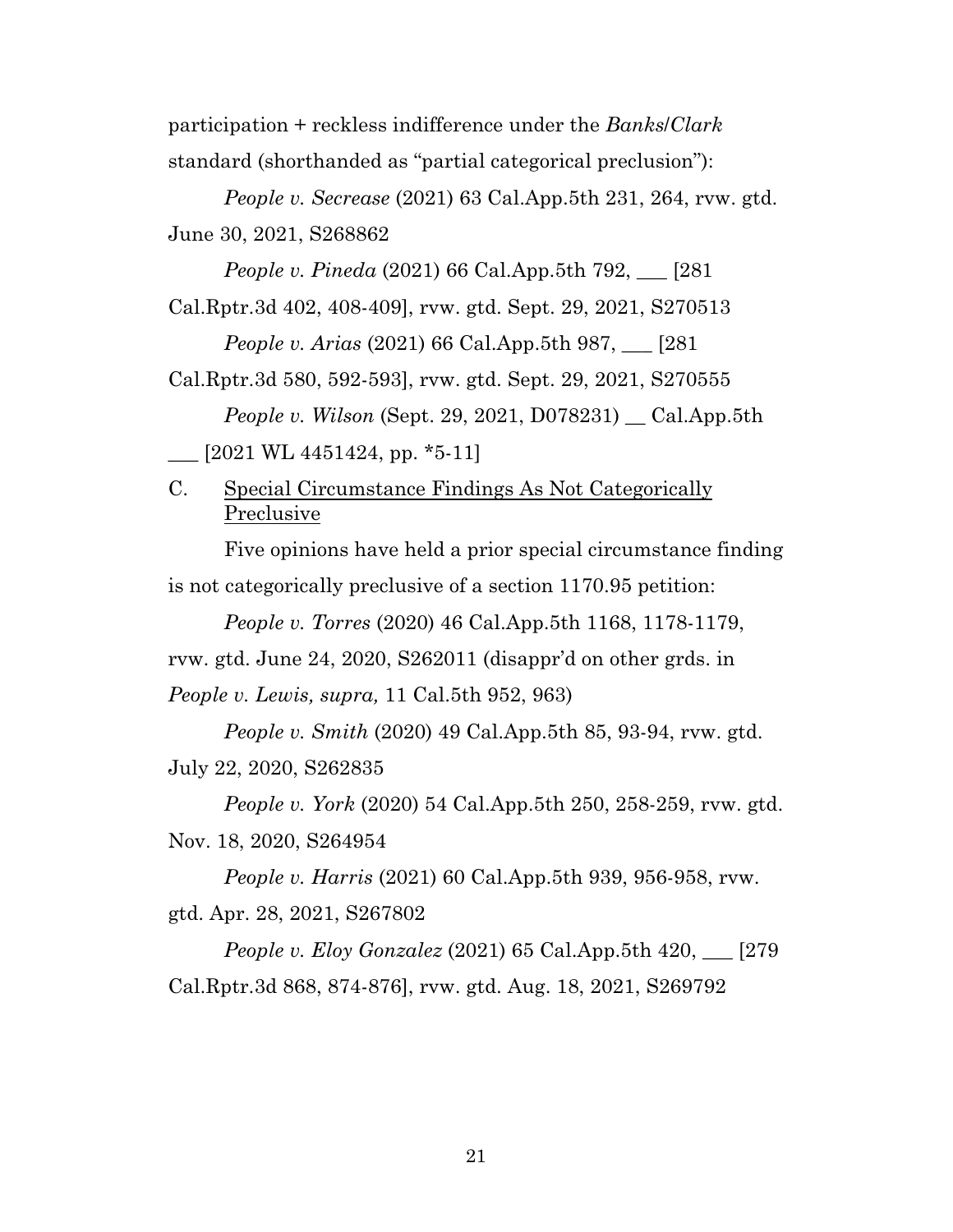### **III. Traditional Preclusion: Sources Of Law**

The three traditional preclusion doctrines – claim preclusion (res judicata), law of the case, and issue preclusion (collateral or direct estoppel), are of ancient common-law vintage. (*E.g., Caperton v. Schmidt* (1864) 26 Cal. 479, 493-494 [claim and issue preclusion]; *Graziani v. Ambrose* (1923) 201 Ky. 466, \_\_\_ [257 S.W. 21, 22] ][law of the case].) In California they draw legal force from a general statute, Civil Code section 22.2:

The common law of England, so far as it is not repugnant to or inconsistent with the Constitution of the United States, or the Constitution or laws of this State, is the rule of decision in all the courts of this State.

Traditional claim preclusion is also codified in Code of Civil Procedure section 1908, which by its terms applies to all actions and special proceedings. (*Needelman v. DeWolf Realty Co.* (2015) 239 Cal.App.4th 750, 757; *Federation of Hillside and Canyon Ass'ns v. City of Los Angeles* (2004) 126 Cal.App.4th 1180, 1205.)<sup>1</sup> Traditional issue preclusion is also codified in Code of Civil Procedure section 1911 (*Kerley v. Weber* (2018) 27 Cal.App.5th 1187, 1194; *Smith v. Smith* (1981) 127 Cal.App.3d 203, 208), the other half of the common-law res judicata doctrine in section 1908 that similarly applies to all actions and special proceedings. (*Harman v. Mono General Hospital* (1982) 131 Cal.App.3d 607,

<sup>&</sup>lt;sup>1</sup> Section 1170.95 is a special proceeding because it is an independent proceeding commenced by petition that does not fit the common-law definitions of an action at law or a suit in equity. (*Tide Water Associated Oil Co. v. Superior Court* (1955) 43 Cal.2d 815, 822.) A court's jurisdiction over a special proceeding is strictly limited by the terms and conditions of the authorizing statute. (*Smith v. Westerfield, supra,* 88 Cal. 374, 378-379.)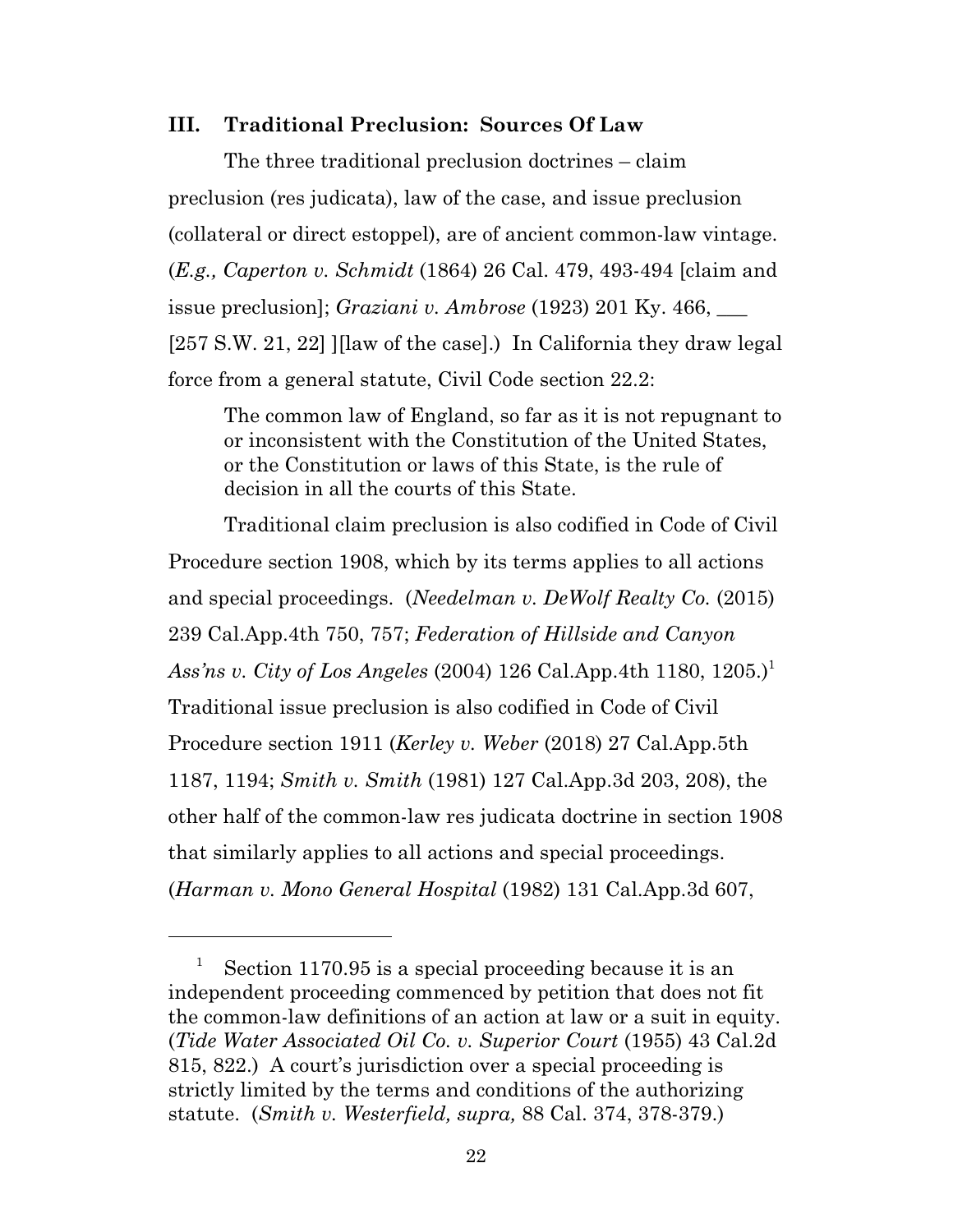616; *Pomona College v. Dunn* (1935) 7 Cal.App.2d 227, 232-233.) Law of the case is a doctrine of judicial procedure. (*People v. Boyer* (2006) 38 Cal.4th 412, 441.)

If a statute specifically provided for a method of preclusion contrary to the traditional doctrines, of course the statute would prevail, as this Court held in *Gikas v. Zolin, supra,* 6 Cal.4th 841, 852. That is also consistent with Civil Code section 22.2 and Code of Civil Procedure sections 1908 and 1911.

But as was discussed *ante*, pp. 18-19, Penal Code section 1170.95 contains no statutory language that makes a special circumstance finding categorically preclusive. Because there is no statutory preclusion, we will focus in this brief on the three traditional preclusion doctrines, mostly issue preclusion because it seems to be what is most clearly at issue.

Because Civil Code section 22.2 and Code of Civil Procedure sections 1908 and 1911 contain the Legislature's adoption of claim and issue preclusion, those doctrines create no separation of powers issue. The Legislature in these statutes has specified that these preclusion doctrines are valid means for courts to limit litigation, absent another statute to the contrary.

In the "*Banks*/*Clark* cases" underlying this Court's grant of review, however, the published opinions that have found special circumstance findings partially or fully categorically preclusive (shorthand terms explained *ante*, Part II) are violating the separation of powers: Without understanding they are doing so, they are creating their own preclusion remedies without support in any statute, and without adhering to the legal restrictions of traditional preclusion doctrines the Legislature has required.

23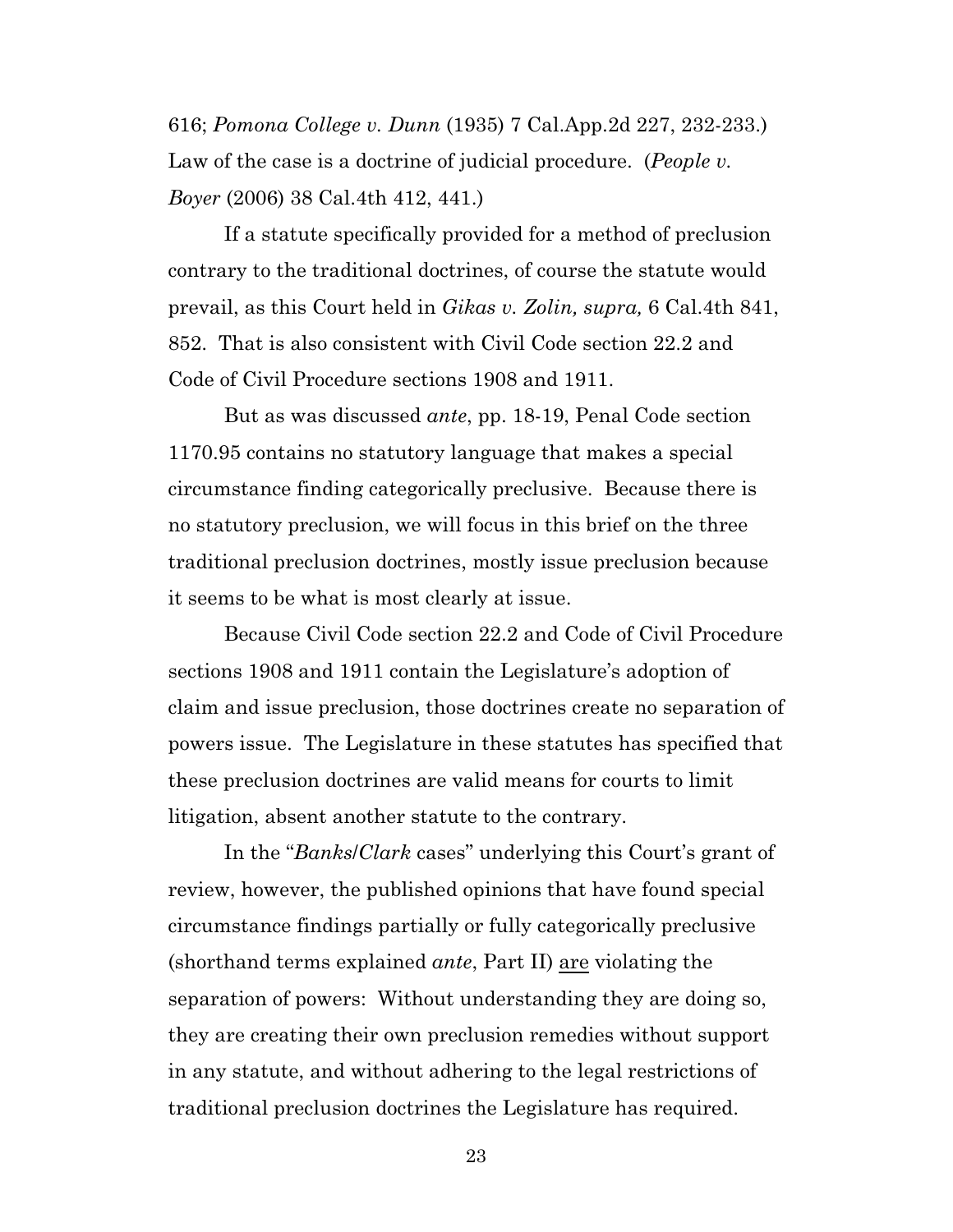**IV. Why A Prior Special Circumstance Finding Is Not Categorically Preclusive (Fully Or Partially) Under Any Of The Three Traditional Preclusion Doctrines**

If the three traditional preclusion doctrines are properly applied, none of them permit a prior true finding on a special circumstance allegation to be categorically preclusive of a section 1170.95 petition, i.e., to defeat a prima facie case by itself. That principle should govern the *Strong* case and all 16 of the currently published opinions which discuss the "*Banks*/*Clark* issue," since all 16 involved appeals from summary section 1170.95 denials based on lack of a prima facie case.

### A. Claim Preclusion

Claim preclusion cannot make a special circumstance true finding a full or partial categorical bar in a section 1170.95 case, for any of several reasons.

### 1. First: Legislative Authorization

When the Legislature authorizes an action or a defense that supersedes the operation of claim preclusion, the Legislature's statute prevails. (*Deas v. Knapp* (1981) 29 Cal.3d 69, 78-79; *Mueller v. Walker* (1985) 167 Cal.App.3d 600, 607.) Here, the Legislature expressly authorized a section 1170.95 petition to seek vacatur of a murder conviction, which supersedes the claimpreclusive effect of the murder conviction insofar as the petition meets all of section 1170.95's requirements.

Claim preclusion is based on the policy against a party needlessly splitting their claims. (*Mycogen Corp. v. Monsanto Co.* (2002) 28 Cal.4th 888, 897.) It would make no sense to say there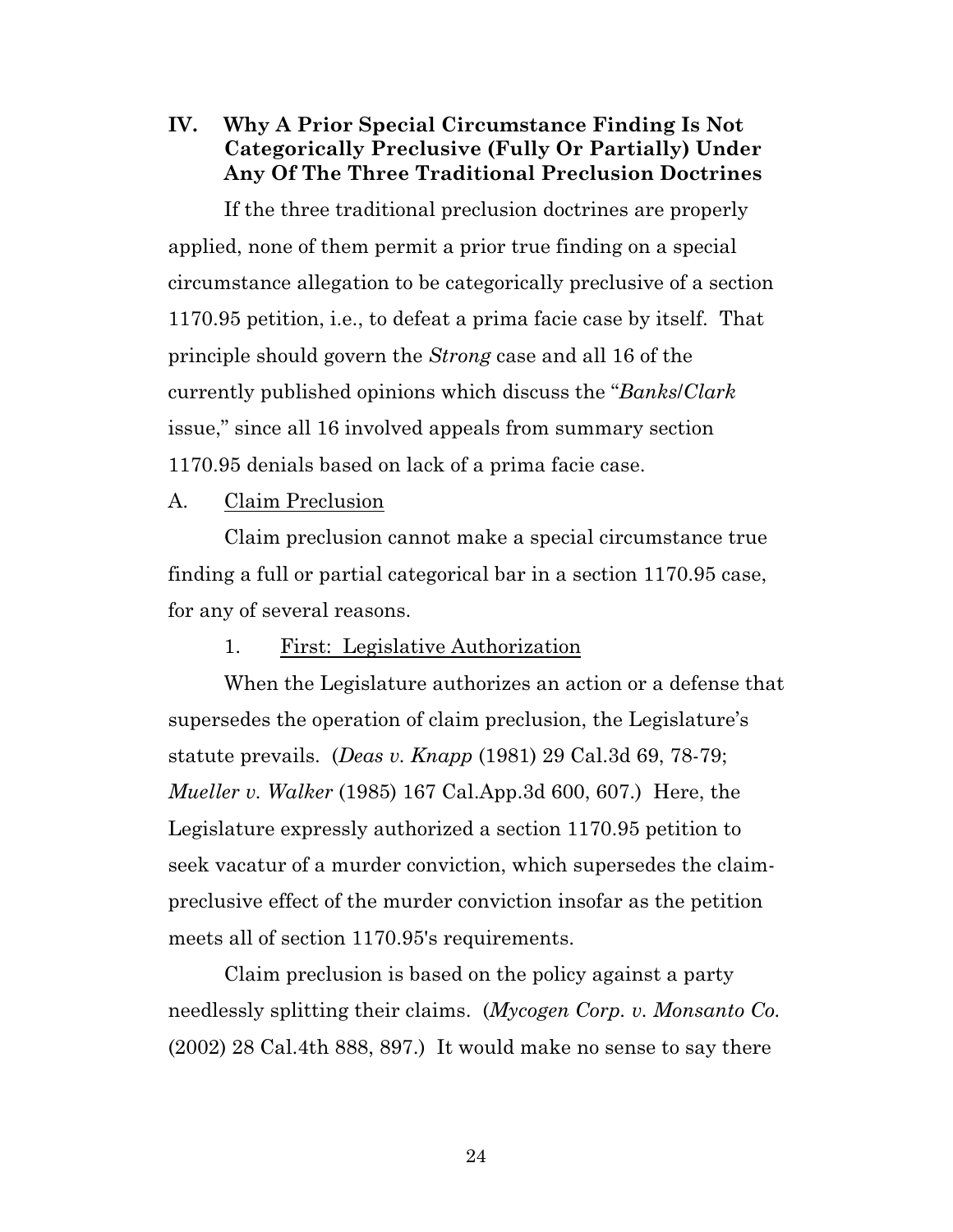is a claim-splitting issue for a claim the Legislature only authorized years after the original litigation.

### 2. Second: Claims That Arose After The Initial Pleading

Claim preclusion is not a bar to claims that arose after the initial pleading was filed, or that could not have been litigated in the original action. (*McCready v. Whorf* (2015) 235 Cal.App.4th 478, 482; *Allied Fire Protection v. Diede Construction, Inc.* (2005) 127 Cal.App.4th 150, 155.)

A section 1170.95 petition obviously could not have been litigated in a pre-S.B. 1437 trial, at a time when S.B. 1437 did not exist. The very function of section 1170.95 is to permit reconsideration of murder culpability that was originally adjudicated prior to S.B. 1437. Moreover, there is no claimsplitting issue for a claim that did not arise until long after the original action.

## 3. Third: A Section 1170.95 Petition Is Addressed To The Murder Conviction, Not To Any Special Circumstances

"The claim preclusion doctrine, formerly called res judicata, 'prohibits a second suit between the same parties on the same cause of action.' [Citation.] 'Claim preclusion arises if a second suit involves (1) the same cause of action (2) between the same parties (3) after a final judgment on the merits in the first suit.' [Citation.]" (*Kim v. Reins Int'l Calif., Inc.* (2020) 9 Cal.5th 73, 91.)

In a "*Banks/Clark* case" under section 1170.95, the petitioner is not challenging the prosecution's cause of action on the special circumstance. Rather, the petition addresses only the first-degree murder conviction, as section 1170.95 expressly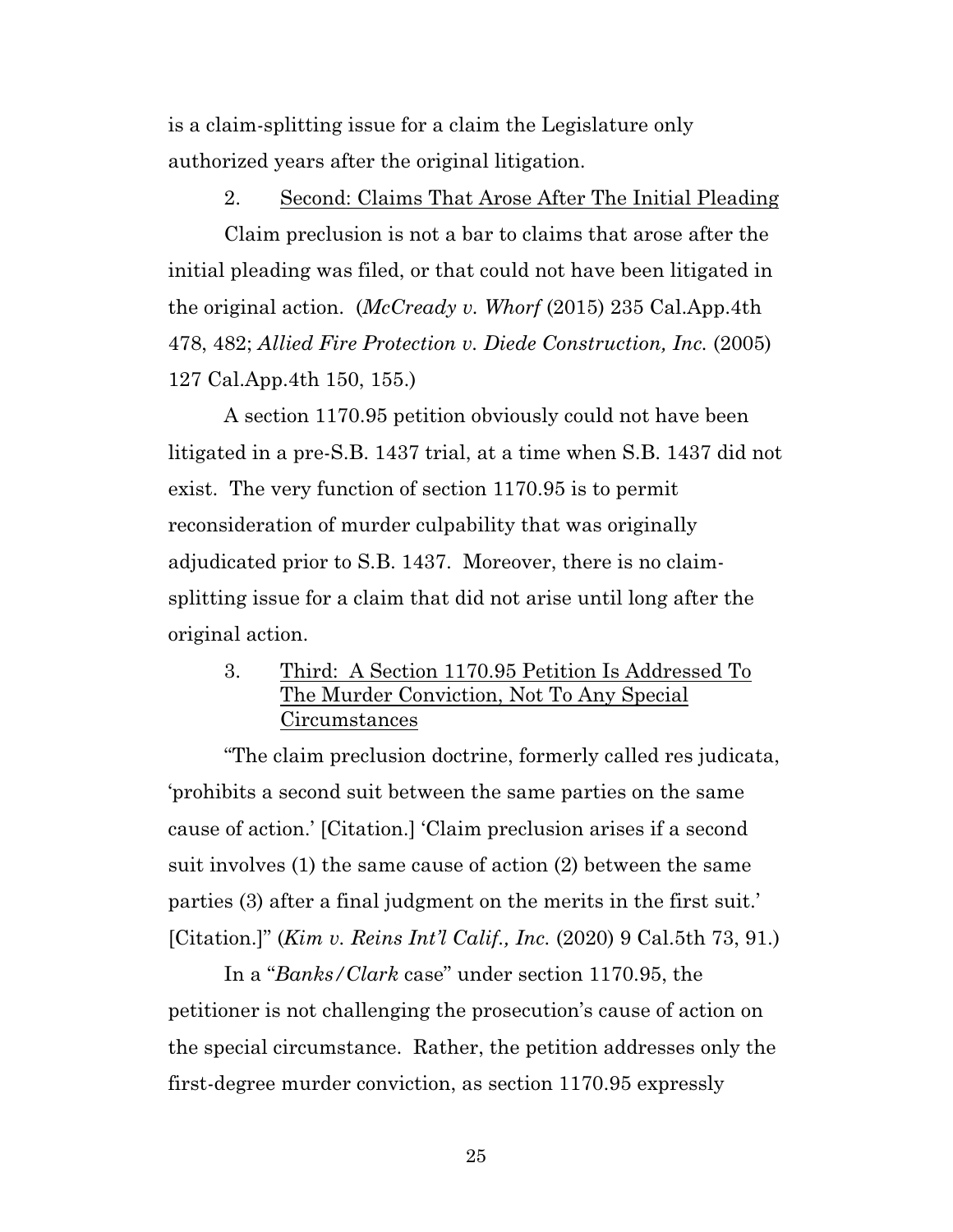permits. (*Accord People v. Eloy Gonzalez, supra,* 65 Cal.App.5th 420, \_\_\_ [279 Cal.Rptr.3d 868, 877].) The Court of Appeal asserted otherwise in *People v. Jones, supra,* 56 Cal.App.4th 474, 484 ["Jones's challenge is to his special circumstance finding..."], but that is simply not so: Section 1170.95 says nothing about challenging special circumstance findings or a petitioner being required to do so.

Granted, if the murder conviction is vacated, the special circumstance falls with it. (*People v. Superior Court (Marks)* (1991) 1 Cal.4th 56, 73-74 & fn.17; *In re Birdwell* (1996) 50 Cal.App.4th 926, 931; *People v. Williams* (1984) 157 Cal.App.3d 145, 155). But that doesn't mean the petitioner is challenging the special circumstance, any more than a litigant is attacking an enhancement by challenging the conviction to which it is appended. (*See, e.g., People v. Bean* (1989) 213 Cal.App.3d 639, 646-647 [enhancement has no life of its own].) The section 1170.95 petitioner seeks a legislatively prescribed form of relief from the murder conviction, based on a statute that doesn't mention special circumstances. (*See People v. Eloy Gonzalez, supra,* 65 Cal.App.5th 420, \_\_\_ [279 Cal.Rptr.3d 868, 877]; *People v. Harris, supra,* 60 Cal.App.5th 939, 956-957; *People v. York, supra,* 54 Cal.App.5th 250, 260.) Hence, on a section 1170.95 petition, claim preclusion does not apply to a prior special circumstance finding.

### 4. Fourth: Section 1170.95's Provision For New Evidence In Subdivision (d)(3)

Claim preclusion does not apply when there is new evidence that did not exist or could not reasonably have been discovered at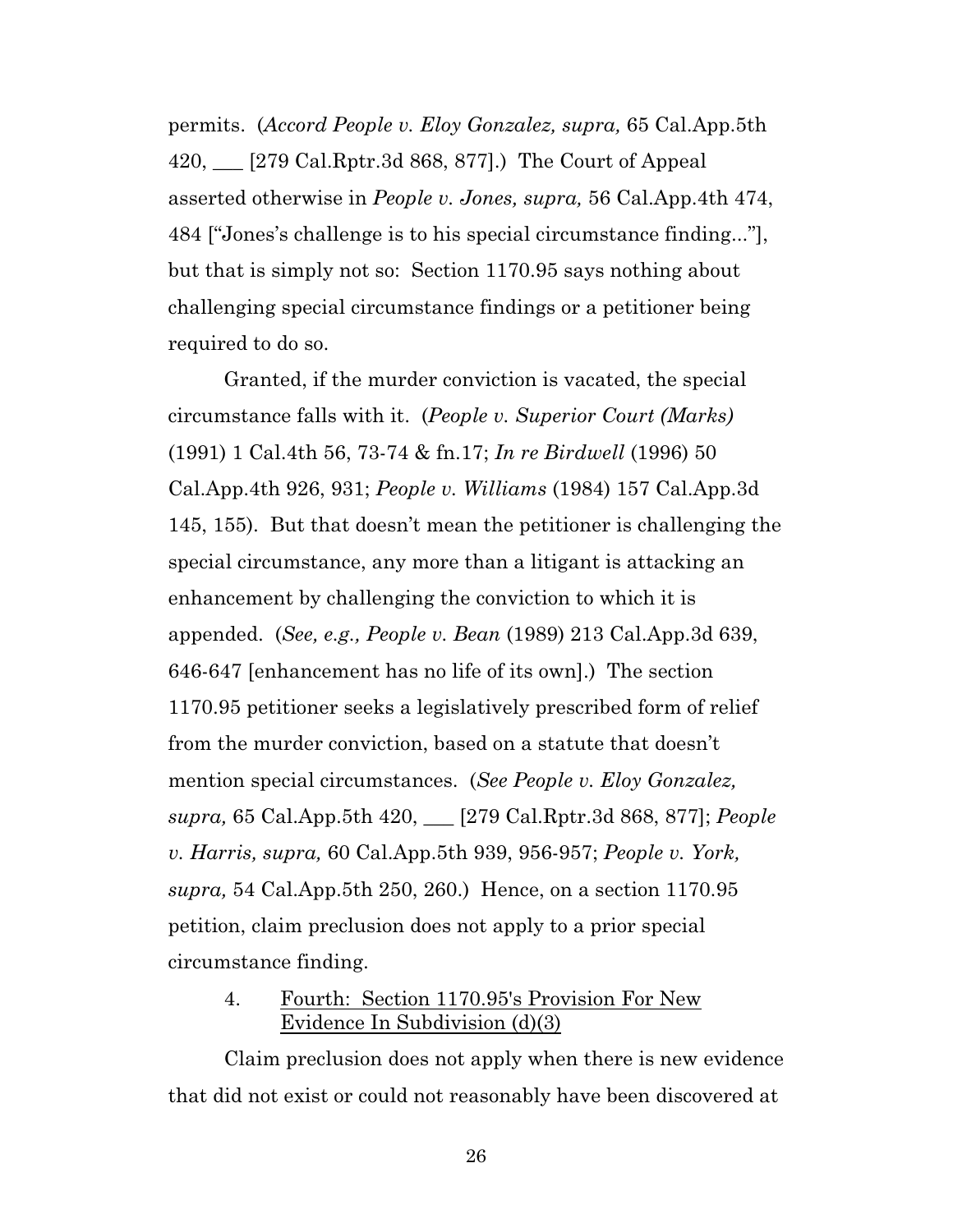the time of, or could not have been presented in, the prior proceeding. (*People v. Ocean Shore Ry. Co.* (1948) 32 Cal.2d 406, 418-419; *Allied Fire Protection v. Diede Construction, supra,* 127 Cal.App.4th 150, 156; *Starr v. City and County of San Francisco* (1977) 72 Cal.App.3d 164, 178-179.) Section 1170.95, subdivision (d)(3) thus incorporates a legal standard inconsistent with using claim preclusion as a categorical bar.

5. Fifth: Using New Evidence To Make A Prima Facie Case In Light Of Subdivision (d)(3)

Furthermore, a valid categorical bar would prevent a petitioner from making a prima facie case irrespective of the evidence. But that is not so under section 1170.95; because of subdivision (d)(3), a section 1170.95 petitioner has the right to include new facts in a prima facie case showing.

In the prima facie case stage, " ' "the court takes petitioner's factual allegations as true and makes a preliminary assessment regarding whether the petitioner would be entitled to relief if his or her factual allegations were proved.... [Citation.]" (*People v. Lewis, supra,* 11 Cal.5th 952, 971.) If the petitioner's factual showing at the prima facie case stage includes the new evidence permitted by subdivision (d)(3) as a basis for relief, there would be no legal basis for a trial court not to accept it as true, under the prima facie case standard set forth in *Lewis*. (*Accord People v. Smith, supra,* 49 Cal.App.5th 85, 95 ["Only after giving a petitioner the opportunity to file a reply, in which he may develop a factual record beyond the record of conviction, is a trial court in a position to evaluate whether there has been a prima facie showing of entitlement to relief."]) Offers of proof can also be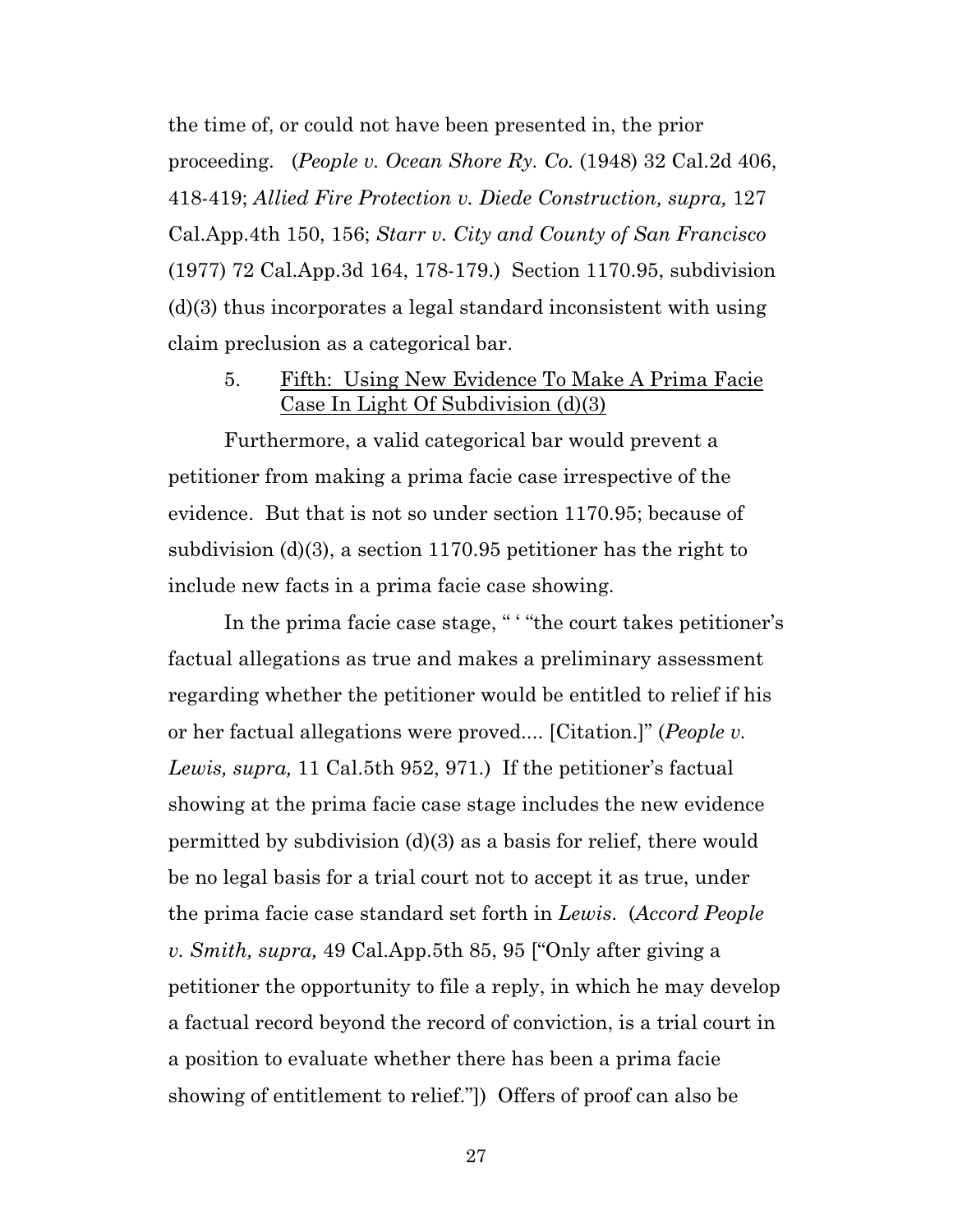utilized when using new evidence for a prima facie case is permitted. (*See, e.g., Conservatorship of Everette M.* (1990) 219 Cal.App.3d 1567, 1574; *Meakin v. Steveland, Inc.* (1979) 68 Cal.App.3d 490,  $504.$ <sup>2</sup>

#### B. Law Of The Case

Law of the case cannot make a special circumstance finding a full or partial categorical bar in a section 1170.95 proceeding, for any of several reasons.

#### 1. Definitions

"Where an appellate court states in its opinion a principle of law necessary to the decision, that principle becomes law of the case and must be adhered to in all subsequent proceedings.... [U]nder the doctrine of the law of the case, the case may not go over ground that has been covered before in an appellate court." (*Sargon Enterprises, Inc. v. University of Southern California* (2013) 215 Cal.App.4th 1495, 1506.)

"Thus, the law-of-the-case doctrine 'prevents the parties from seeking appellate reconsideration of an already decided issue in the same case absent some significant change in circumstances.' [Citation.] The doctrine is one of procedure, not jurisdiction, and it will not be applied 'where its application will result in an unjust decision, e.g., where there has been a "manifest misapplication of existing principles resulting in

<sup>2</sup> This Court stated in *Lewis* that because the petitioner was not relying on new evidence, the Court expressed no view on the merits of the assumption that petitioners cannot present new evidence at the prima facie case stage. (*Id*. at p. 974, fn.7.)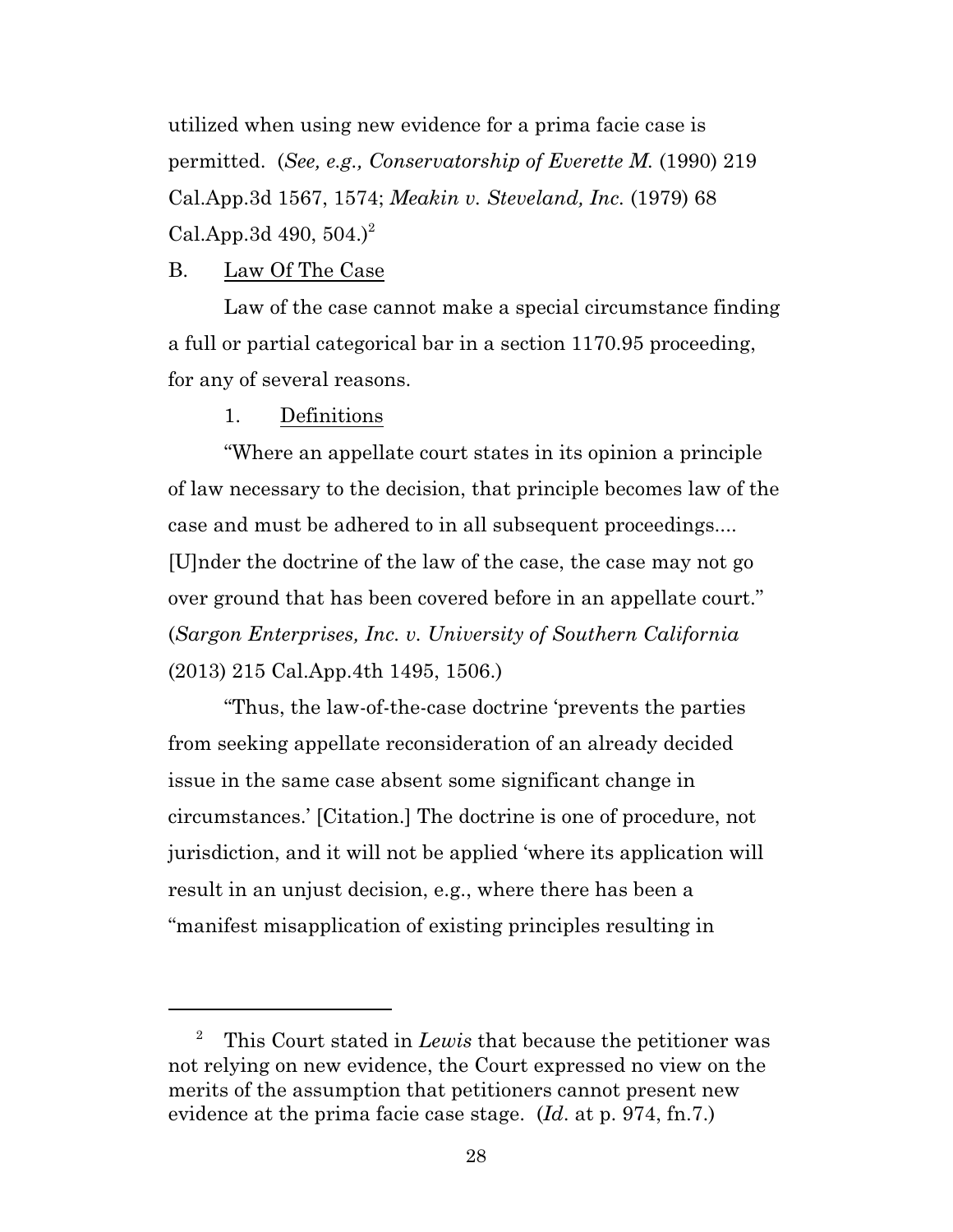substantial injustice" [citation]....' [Citation.]" (*People v. Boyer, supra,* 38 Cal.4th 412, 441.)

## 2. First: Points Of Law Not Presented And Determined In A Prior Appeal

In light of the definition above, law of the case does not apply to points of law which were not presented and determined on a prior appeal. (*Leider v. Lewis* (2017) 2 Cal.5th 1121, 1130; *DiGenova v. State Board of Education* (1962) 57 Cal.2d 167, 179.) This was the basis on which *People v. Eloy Gonzalez, supra,* 65 Cal.App.4th 420, rejected law of the case under the circumstances of that particular case. (*Id*. at p. \_\_\_ [279 Cal.Rptr.3d 868, 878].)

3. Second: Inapplicability To Matters Of Evidence

"Since the doctrine of law of the case rests upon the existence of error, it is not favored, and it rarely applies to matters of evidence." (*Weaver v. Shell Co.* (1939) 34 Cal.App.2d 713, 717.) Thus, it would not apply to matters of evidence that were not actually litigated in an earlier appellate opinion.

4. Third: Inapplicability To Issues Of Fact

Issues of fact are not subject to the law of the case doctrine. (*Ajaxo, Inc. v. E\*Trade Financial Corp.* (2020) 48 Cal.App.5th 129, 180.)

5. Fourth: Inapplicability When There Is New Evidence

"Where the evidence in [a] new trial is materially changed, the former determination on sufficiency is, of course, inapplicable, and the doctrine cannot be invoked. This proposition is sometimes expressed in the statement that the doctrine will not apply where there is no substantial identity of facts." (9 Witkin, Cal. Procedure (5th ed. 2020, on-line), § 472 Supp.)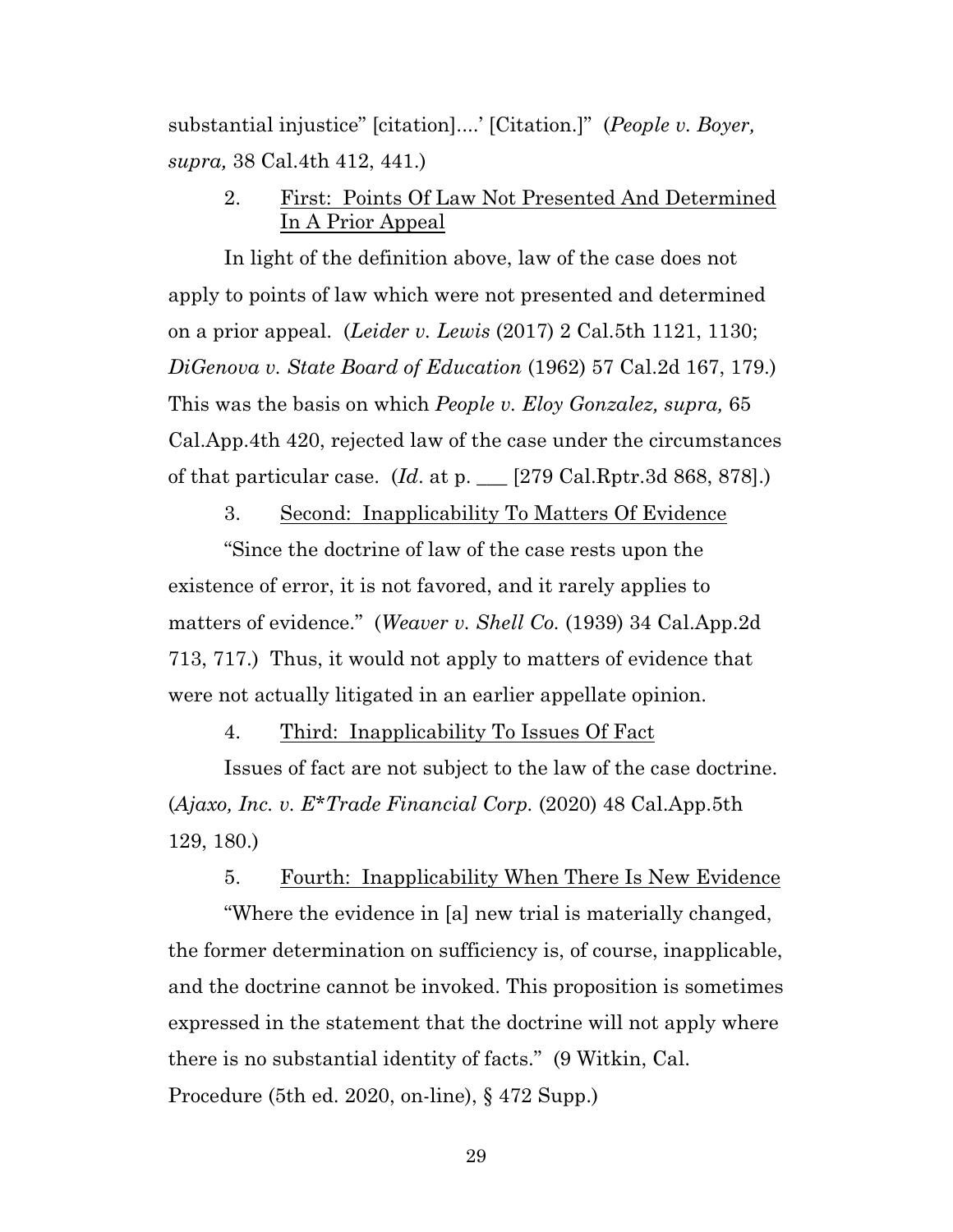Accordingly, when there is new evidence material to a legal issue, law of the case will not apply. (*Id*.; *Foley v. Northern Calif. Power Co.* (1913) 165 Cal. 103, 106.) "[T]he rule of the law of the case may not be extended to be an estoppel when new material facts, or evidence, or explanation of previous evidence appears in the subsequent trial. [Citations.]' [Citation.]" (*People v. Barragan* (2004) 32 Cal.4th 236, 247.) Law of the case also does not prevent parties from introducing additional evidence. (*Investors Equity Life Holding Co. v. Schmidt* (2015) 233 Cal.App.4th 1363, 1381.)

Section 1170.95, subdivision (d)(3) expressly permits both parties to introduce new facts. The parties can do so at the post-OSC hearing stage; they can also do so at the prima facie case stage (discussed *ante*, section (A)(5), pp. 28-29).

### 6. Fifth: Inapplicable When Its Application Would Be Unjust

Since law of the case is merely a doctrine of procedure, it does not apply when doing so would create injustice. (*England v. Hospital of the Good Samaritan* (1939) 14 Cal.2d 791, 795.)

7. Sixth: *Banks* And *Clark*, Whether They Are A Change Or A Clarification In The Law

The law of the case doctrine "does not apply where the controlling rules of law have been altered or clarified by a decision intervening between the first and second judicial determinations." (*Provience v. Valley Clerks Trust Fund* (1984) 163 Cal.App.3d 249, 256; *AT & T Comms., Inc. v. Superior Court* (1994) 21 Cal.App.4th 1673, 1680 [emphasis added]; *see, e.g., Davidson v. Superior Court* (1999) 70 Cal.App.4th 514, 531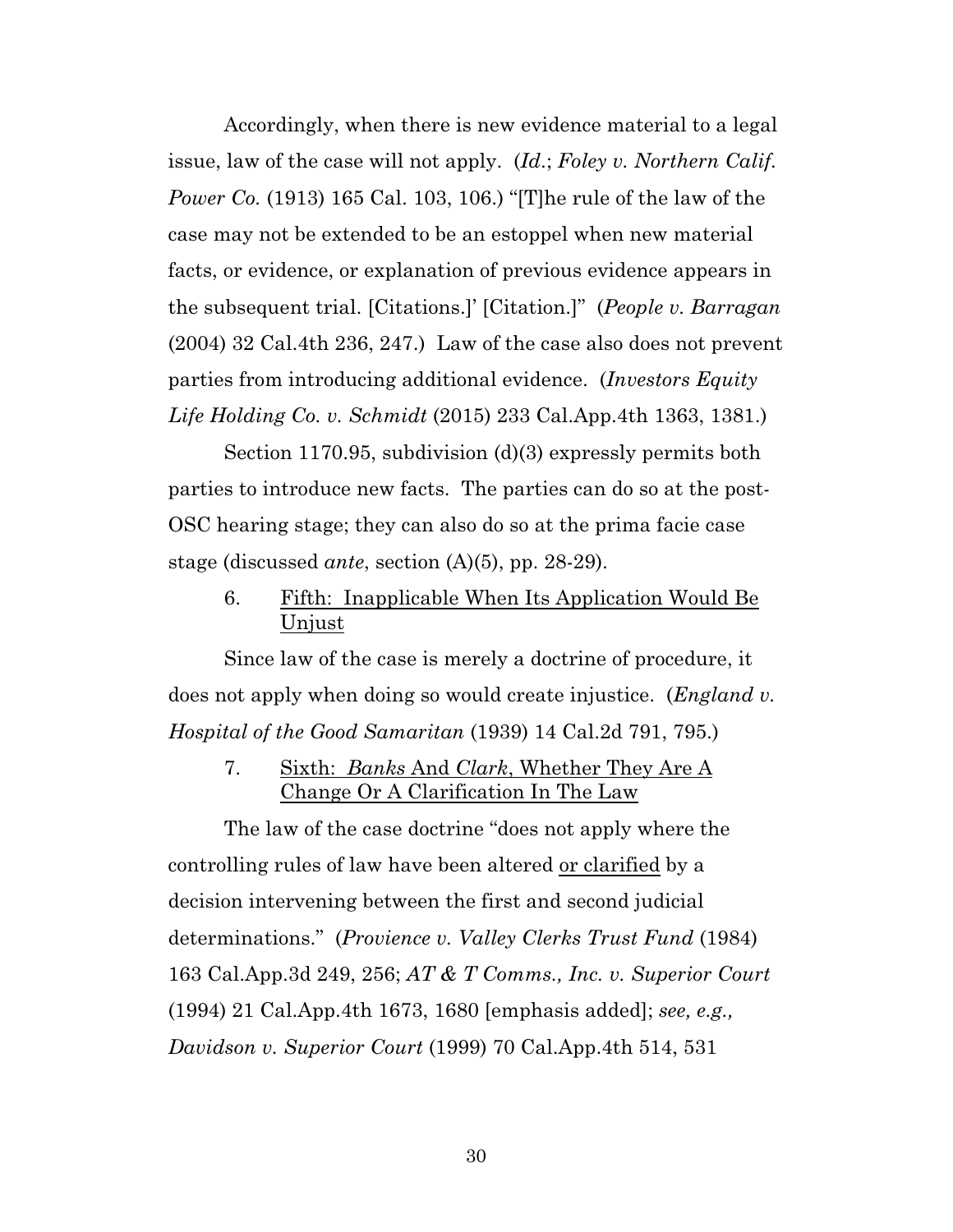[declining to apply law of the case when an intervening decision clarified the applicable law].)

Irrespective of whether this Court holds in the current case that *Banks* and *Clark* changed the law governing major participation + reckless indifference, presumably everyone would agree this Court at least *clarified* the law. (*Accord, e.g., People v. Jones, supra,* 56 Cal.App.5th 474, 482; *People v. Murillo, supra,* 54 Cal.App.5th 160, 168, fn.5.) Accordingly, law of the case does not apply to appellate determinations of the *Banks*/*Clark* issue prior to *Banks* and *Clark*.

#### 8. Recapitulation

At least three of the published opinions on the "*Banks/ Clark* issue" – *People v. Secrease, supra,* 63 Cal.App.5th 231, 264, *People v. Murillo, supra,* 54 Cal.App.5th 160, 168-169 and *People v. Galvan, supra,* 52 Cal.App.5th 1134, 1143 – invoked law of the case as a categorical (*Murillo*, *Galvan*) or partially categorical (*Secrease*) bar, but with the qualifying word "Generally."

These opinions misunderstand law of the case, because law of the case is highly case-specific, and one cannot "generalize" from one case to another whether law of the case is operative. Further, as is shown *ante*, section (B)(7), p. 31, law of the case can never be applied in a "*Banks*/*Clark* issue" situation: Law of the case doesn't apply when there is an intervening *clarification* of the law, and *Banks* and *Clark* undisputably were at least that.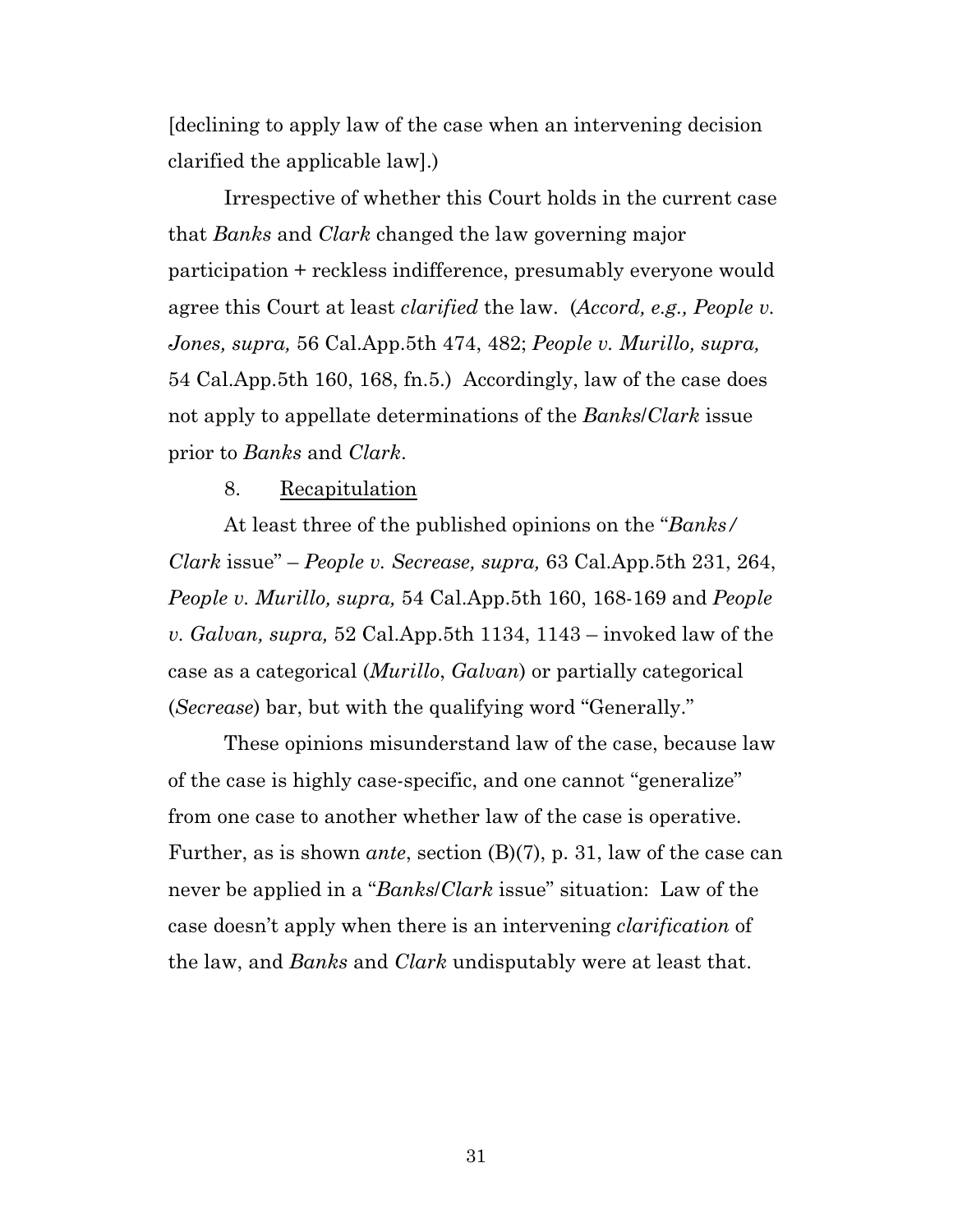#### C. Issue Preclusion

#### 1. Overview

Finally, there is issue preclusion. That may be what the published opinions that find a full or partial categorical preclusion bar from a special circumstance (listed *ante*, Part  $II(A)$ - $(B)$ ) meant to invoke without saying so, since 8 of those 11 opinions use the word "preclusion" or some variation. (*See People v. Allison, supra,* 55 Cal.App.5th 449, 460-461 [full categorical preclusion]; *People v. Jones, supra,* 56 Cal.App.5th 474, 488-490 & *id*. at pp. 492, 495 (conc. opn. of Menetrez, J.) [full]; *People v. Nuñez, supra,* 57 Cal.App.5th 78, 92 [full]; *People v. Simmons, supra,* 65 Cal.App.5th 739, 742, 746, 749 [full]; *People v. Secrease, supra,* 63 Cal.App.5th 231, 253-254, 260-261, 263 [partial categorical preclusion]; *People v. Pineda, supra,* 66 Cal.App.5th 792, \_\_\_ [281 Cal.Rptr.3d 402, 403, 407-408] [partial]; *People v. Arias, supra,* 66 Cal.App.5th 987, \_\_\_ [281 Cal.Rptr.3d 580, 592, 588-589, 591-592] [partial]; *People v. Wilson, supra,* \_\_ Cal.App.5th  $\_\$  [2021 WL 4451424, pp. \*3-6] [partial].) (All five opinions that hold a special circumstance is not categorically preclusive use the word "preclusion" or some variation. (*People v. Torres, supra,* 46 Cal.App.5th 1168, 1173, 1179-1180; *People v. Smith, spura,* 49 Cal.App.5th 85, 92-95; *People v. York, supra,* 54 Cal.App.5th 250, 257-258, 260-263; *People v. Harris, supra,* 60 Cal.App.5th 939, 944, 956-957; *People v. Eloy Gonzalez, supra,* 65 Cal.App.5th 420, \_\_\_ [279 Cal.Rptr.3d 868, 875-878].)

We grant that if this Court were to find that *Banks* and *Clark* didn't materially change the law or interpretive doctrine governing special circumstances, then *Banks* and *Clark* could not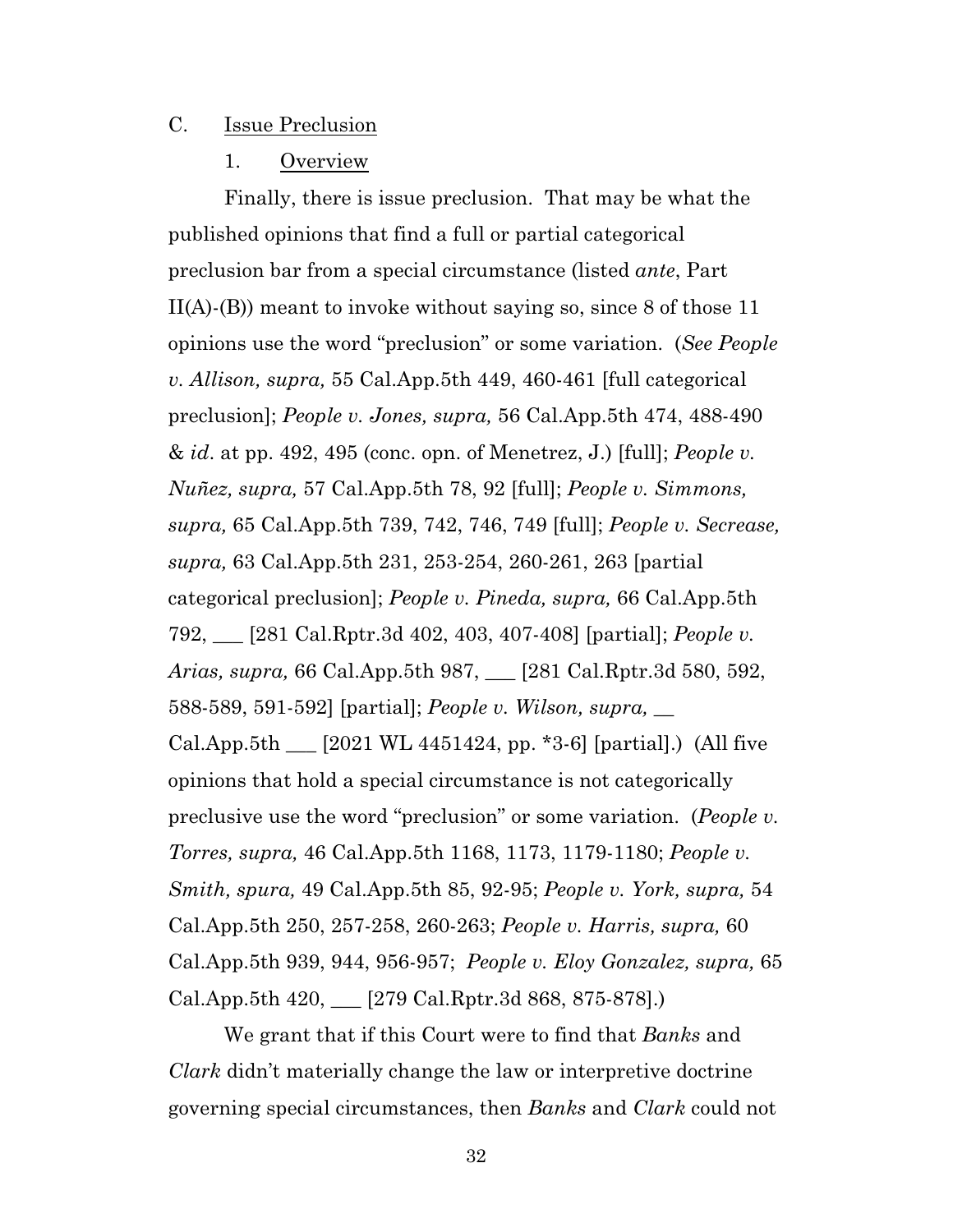change whatever issue-preclusive effect a prior special circumstance finding might have in a case. But that fails to answer a foundational question in each individual case: Does a special circumstance have issue-preclusive effect in that case?

The answer can only be yes if issue preclusion's elements – set forth in *Lucido v. Superior Court* (1990) 51 Cal.3d 335, 341 (*Lucido*) – are established with certainty (*Kemp Bros. Construction, Inc. v. Titan Electric Corp.* (2007) 146 Cal.App.4th 1474, 1482) and no exception applies (*see, e.g., F.E.V. v. City of Anaheim* (2017) 15 Cal.App.5th 462, 474, fn.4).

Thus under traditional preclusion analysis, there is no legal basis to say a prior special circumstance finding is issuepreclusive on the basis that *Banks* and *Clark* do not change the law, in cases where the prior special circumstance finding had no preclusive effect irrespective of *Banks* and *Clark*.

The question of whether a prior finding is issue-preclusive, for special circumstance findings or any other, is intensely casespecific and thus unsuitable as a categorical bar. The question is fact-driven and dependent on the specifics of each case, since it requires courts to "examine the record of [the] prior proceeding, taking into account the pleadings, evidence, charge, and other relevant matter," with an inquiry "set in a practical frame and viewed with an eye to all the circumstances of the proceedings." (*Yeager v. United States* (2009) 557 U.S. 110, 119-120.)

Some of the case-specific applications of issue preclusion are discussed below, and there are many others. Only one is needed to show issue preclusion is not either a full or partial categorical preclusion bar.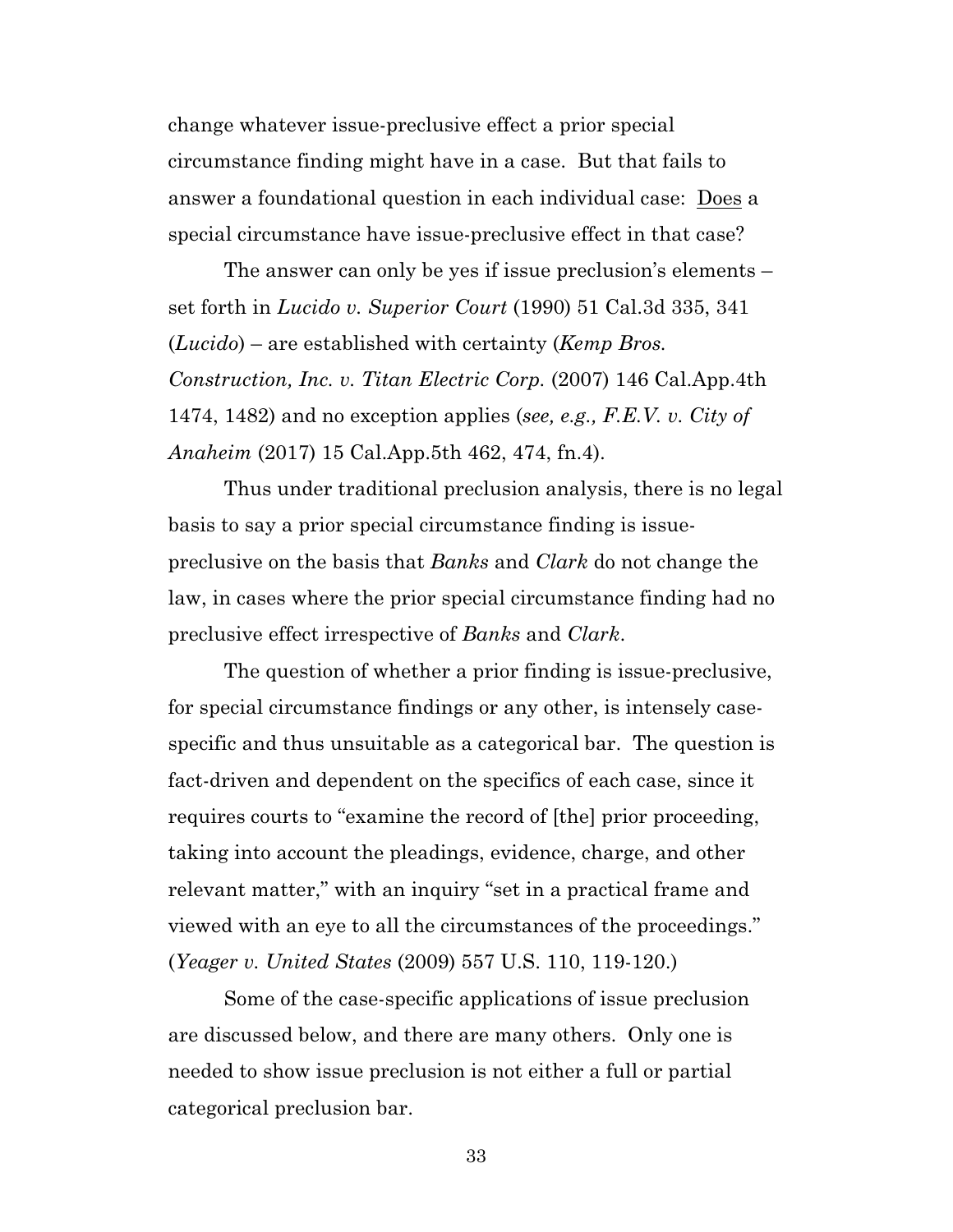#### 2. Definitions

"Collateral estoppel precludes relitigation of issues argued and decided in prior proceedings. [Citation.] Traditionally, we have applied the doctrine only if several threshold requirements are fulfilled. First, the issue sought to be precluded from relitigation must be identical to that decided in a former proceeding. Second, this issue must have been actually litigated in the former proceeding. Third, it must have been necessarily decided in the former proceeding. Fourth, the decision in the former proceeding must be final and on the merits. Finally, the party against whom preclusion is sought must be the same as, or in privity with, the party to the former proceeding. [Citations.]" The party asserting collateral estoppel bears the burden of establishing these requirements. [Citation.] (*Lucido v. Superior Court, supra,* 51 Cal.3d 335, 341.)

"Even assuming all the threshold requirements are satisfied, however, our analysis is not at an end.... [T]he public policies underlying collateral estoppel – preservation of the integrity of the judicial system, promotion of judicial economy, and protection of litigants from harassment by vexatious litigation – strongly influence whether its application in a particular circumstance would be fair to the parties and constitutes sound judicial policy." (*Id*. at pp. 342-343.) Furthermore, " "courts will not apply the doctrine ... if the party to be estopped had no full and fair opportunity to litigate the issue in the prior proceeding." ' [Citation.]" (*Williams v. U.S. Bancorp Investments, Inc.* (2020) 50 Cal.App.5th 111, 118-119.)

34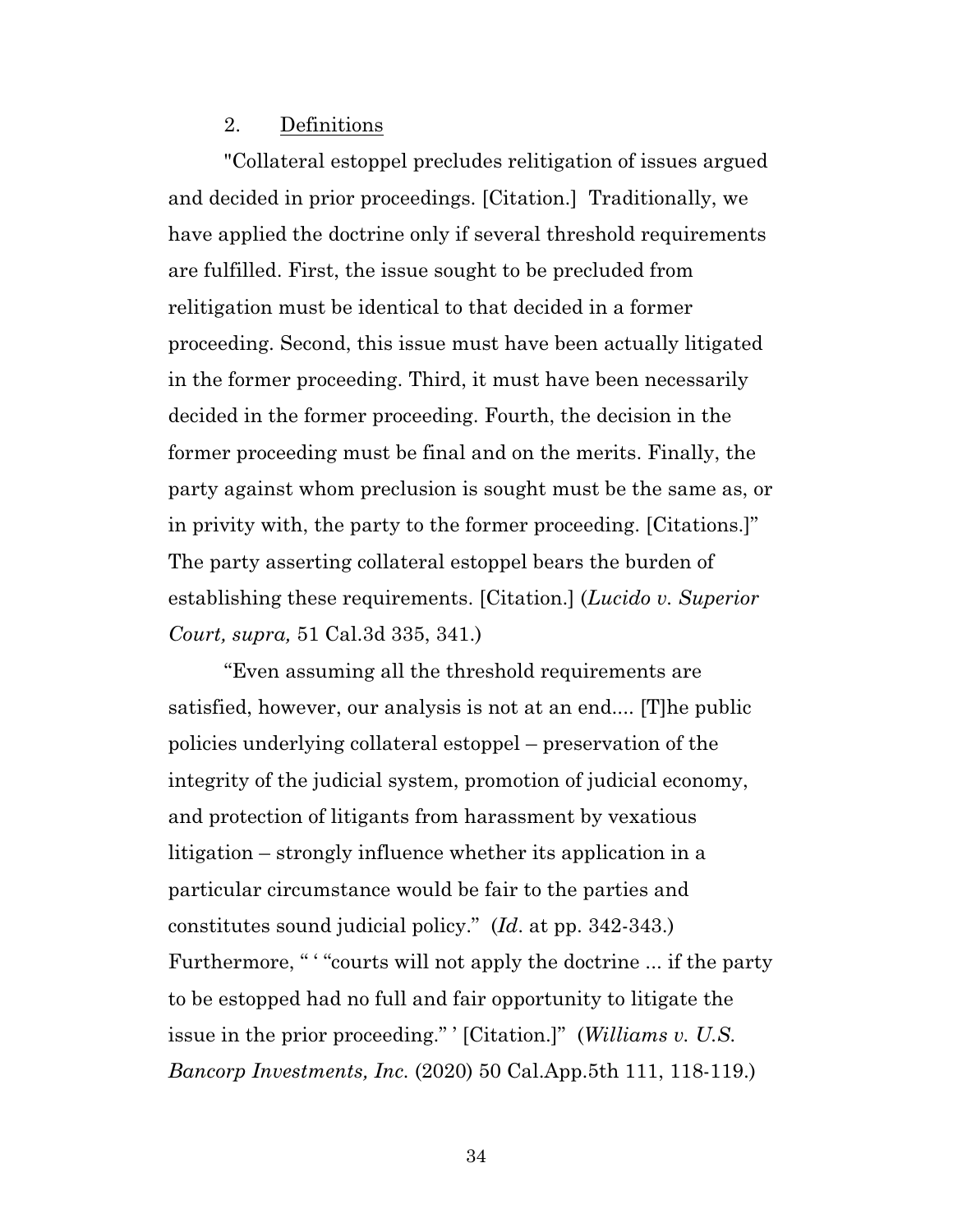" ' "In view of the certainty required in estoppels, the application of the doctrine of res judicata cannot be made by inference or surmise as to the effect of the judgment. If, on the face of the record, anything is left to conjecture as to what was necessarily involved and decided, there is no estoppel in it when it is pleaded, and nothing conclusive in it when it is offered in evidence." [Citations.]' [Citations.]" (*SLPR, LLC v. San Diego Unified Port District* (2020) 49 Cal.App.5th 284, 313.)

3. First: No Issue Preclusion Where The "Actually" Litigated" Element Is Not Satisfied

First is a basis described in *People v. Eloy Gonzalez, supra,* 65 Cal.App.4th 420, \_\_\_ [279 Cal.Rptr.3d 868, 877]: In some section 1170.95 cases, the second element of issue preclusion under *Lucido*, that an issue must have been "actually litigated," will be unsatisfied.

"[A]n issue is actually litigated when an issue is raised, contested, and submitted for determination. [Citations.] Under this standard, neither an issue that could have, but was not, asserted (such as an affirmative defense) nor an issue that was raised but admitted was 'actually litigated.' See Restatement (Second) of Judgments § 27, cmt. (e) (1982) ('A judgment is not conclusive in a subsequent action as to issues which might have been but were not litigated and determined in the prior action .... An issue is not actually litigated if the defendant might have interposed it as an affirmative defense but failed to do so; it is also not actually litigated if it is raised by a material allegation of a party's pleading but is admitted (explicitly or by virtue of a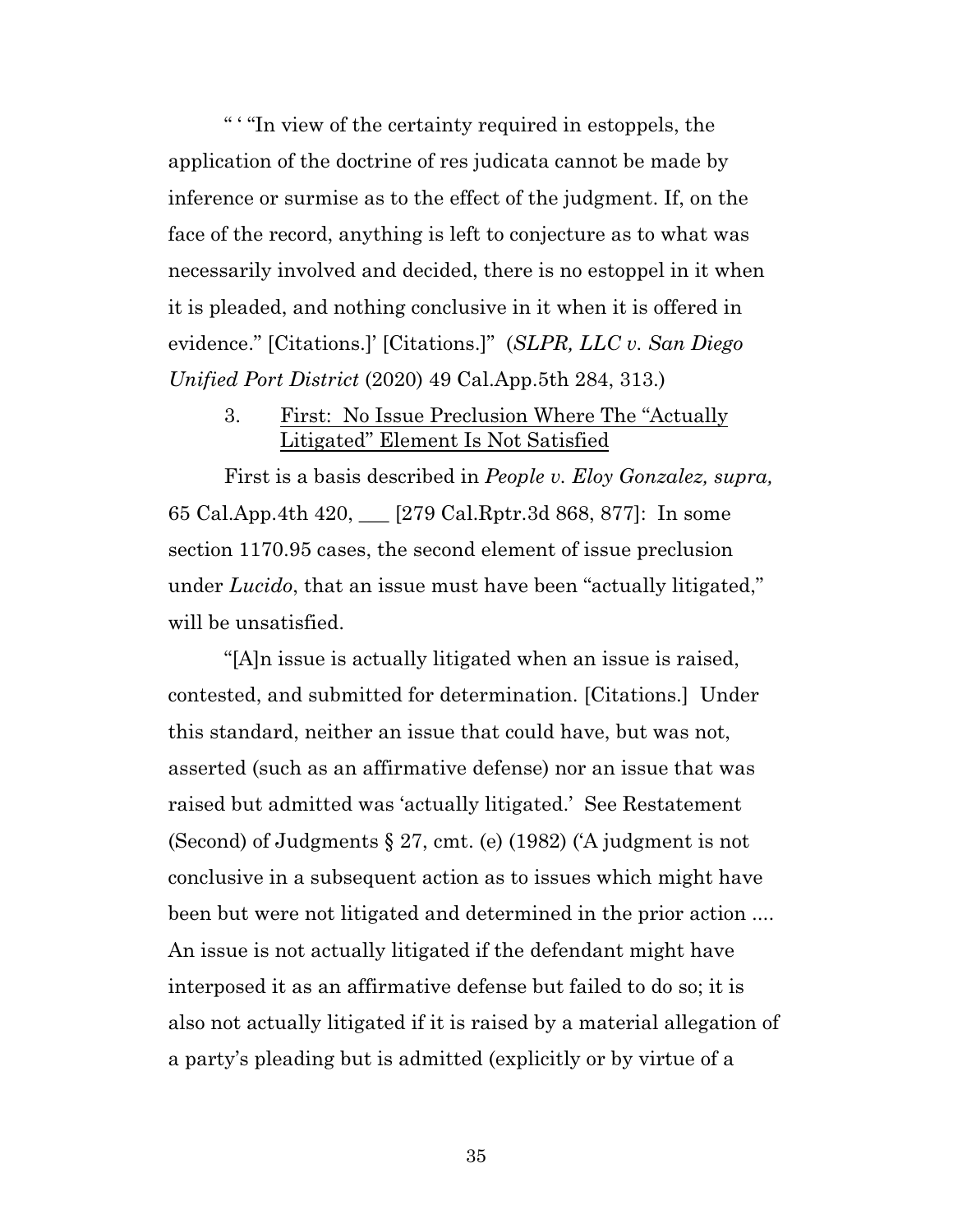failure to deny) in a responsive pleading).')" (*Janjua v. Neufeld* (9th Cir. 2019) 933 F.3d 1061, 1066.)

Since actual litigation of an issue is an essential element of issue preclusion, there is no preclusion in cases where the issue wasn't actually litigated. (For examples, see, *e.g.*, *People v. Superior Court (Whitley)* (1999) 68 Cal.App.4th 1383, 1390-1391; *National Computer Rental, Ltd. v. Bergen Brunswig Corp*. (1976) 59 Cal.App.3d 58, 63; *Purdue Pharma L.P. v. Iancu* (Fed.Cir. 2019) 767 Fed.Appx. 918, 922; *Gates v. District of Columbia* (D.D.C. 2014) 66 F.Supp.3d 1, 12-14.)

At least 7 of the 16 published opinions to date on the "*Banks*/*Clark* issue" – the ones that state facts indicating a defense of nonculpability – may fall into this category (and the one in the next section), based on the evidence recited in the opinions. The 7 opinions are *Galvan* and *Nuñez* [full categorical preclusion], *Secrease*, *Arias* and *Wilson* [partial categorical preclusion], and *Harris* and *Eloy Gonzalez* [no categorical preclusion].

Failure to meet the "actually litigated" element of issue preclusion was one of the bases of Part IV of the *Eloy Gonzalez* opinion. (*Id*., 279 Cal.Rptr.3d 868, 877-878.) *Eloy Gonzalez* is discussed illustratively in section (E)(1), *post*, pp. 47-51.

4. Second: No Issue Preclusion Where The Affected Party Did Not Have Adequate Incentive To Vigorously Litigate The Issue

Akin to the "actually litigated" element of issue preclusion is the requirement that the affected party must have had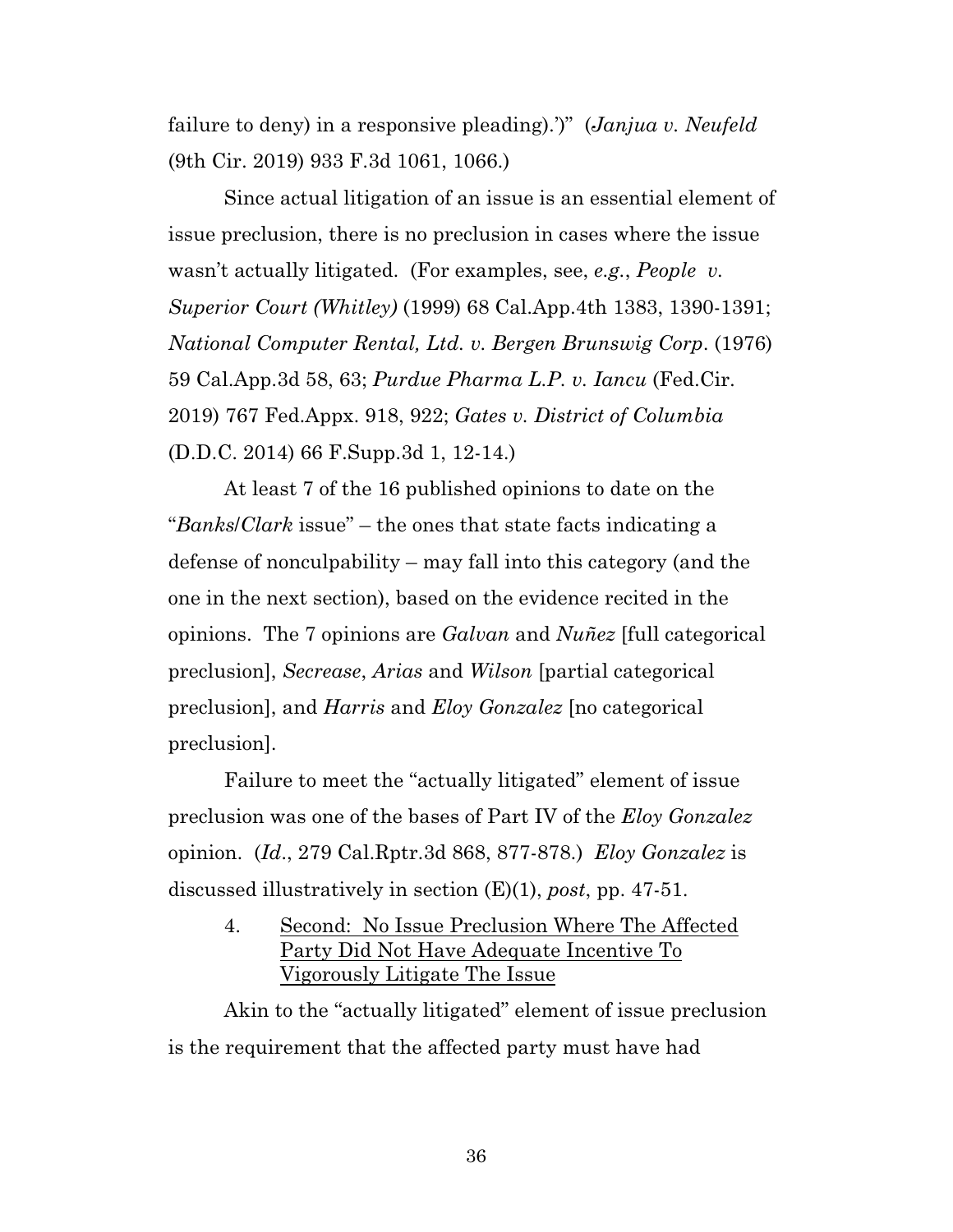adequate incentive to vigorously litigate the issue in the prior action.

"[C]ourts have recognized that certain circumstances exist that so undermine the confidence in the validity of the prior proceeding that the application of collateral estoppel would be 'unfair' to the defendant as a matter of law. [Citation.] Such 'unfair' circumstances include a situation where the defendant had no incentive to vigorously litigate the issue in the prior action, 'particularly if the second action is not foreseeable.' [Citations.]" (*Roos v. Red* (2005) 130 Cal.App.4th 870, 880; *accord Parklane Hosiery Co. v. Shore* (1979) 439 U.S. 332, 330.) Foreseeability of future litigation matters "because of its impact on the incentive to litigate in the first proceeding." (*In re Sokol* (2d Cir. 1997) 113 F.3d 303, 307 (*Sokol*).)

In almost every section 1170.95 case, the second action will not have been foreseeable, since trial counsel would not have been able to envision the Legislature enacting S.B. 1437 in late 2018. Moreover, it can often be a solid tactical choice for counsel to focus only on an absolute defense to the most serious charges, rather than diluting it with a "but if you find otherwise...." alternative that would be easy fodder for opposition rebuttal. (*See, e.g., People v. Cunningham* (2001) 25 Cal.4th 926, 1005; *People v. Thomas* (1992) 2 Cal.4th 489, 531-532.)

That was particularly true for major participation + reckless indifference special circumstance issues prior to S.B. 1437: Many of these cases had 25 year-to-life vicarious gang enhancement allegations (Pen.Code, § 12022.53, subd. (d/e)), multiple counts and enhancements, or other factors that made a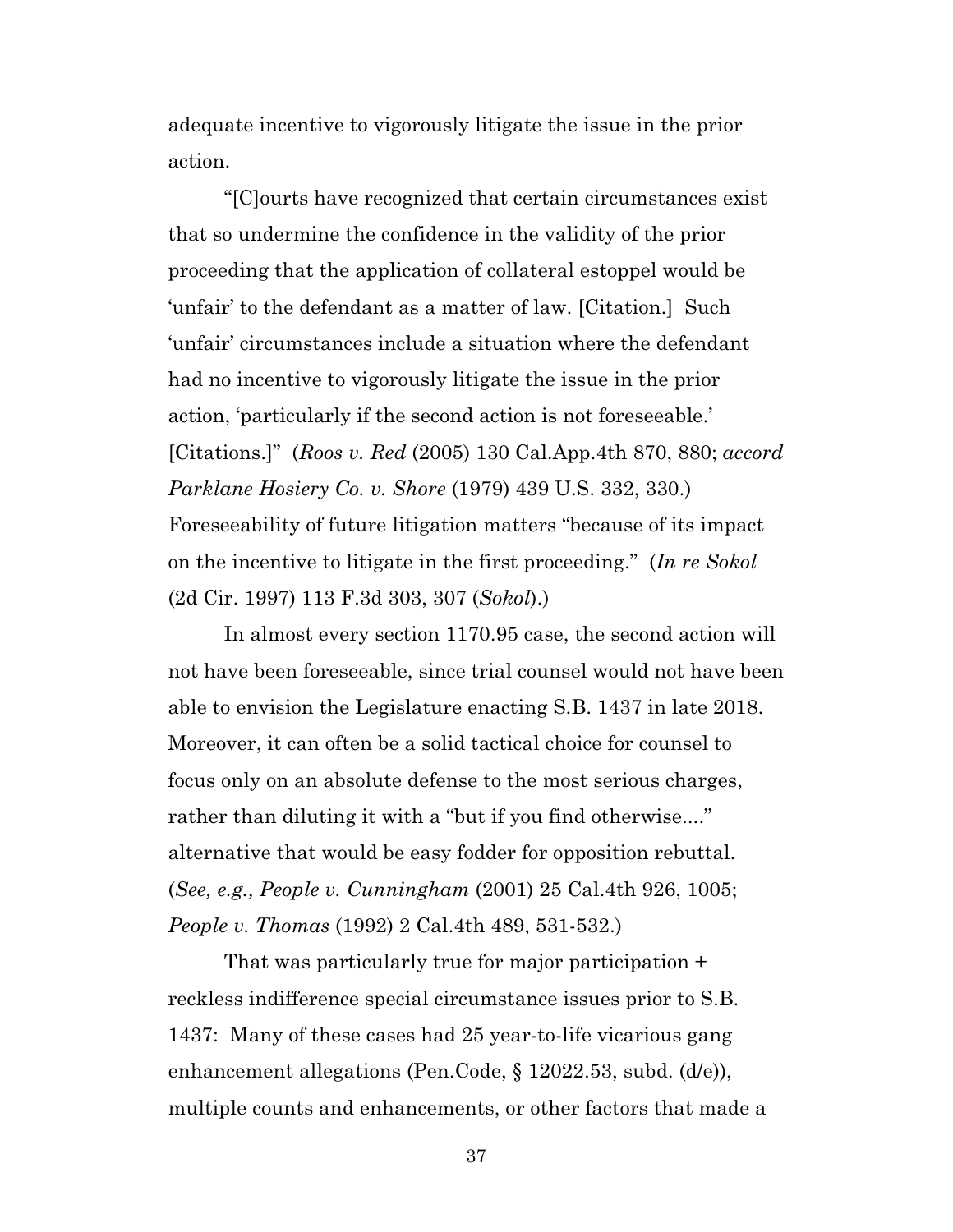murder conviction *without* a special circumstance punishable by a sentence equivalent to the LWOP that would be obtained *with* a special circumstance.

In such a situation, a defendant and his counsel may have had little or no incentive to litigate the special circumstance because it would be perceived as accomplishing nothing in real life, and they would focus instead on trying to beat the murder charge without an alternative argument that could impair that effort. Counsel may thus lack incentive to vigorously litigate an alternative defense of "But if you find my client guilty, you should still find the special circumstance isn't true," in part because it could undermine the argument for innocence.

*In re Sokol, supra,* 113 F.3d 303, presents a good example. Sokol was indicted with co-defendants for stealing over \$1 million from the State's Medicaid program. He was convicted of seconddegree grand larceny, which required that the property taken was valued between \$50,000 and \$1 million. The only evidence of the amount of Sokol's theft was presented at sentencing; it indicated losses of \$222,000. Sokol was denied a restitution hearing, and the trial court imposed a \$222,000 restitution order. The State also brought a civil action to recover treble damages, and invoked issue preclusion to fix Sokol's liability at \$222,000 which it could then treble. Sokol filed for bankruptcy and sought to discharge the civil liability, which led to the question of whether the \$222,000 restitution order from the criminal case was issuepreclusive.

The Court of Appeals rejected the issue preclusion claim on the basis in this section, that Sokol did not have a full and fair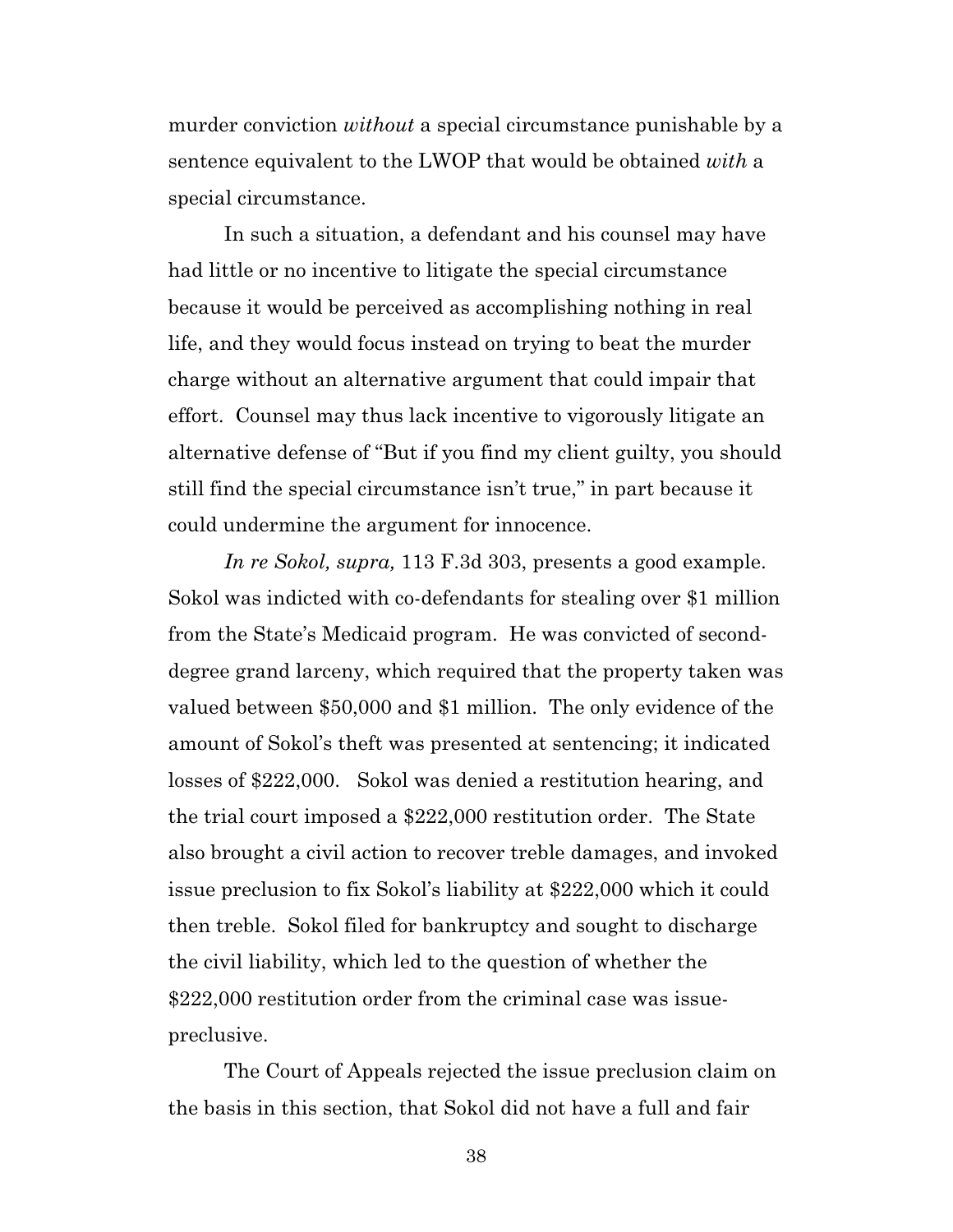opportunity to litigate the amount of his damages in the criminal case, because he lacked incentive to litigate the issue vigorously (and in fact did not litigate it at all) since his criminal defense was based entirely on innocence:

Sokol not only had no incentive to litigate damages, he did not actually do so. His entire trial strategy was dedicated to proving his innocence, not to proving a lesser degree of damages. He did not deny that over \$1 million had been stolen from the State's Medicaid Program; he denied that he was a participant in the larceny. The focus of the criminal trial was on Sokol's knowledge of implicated billing practices and counterfeit sonograms, not on the amount stolen. Sokol never presented evidence as to the amount he stole, as that would have been inconsistent with a defense of innocence.

(*In re Sokol, supra,* 113 F.3d 303, 307.)

This reasoning applies to a trial on a charge of murder with special circumstances and other charges. There too, the defendant and counsel may lack the incentive to litigate vigorously an alternative defense of minimizing the penalty if the defendant is found guilty (i.e., "If you believe he's guilty of murder, you should still reject the special circumstances"), because only a defense of innocence could realistically result in the defendant being freed within his lifetime. That was also the situation in the *Eloy Gonzalez* case discussed illustratively in section (E)(1), *post*, pp. 47-51.

5. Third: Issue Preclusion Is Inapplicable When The Affected Party Was Unable To Present Material Facts In The Original Proceeding

When a party is unable to present material facts in the original proceeding through no fault of its own, issue preclusion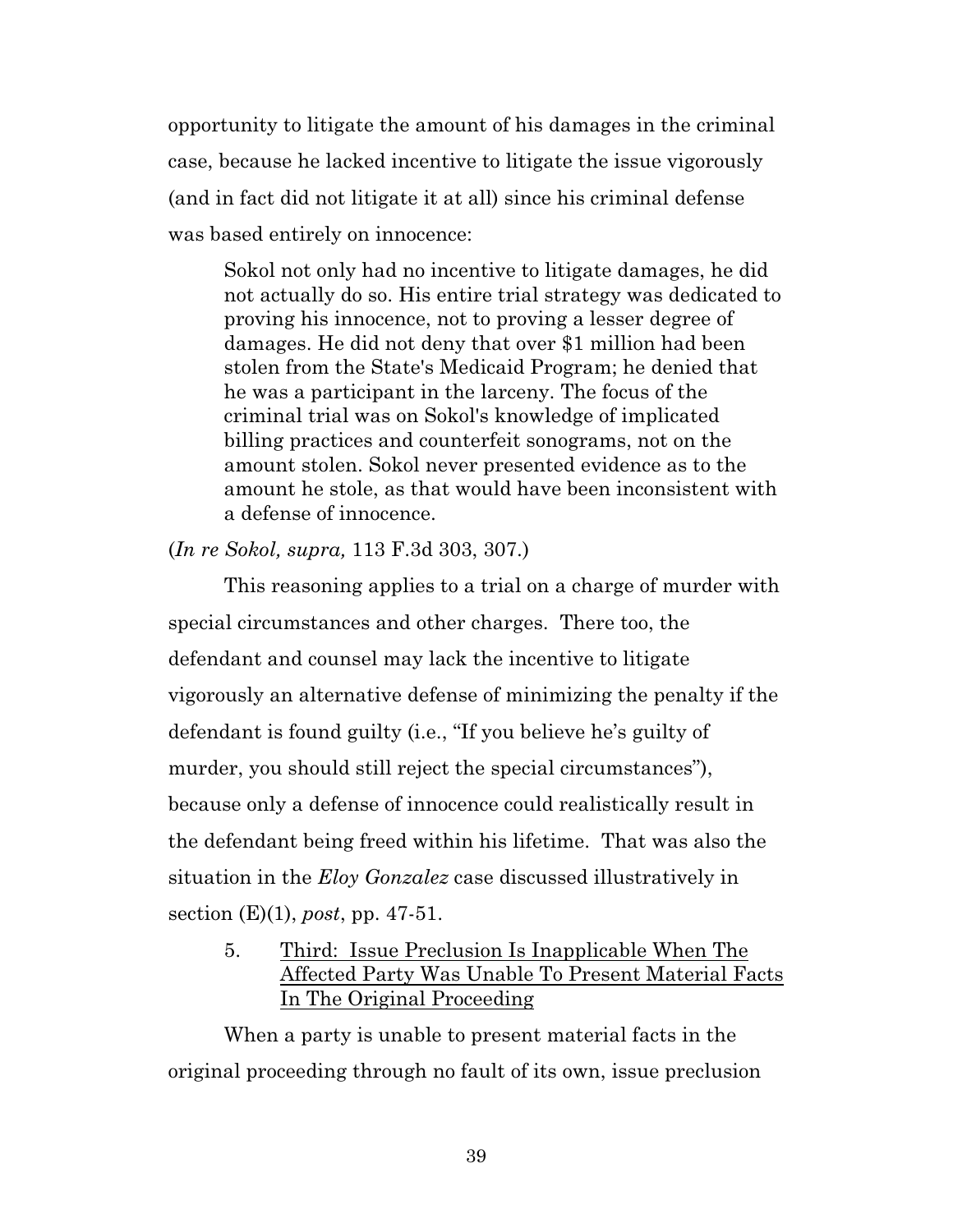does not apply to the original verdict. (*Smith v. ExxonMobil Oil Corp.* (2007) 153 Cal.App.4th 1407, 1417.)

This scenario is part of the *Eloy Gonzalez* illustration in section  $(E)(1)$  below.

# 6. Fourth: The Statutory Proviso For New Evidence Defeats Using Issue Preclusion As A Categorical Bar

"[N]ew evidence, however compelling, is generally insufficient to avoid application of collateral estoppel...." (*Direct Shopping Network, LLC v. James* (2012) 206 Cal.App.4th 1551, 1561.) "An exception to collateral estoppel cannot be grounded on the alleged discovery of more persuasive evidence. Otherwise, there would be no end to litigation." (*Evans v. Celotex Corp.* (1987) 194 Cal.App.3d 741, 748.)

However, in section 1170.95, subdivision (d)(3), the Legislature expressly permitted both parties to present new evidence. Were a categorical issue preclusion claim to succeed, it would defeat the Legislature's provision that a petitioner can present new evidence, without restriction, in a section 1170.95 proceeding. (*See also ante*, section (A)(5), pp. 28-29.)

7. Fifth: Issue Preclusion Is Inapplicable When The Prior Verdict Was Based On A Material Error Or Irrationality, Including Situations In Which There Was Insufficient Evidence To Support The Verdict, When The Circumstances Indicate Compromise, Or When The Verdict Was Affected By Error

"[P]rinciples of collateral estoppel ... are predicated on the assumption that the jury acted rationally and found certain facts in reaching its verdict ...." (*United States v. Powell* (1984) 469 U.S. 57, 68.) When the assumption of a rational jury verdict breaks down, so does the principled basis for applying issue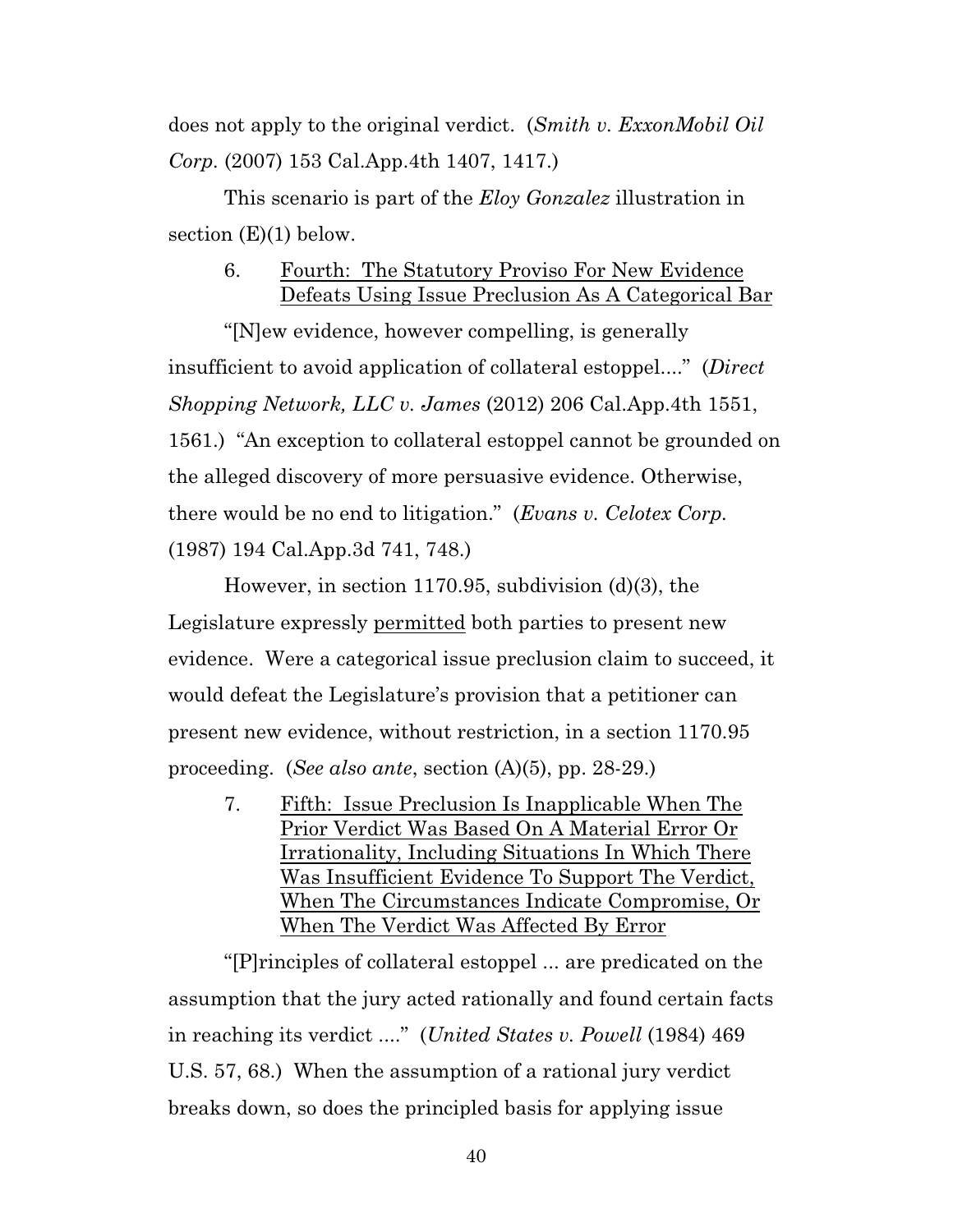preclusion. "Where circumstances suggest that an issue was resolved on erroneous considerations, 'taking the prior determination at face value for purposes of the second action would [impermissibly] extend the ... imperfections in the adjudicative process.' " (*Bravo-Fernandez v. United States* (2016) 580 U.S. \_\_\_, \_\_\_ [137 S.Ct. 352, 358, 196 L.Ed.2d 242] [quoting Restatement (2d), Judgments, § 29, Comm. (g)].)

Such a situation could occur in any of at least three possible situations:

(1) *Where multiple jury verdicts cannot rationally be reconciled*. In that situation, usually one of compromise or mistake, it is impossible to know which (if any) of the verdicts was the rational one. Hence, the assumption of a rational jury that is the basis of issue preclusion breaks down, and issue preclusion does not apply. (*United States v. Powell, supra,* 469 U.S. 57, 68-69.)

(2) *Where there is insufficient evidence to support a verdict (taking the evidence favorably to the verdict)*. "[A] properly instructed jury may occasionally convict even when it can be said that no rational trier of fact could find guilt beyond a reasonable doubt, and the same may be said of a trial judge sitting as a jury." (*Jackson v. Virginia* (1979) 443 U.S. 307, 317.) Because the principles of issue preclusion are based on the assumption of a rational trier of fact (*United States v. Powell, supra,* 469 U.S. 57, 68), those principles do not apply when the record shows the trier of fact did not reach its verdict rationally, and insufficiency of evidence is one such situation. Similarly, a verdict based on insufficient evidence is one "resolved on erroneous considerations"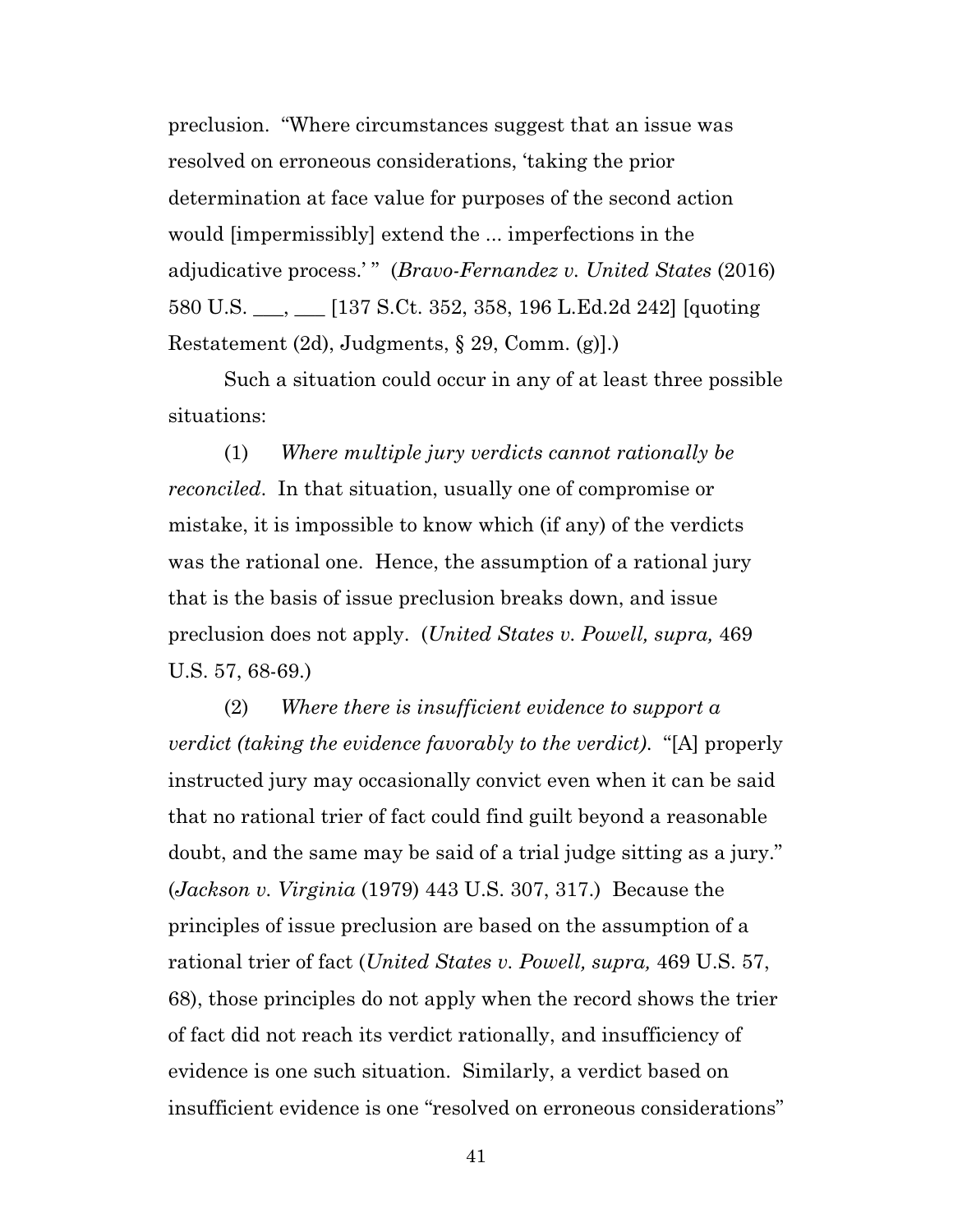(*Jackson*, at p. 317), which means that " 'taking the prior determination at face value for purposes of the second action would [impermissibly] extend the ... imperfections in the adjudicative process.' " (*Bravo-Fernandez v. United States, supra,* 137 S.Ct. 352, 358 [citing Restatement (2d), Judgments].)

(3) *Where instructional error may have affected the verdict*. That too is a situation in which "circumstances suggest that an issue was resolved on erroneous considerations," such that " 'taking the prior determination at face value for purposes of the second action would [impermissibly] extend the ... imperfections in the adjudicative process.'" (*Bravo-Fernandez v*. *United States*, *op. cit. ante*.)

This would be true even if the instruction in question was legally erroneous. (*See Westinghouse Elec. Corp. v. General Circuit Breakers & Elec. Supply, Inc.* (9th Cir. 1997) 106 F.3d 894, 901-902 [applying analysis of the "necessarily decided" element of issue preclusion, to findings actually made by jury but under erroneous instructions].) Suppose for example that in a 2000 case, the trial court gave an implied malice instruction that contained the error found by this Court in *People v. Knoller* (2007) 41 Cal.4th 139, 156; the defendant was convicted; the Court of Appeal affirmed; and the judgment became final. On those instructions, the defendant's conviction might have been based on a mental state of less than malice – but all theories of murder with a mental state of less than malice (other than felony-murder, irrelevant in this example) were eliminated by S.B. 1437. Thus on a section 1170.95 petition, issue preclusion does not apply,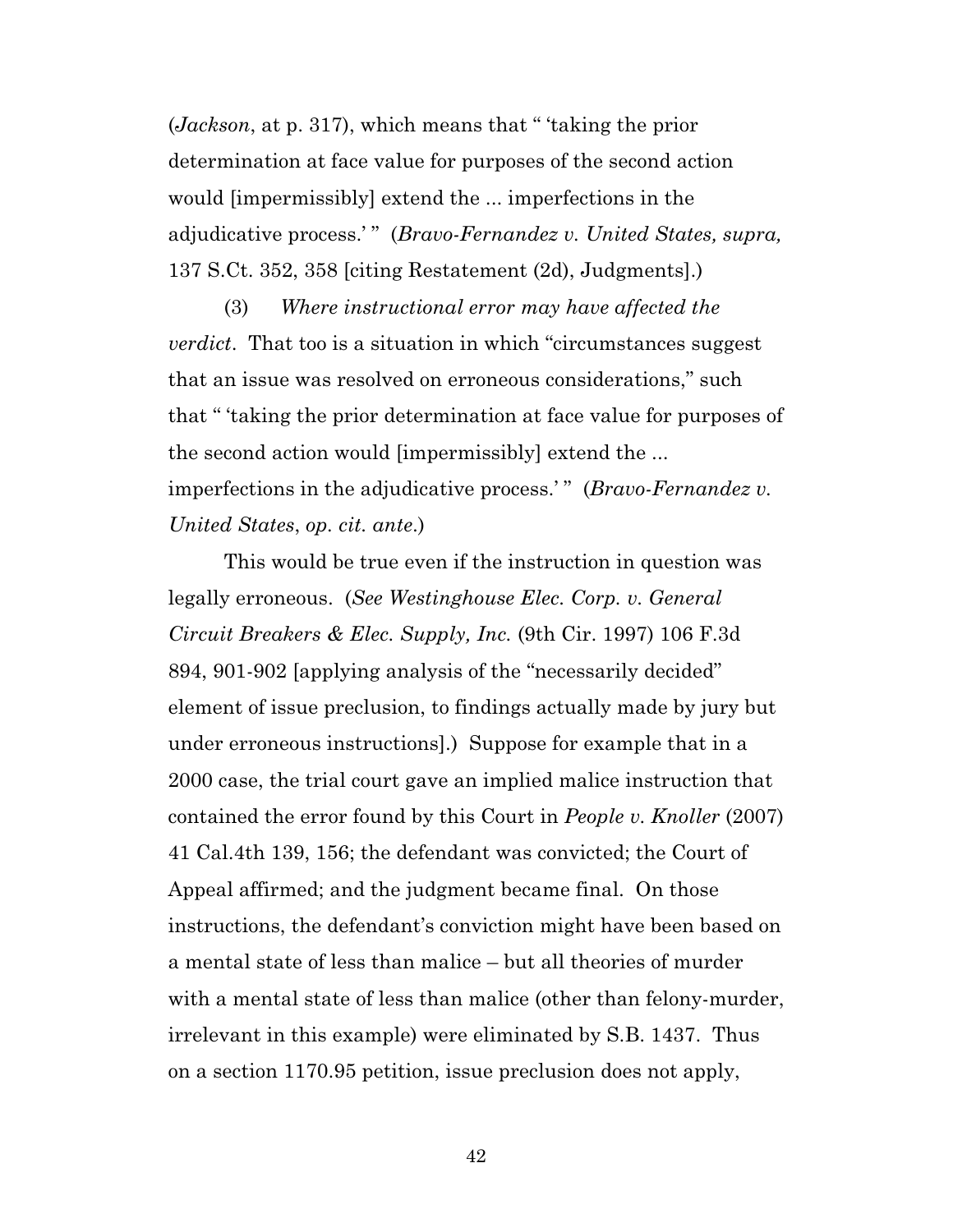since the issue of malice was not "necessarily decided" under the law that governs malice.

8. Sixth: No Application Where There Is A Change Of Law Or A Doctrinal Shift In The Law – Including *Banks* And *Clark*

"Collateral estoppel is not applicable to the decision of a mixed question of fact and law, particularly if there has been an intervening change in the law or a doctrinal change. (*Commissioner v. Sunnen* (1947) 333 U.S. 591, 600—601 [(*Sunnen*)]." (*Powers v. Floersheim* (1967) 256 Cal.App.2d 223, 230 (*Powers*).) Whether a person's actions rise to the level of major participation + reckless indifference is a mixed question of law and fact, since it involves determining what the actions are and then whether they meet a given legal standard. (*Cf., e.g., Redington v. Pacific Postal Tel. Cable Co.* (1895) 107 Cal. 317, 324 [negligence is a mixed question using that type of analysis].)

In the above quote from *Powers v. Floersheim*, we note the word "doctrinal" in the disjunctive with "change of law": A full change of law isn't necessary to defeat issue preclusion; a "doctrinal" shift will suffice. Even if the elements at issue are the same, if intervening decisions mark a doctrinal shift in how those elements are interpreted, issue preclusion does not apply.

The latter (doctrinal shift) is the **minimum** one can say about *Banks* and *Clark*. Therefore, collateral estoppel does not apply – and obviously, it is not a categorical bar – no matter how the "*Banks*/*Clark* issue" is characterized, and no matter how this Court rules on the *Strong* appeal before it. We will also discuss this further *post*, Part V(B), *post*, pp. 67-70.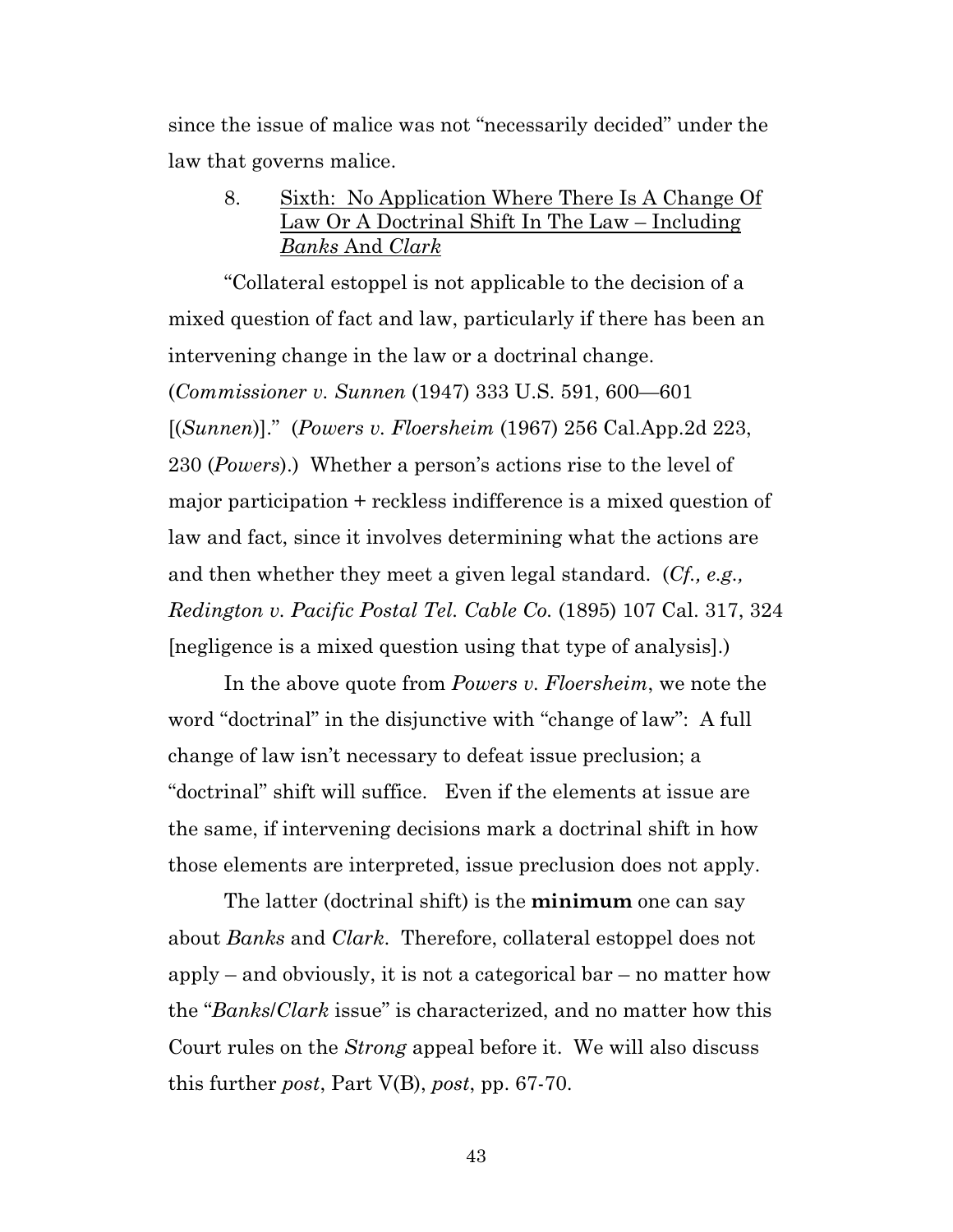D. Example Situations In Which Traditional Preclusion Analysis Would Apply Irrespective Of How The "*Banks*/*Clark* Issue" Is Decided

Not every section 1170.95 case will raise the *Banks*/*Clark* issue. However, the application of traditional preclusion law must be uniform across all civil and criminal actions and special proceedings, with no judicial carve-outs for section 1170.95 cases.

Accordingly, traditional preclusion law also applies in section 1170.95 cases in situations where the *Banks*/*Clark* issue is not presented. Those situations may include, as examples:

1. Special circumstance cases tried after both *Banks* and *Clark* were decided. There is no "*Banks*/*Clark* issue" in these cases because the law governing special circumstances was fully settled by the time of *Clark*. However, traditional preclusion law still applies.

2. Special circumstance cases tried after *Banks* but before *Clark*. Since *Banks* and *Clark* are usually referenced as a dyad, it isn't clear whether *Clark*'s language on 63 Cal.4th at p. 617 represented a material change from *Banks*, or merely a casespecific application. Either way, it won't matter in a given case if traditional preclusion is defeated for other reasons.

3. Non-special circumstance cases in which the governing interpretation of law has changed. Suppose a petitioner was convicted of first-degree murder and conspiracy to commit murder in 1990. The People might claim this petitioner is categorically ineligible for section 1170.95 relief, but suppose a review of the instructions – part of a traditional issue preclusion analysis (*Yeager v. United States, supra,* 557 U.S. 110, 119-120) –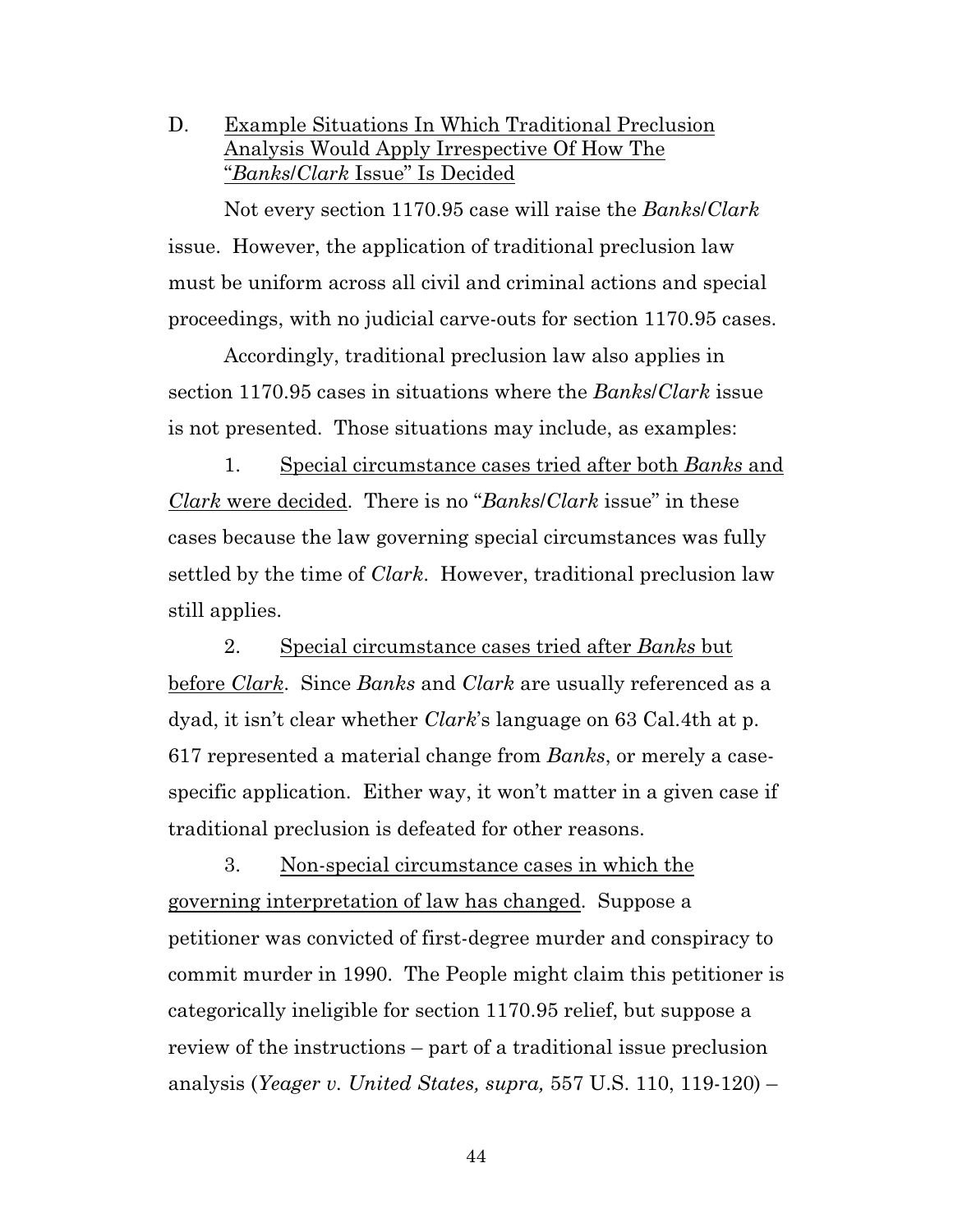reveals the first-degree murder conviction could have been based on "natural and probable consequences," and the conspiracy conviction could have been based on implied malice which was later held to be a legal impossibility. (*See People v. Cortez* (1998) 18 Cal.4th 1223; *People v. Swain* (1996) 12 Cal.4th 593.) In this hypothetical, the prior verdict is not preclusive because the elements of murder under current law – including malice (intent to kill) – were not "necessarily decided" by the prior verdict. It would be erroneous for a court to say "It wasn't a felony-murder case, so the prior first-degree murder verdict is preclusive," without a true preclusion analysis.

4. Non-special circumstance cases in which the original conviction was based on an error of law or demonstrable jury irrationality. This was discussed in section (C), *ante*, pp. 41-44.

5. Other non-special circumstance cases with instructions that permitted conviction under a theory no longer valid under current law. This too implicates a traditional preclusion analysis, in which the "necessarily decided" element of *Lucido*'s description of collateral estoppel is not satisfied.

E. Specific Examples Of Illustrative Scenarios

To help illustrate how adhering to the requirements of traditional preclusion doctrines can defeat preclusion, thus promoting due process by ensuring that a petitioner who isn't legally precluded has a fair opportunity to litigate their claims, we use two examples. We do so keeping in mind that for traditional preclusion analysis, a court must "examine the record of [the] prior proceeding, taking into account the pleadings, evidence, charge, and other relevant matter," with an inquiry "set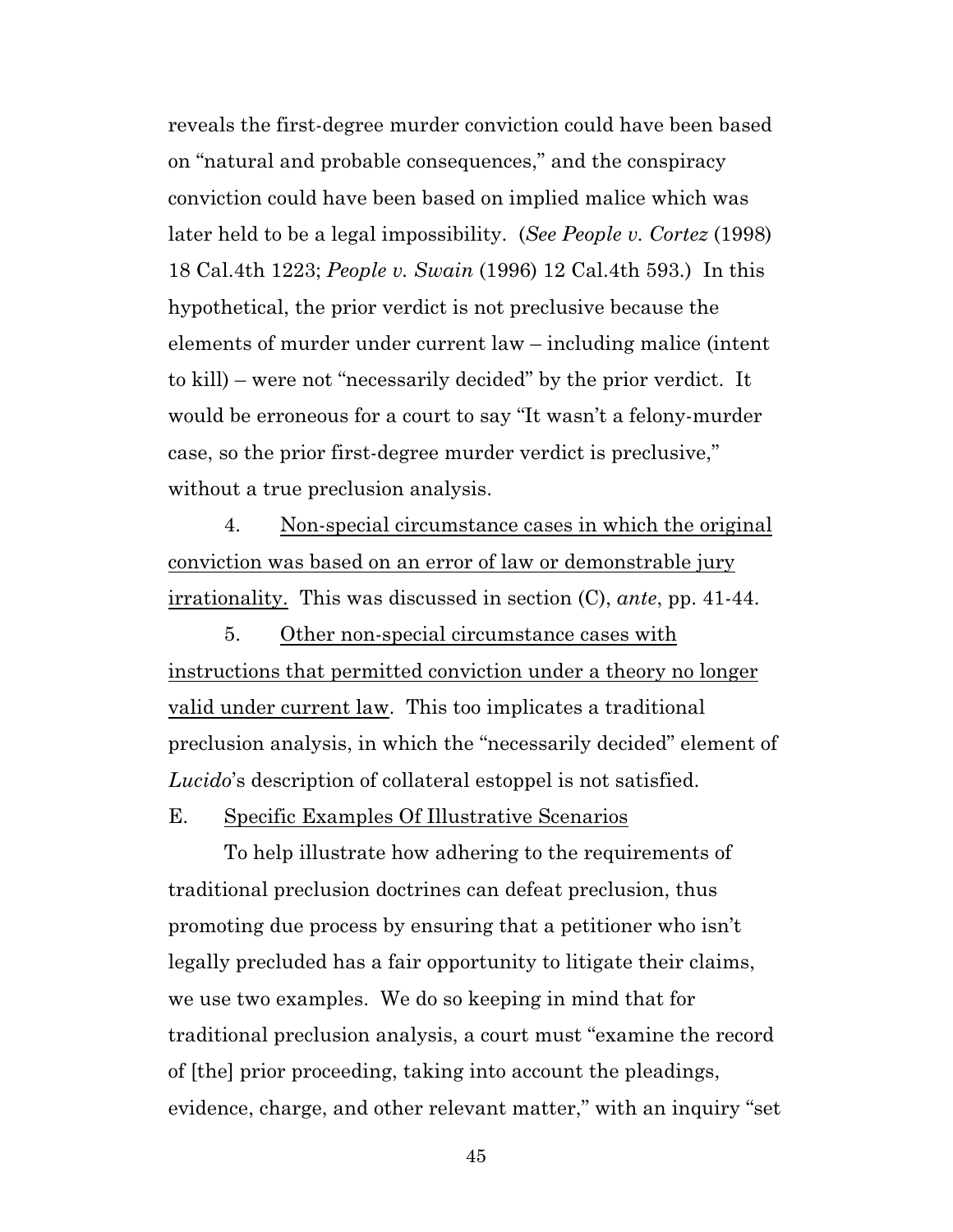in a practical frame and viewed with an eye to all the circumstances of the proceedings." (*Yeager v. United States, supra,* 557 U.S. 110, 119-120.)

We could frame these situations as purely hypothetical, since they are illustrative of *amicus*'s points irrespective of whether they are real cases. However, there seems to be no need, since they are offered merely for illustration; the records of and briefing in these cases are before this Court; and the People have copies. Hence, we will describe them as the real-life illustrations they are, recognizing they work just as well for illustrative purposes as would hypotheticals.

#### 1. *People v. Eloy Gonzalez* (S269792)

In *People v. Eloy Gonzalez, supra,* 65 Cal.App.5th 420, this Court's adjudication of the "*Banks*/*Clark* issue" shouldn't matter to the ultimate result. The *Banks*/*Clark* issue is Part II of the *Eloy Gonzalez* opinion, but independent of that is the preclusion analysis, which is Part IV of the opinion. Part IV is operative irrespective of what this Court does with the issue in Part II.

The *Eloy Gonzalez* Court held that claim preclusion was inapplicable because the special circumstance was a different cause of action than the murder conviction which was the subject of the section 1170.95 petition, and law of the case was inapplicable because the major participation/reckless indifference issue was not addressed in the prior appeal. (*Id*., 65 Cal.App.5th 420, \_\_\_ [279 Cal.Rptr.3d 868, 877-878].) That left issue preclusion.

*Eloy Gonzalez* involved a scenario such as that described *ante*, sections (C)(3)-(4), pp. 36-40, in which trial counsel did not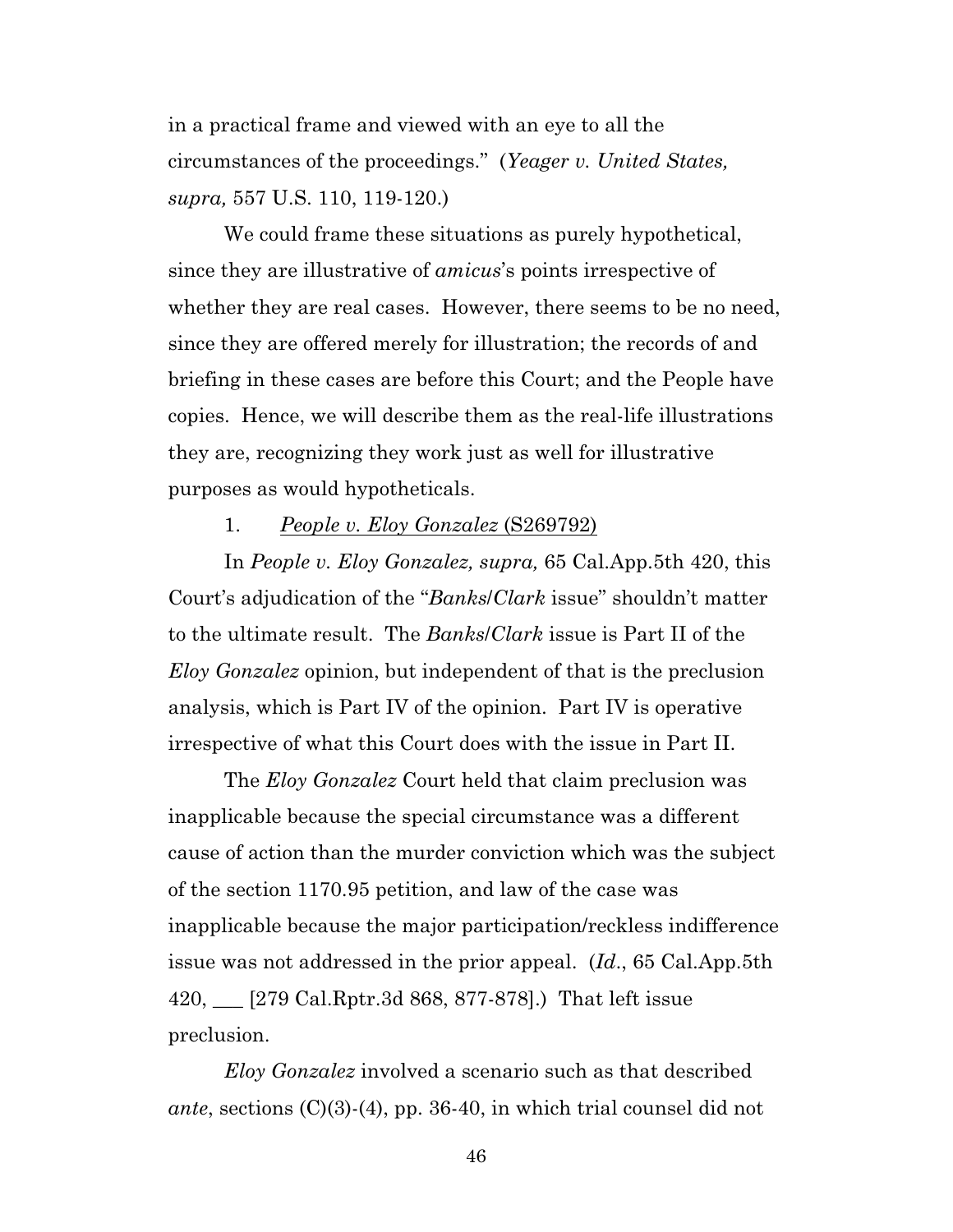actually litigate the special circumstance, and lacked the incentive to litigate it vigorously, because such litigation could have undermined counsel's defense of legal innocence while prevailing on the special circumstance would accomplish nothing. As noted *ante*, p. 37 (section (C)(3)), at least six other published opinions among the 16 on "*Banks*/*Clark* issue" – the *Galvan*, *Nuñez*, *Secrease*, *Arias*, *Wilson* and *Harris* opinions – also state evidence that potentially implicate that type of scenario.<sup>3</sup>

Had trial counsel in *Eloy Gonzalez* litigated the special circumstance and succeeded in the 2000 trial, his client would have ended up with a sentence of 50 years to life for count 1 (Vargas's murder, with a vicarious gang firearm enhancement), plus a very large determinate term – i.e., a life sentence with no parole within the client's lifetime. In other words, "succeeding" in litigating the special circumstance would yield the same real-life sentence of life without parole as not litigating it.

Counsel (quite reasonably) decided this would be pointless. Instead, akin to *In re Sokol, supra,* 113 F.3d 303, 307, he focused solely on a nonculpability defense to the murder charge, that his client had withdrawn from the robbery conspiracy early enough to negate the robbery component of robbery-murder.

When a defendant does not contest a serious charge, it amounts to a real-life concession. (*Accord, e.g., People v. Jennings* (2010) 50 Cal.4th 616, 677-678; *People v. Flood* (1998) 18 Cal.4th 470, 504-505.) Eloy Gonzalez's counsel would have had no reason

<sup>3</sup> The *Simmons* opinion did not contain a recitation of evidence, so it was not included in this canvass of the opinions mentioned in the text above.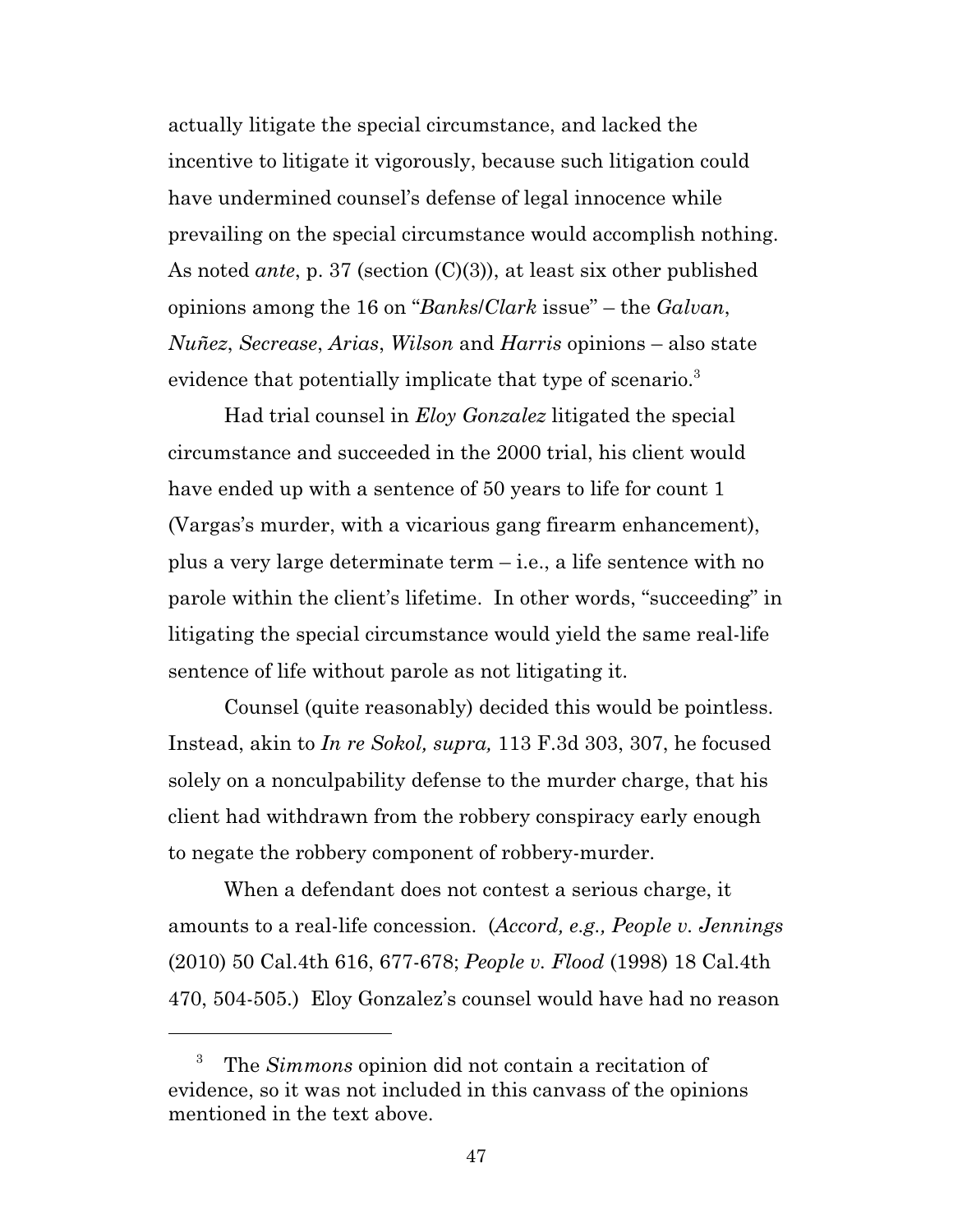to think that if he made no argument on the special circumstance, the jury might still find it not true.<sup>4</sup>

This was the context in which the *Eloy Gonzalez* Court found issue preclusion did not apply because the "actually litigated" requirement, element "Second" of this Court's *Lucido* opinion (51 Cal.3d 335, 341), was not satisfied:

Here, defense counsel did not 'actually litigate' the robbery special circumstance. Instead, he argued Gonzalez was not guilty of murder at all. Because Gonzalez made no effort to litigate the special circumstance, and had no reason to do so, the 'actually litigated' element of collateral estoppel is not satisfied by the jury's true finding. Therefore, the jury's prior special circumstance finding has no preclusive effect on a current section 1170.95 proceeding.

(*Eloy Gonzalez*, at p. \_\_\_ [279 Cal.Rptr.3d 868, 877].)

There were other possibilities for the Court of Appeal to find the requirements of issue preclusion unsatisfied. One was that for the reasons above, Eloy Gonzalez's trial counsel did not

Even in similar cases that didn't have extra counts or a firearm discharge enhancement adding an extra 25 years-to-life under section 12022.53, many defendants or attorneys who were asserting innocence would have felt there was minimal incentive for counsel to argue alternatively "but if you find him guilty, you still shouldn't find the special circumstance true." In the real world, a sentence of 25 years-life was often considered little different from LWOP, since so few lifers were paroling. (*See, e.g.,* D. Slater, "Can You Talk Your Way Out Of A Life Sentence?" *New York Times Magazine* (Jan. 1, 2020), URL https://www.nytimes.com/2020/01/01/magazine/prison-parole-calif ornia.html [after Polly Klaas's 1993 murder, "parole all but disappeared," and "[b]y 1999, a lifer's chance of receiving parole was well below 1 percent].)

<sup>4</sup> With apologies for the triple negative.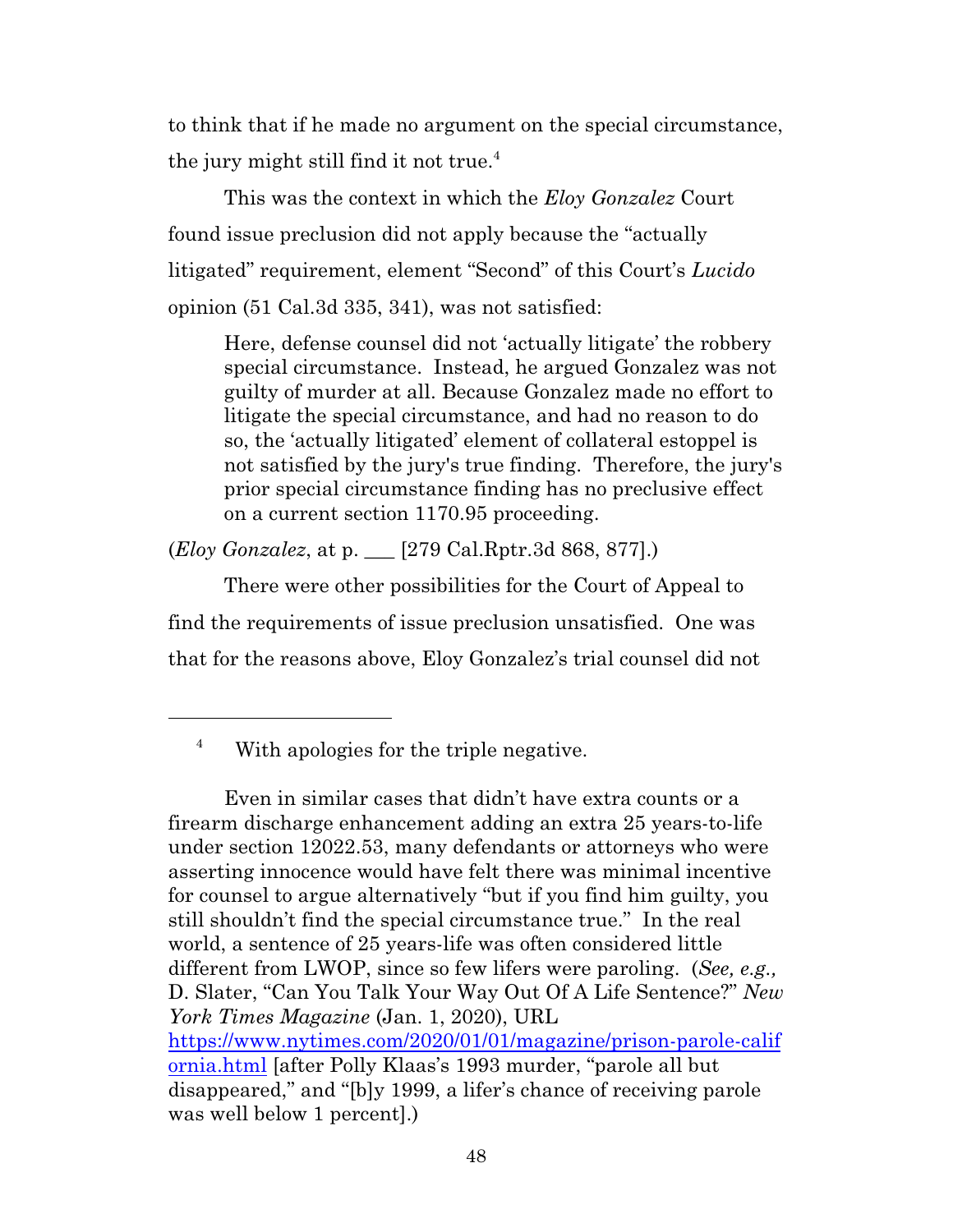have an incentive to vigorously litigate the special circumstance. (*See ante*, section (C)(4), pp. 37-40)

Further, the Court of Appeal's opinion did not mention the evidence that trial counsel was unsuccessful in presenting at Eloy Gonzalez's trial because the prosecution was able to exclude it, before the prosecution's turnaround in which it presented the same evidence at the capital trial of the killer Vargas. This was the evidence from witnesses Laura Espinoza and Amor Gonzalez (no relation) that when Eloy Gonzalez and co-defendant Matthew Miller found out Vargas had murdered the victim, they were angry at Vargas and told him he would "regret it for the rest of his life." (*People v. Vargas* (2020) 9 Cal.5th 793, 803.) The new evidence would be highly material to the issue of whether Eloy Gonzalez was recklessly indifference to Jesse Muro's life, since his anger at Vargas's murder of Jesse is contrary to the reckless indifference requirement as stated by this Court in *People v. Clark, supra,* 63 Cal.4th 522, 617 ["a willingness to kill (or to assist another in killing) to achieve a distinct aim"]. This crucial evidence, which Eloy Gonzalez's trial counsel was blocked from presenting at his trial despite his best efforts, would defeat issue preclusion for the reasons *ante*, sections (C)(5)-(6), pp. 40-41.

All of this would be true irrespective of how this Court rules on the *Banks*/*Clark* issue. If this Court finds in favor of the People on that issue, then the "change of law or doctrinal shift" exception to issue preclusion, described *ante*, section (C)(8), p. 44, cannot be satisfied. But change of law or doctrinal shift is only one of the many ways to defeat issue preclusion, and Eloy Gonzalez's case implicates several others, including but not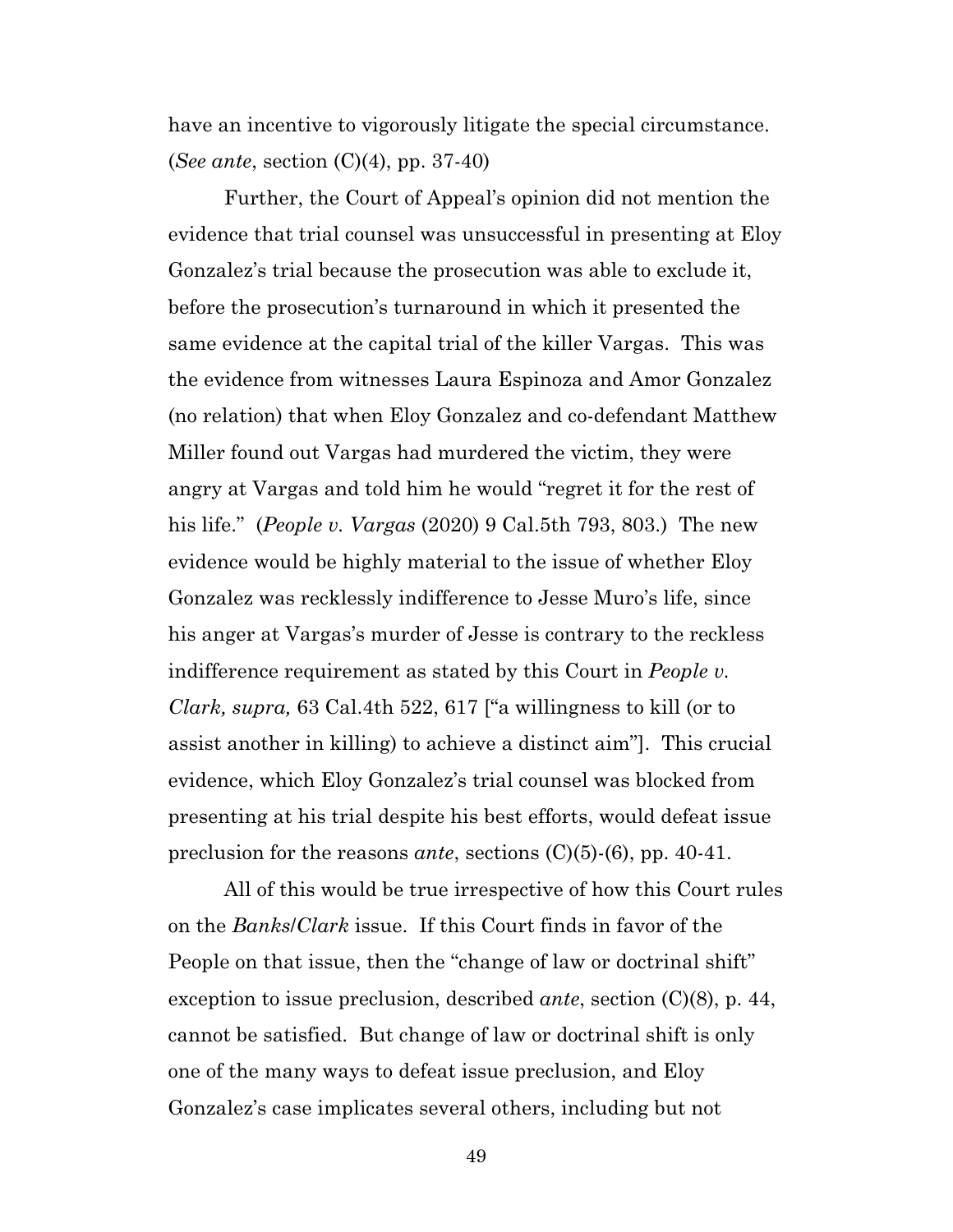limited to the one in Part IV of the *Eloy Gonzalez* opinion. The result of the Court's opinion in that case, reversal and remand with directions to issue an order to show cause, is thus unaffected by how this Court ultimately decides the "*Banks*/*Clark* issue.

In short, Eloy Gonzalez's case illustrates why the "*Banks*/*Clark* issue" is only a small subset of a traditional preclusion analysis.

### 2. *People v. Juan Gonzalez* (S270771)

*People v. Juan Gonzalez* (no relation to anyone in the *Eloy Gonzalez* case), before this Court on a petition for review in No. S270771, is not a section 1170.95 case. It therefore presents a different illustration of why the "*Banks*/*Clark* issue" is only a small subset of the broader question of whether the requirements of any traditional preclusion doctrine are satisfied.

As shown by the record before this Court, the *Juan Gonzalez* case involved two armed gang members getting out of Juan's truck after it stopped late at night, and confronting a couple of innocent kids on their bikes with a gang challenge. The armed gang members didn't hear what they wanted, so they opened fire, killing one youth and badly wounding the other. Juan, who was a member of the same gang, was alleged to be the driver; there was no evidence he was the shooter. Juan was stopped driving his own truck 15-20 minutes after the shootings, and there were multiple forms of consciousness of guilt evidence, so the prosecution's evidence for Juan being the driver at the scene was pretty much overwhelming. Because of the availability of gang firearm discharge enhancements (Pen.Code, § 12022.53,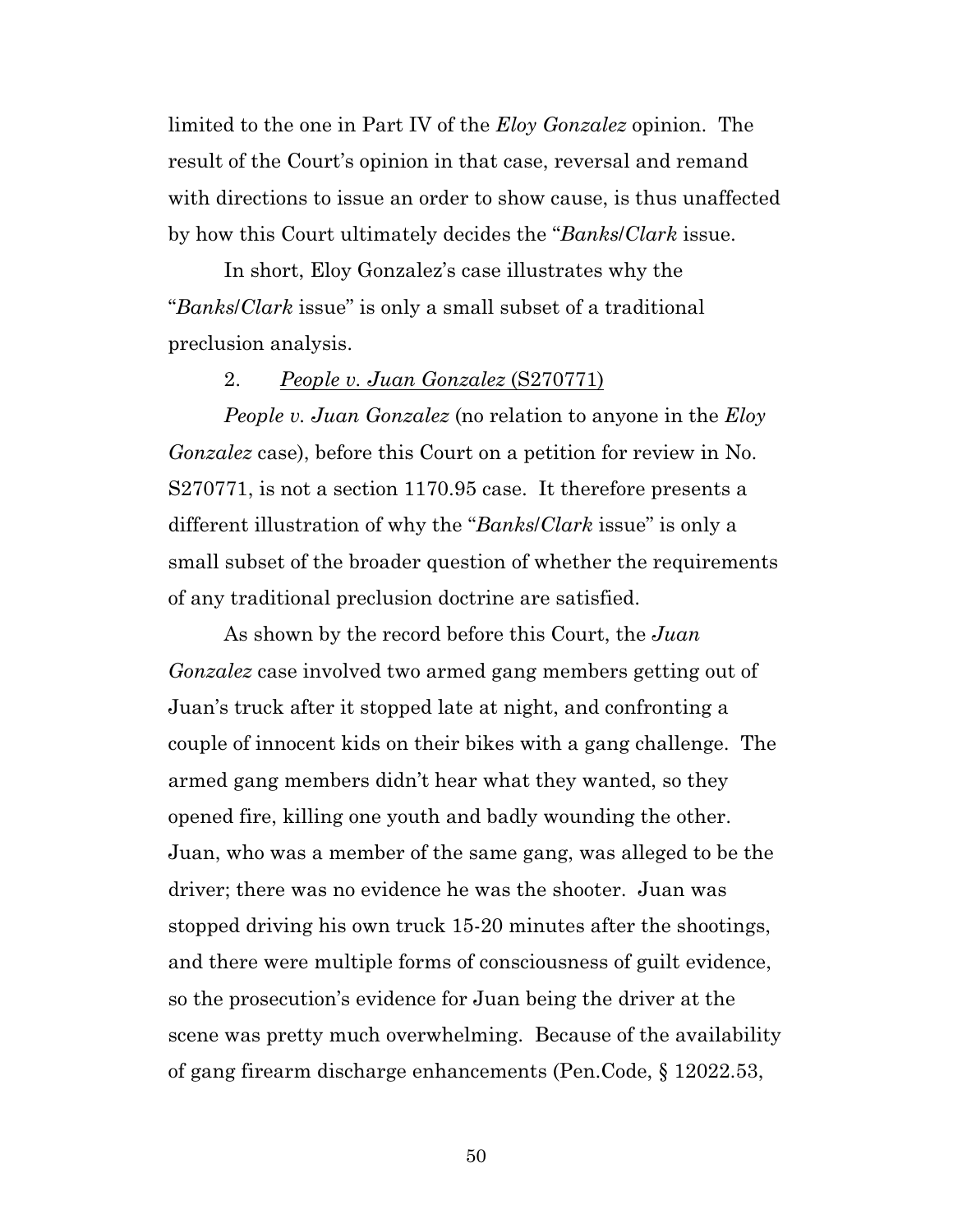subds. (d/e)), Juan faced a maximum sentence of 67 years to life – a real-life equivalent of LWOP.

However, there was no evidence that Juan had the specific intent to kill required for aiding and abetting murder and attempted murder (*People v. Johnson* (2016) 62 Cal.4th 600, 641; *People v. Lee* (2003) 31 Cal.4th 613, 623), and neither the People nor the courts pointed to any. (That said, the case was tried and its appeal was decided before this Court made clear that intent to kill is required for aiding and abetting murder [or attempted murder] in a non-natural and probable consequences case. (*People v. McCoy* (2001) 25 Cal.4th 1111, 1117-1118 & fns. 1-2; *compare, e.g., People v. Olguin* (1994) 31 Cal.App.4th 1355, 1379 [pre-*McCoy*: "[T]he specific intent necessary for conviction of an aider and abettor in a murder would not be the specific intent to kill, but the intent to 'encourage and bring about conduct that is criminal.' "])

If the jury were to find Juan was the driver who drove the two armed gang members in his own truck, there would have been no realistic defense to a natural and probable consequences theory of murder. At the very least, transporting two armed gang members was a crime of aiding and abetting firearm felonies (e.g., then-Pen.Code §§ 12025, subd. (a) and 12031, subd. (a)), and a jury would almost inevitably find that a murder and an attempted murder were reasonably foreseeable consequences of such a crime. The prosecution, in fact, requested a natural and probable consequences instruction.

Had the jury found him guilty of both crimes on a natural and probable consequence theory, Juan Gonzalez would probably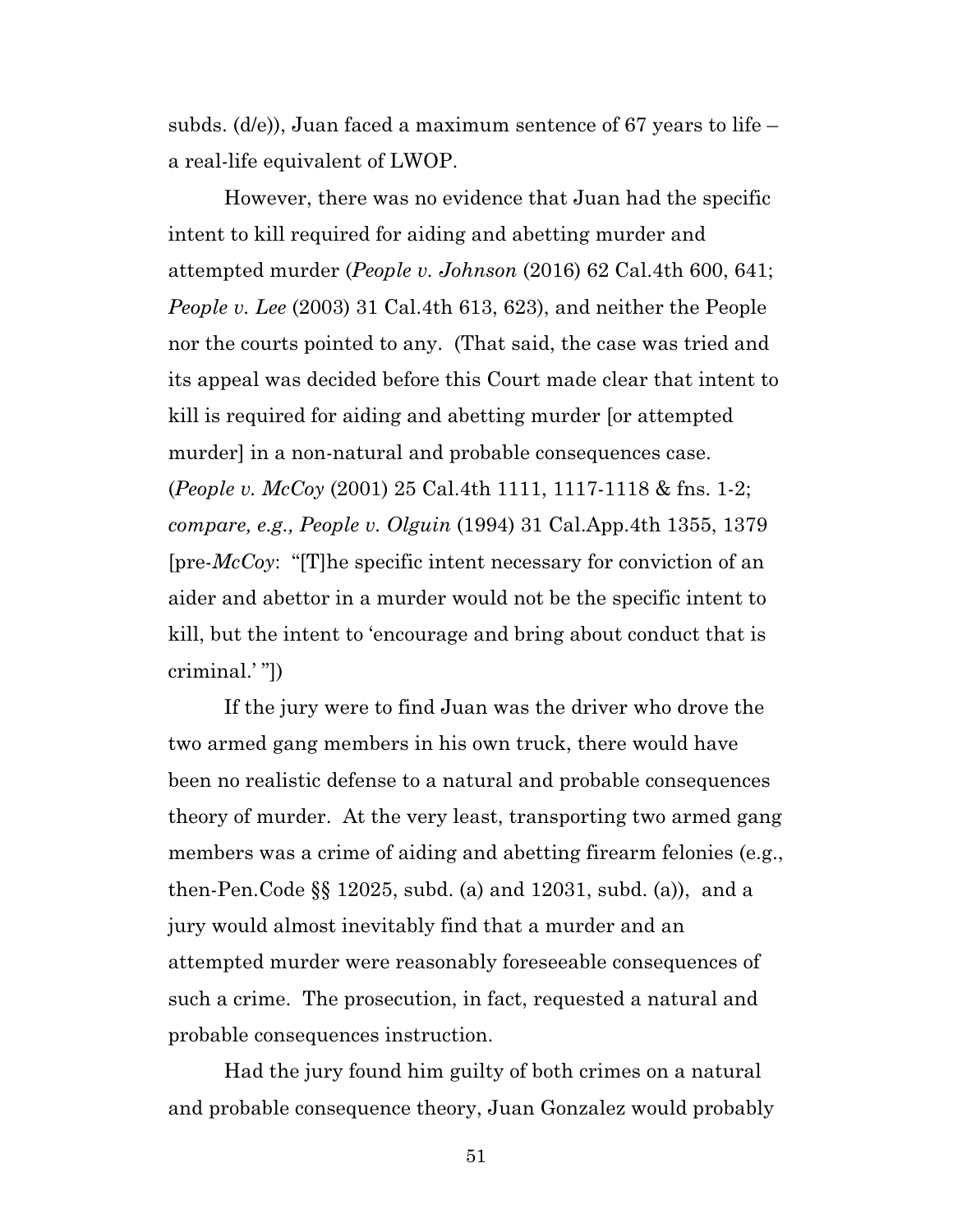have been freed by now: Since there was no evidence to support any theory of murder other than natural and probable consequences, and in particular no evidence of malice if Juan was the driver, section 1170.95 relief would be required.

Because nobody in 1999 could foresee S.B. 1437 being enacted in 2018, Juan's only realistic hope of escaping an LWOPequivalent sentence for these two horrible crimes – based on what was known then – was for a jury to find reasonable doubt he was the driver. Probably out of desperation in that light, Juan chose to testify that he had merely lent his truck to the two gang members, and wasn't at the scene of the shooting.

The attorneys then argued the case. The prosecution argued against Juan's only defense, that he wasn't there, plus the consciousness of guilt evidence. Juan's trial counsel argued in favor of Juan's testimony, and that was his only argument.

After the attorneys' arguments, the trial court gave its instructions. The court, however, refused the prosecution's request for a natural and probable consequences instruction, instead instructing only on express malice murder. (The record does not say why.) It mentioned the existence of implied malice as an alternative to express, but didn't instruct further on implied malice, of which there was no evidence anyway.

The jury acquitted Juan on the charges of premeditation and deliberation for murder and attempted murder, but convicted him of second-degree murder and nonpremeditated/deliberated attempted murder, and found the gang firearm allegations true. He was sentenced to 67 years to life.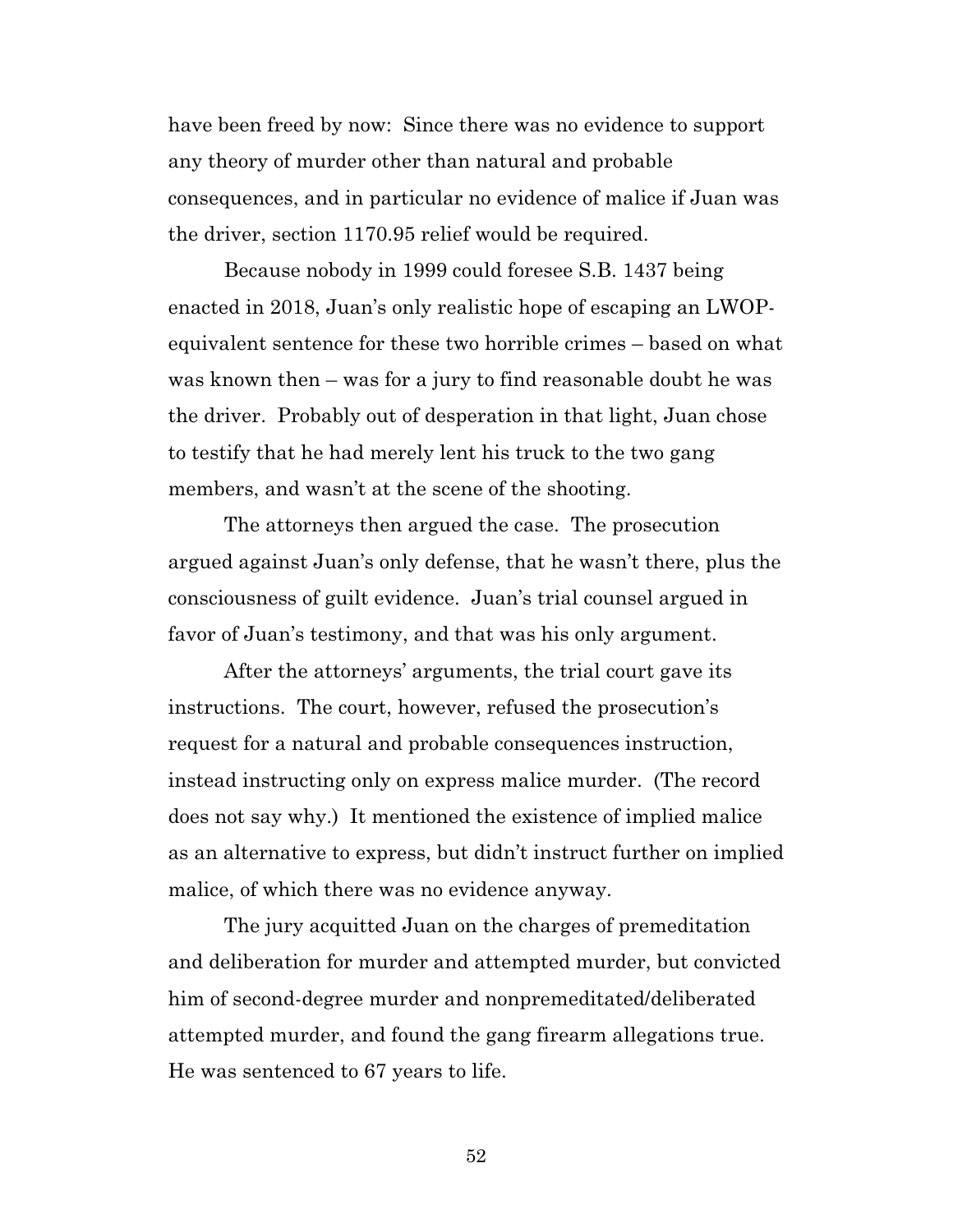Given that there was no evidence of intent to kill, but that was the only theory of conviction on which the jury was instructed, there were four realistic possibilities of how Juan could have been convicted which also may have worked in combination. They were:

1. Since the jury was given no lesser offense option below murder, the case exemplified what this Court has recognized in those situations as a defendant being "exposed to the substantial risk that the jury's practice will diverge from theory [that no evidence means acquittal]. Where one of the elements of the offense charged remains in doubt, but the defendant is plainly guilty of some offense, the jury is likely to resolve its doubts in favor of conviction." (*People v. Ramkeesoon* (1985) 39 Cal.3d 346, 351.)

2. There were multiple forms of powerful consciousness of guilt evidence. While appellate opinions show this doesn't fill in evidence of intent to kill that doesn't otherwise exist (*Ayon v. Esquire Deposition Solutions, LLC* (2018) 27 Cal.App.5th 487, 498; *Beck Development Co. v. Southern Pac. Transp. Co.* (1996) 44 Cal.App.4th 1160, 1205; *see People v. Jones* (2013) 57 Cal.4th 899, 971, on the limits of consciousness of guilt evidence), jurors don't read appellate opinions.

3. If Juan's own attorney didn't argue intent to kill, jurors' minds would not have been focused on it. (*See Herring v. New York* (1975) 422 U.S. 853, 862.) Even if they thought about it, jurors would have no reason to assume that failure to contest an essential element was anything other than a concession. (*See, e.g., People v. Flood, supra,* 18 Cal.4th 470, 505.)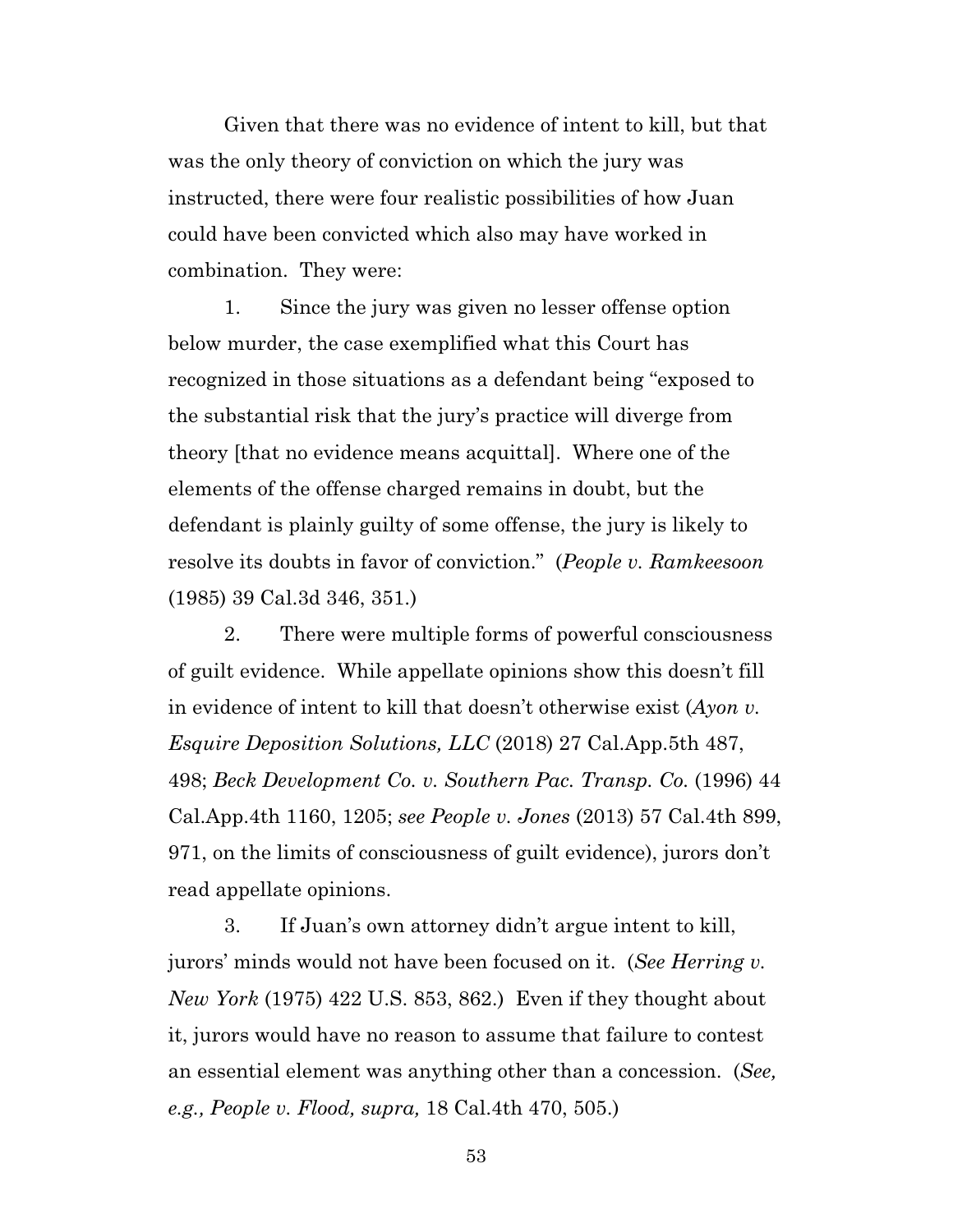4. There was an instruction that implied malice existed, but the instructions never defined it. (1CT 106; 3CT 807) That left jurors free to use their own definitions, including nonlegal definitions of malice as harmful intent (*People v. Adams* (2004) 124 Cal.App.4th 1486, 1493-1494) – which jurors could easily derive from a person being in a gang and driving around two armed gangsters, then hiding their guns, concocting a false alibi and testifying falsely.

Whatever the jury scenario in 1999, Juan was statutorily eligible for relief under Penal Code section 1170.95. He met each of the three criteria:

(a)(1) The information allowed the prosecution to proceed on a theory of murder under the natural and probable consequences doctrine.

(a)(2) Juan was convicted of second degree murder following a trial.

(a)(3) He "could not be convicted of first or second degree murder because of changes to Section 188 or 189 made effective January 1, 2019": Those changes eliminated all theories of murder without malice (other than in felony-murder cases, irrelevant to Juan's case), and whatever the theory was on which the jury convicted Juan, it was necessarily less than malice because there was no evidence of malice.

Furthermore, there was an obvious prima facie case factually under any legal standard, for the same reason Juan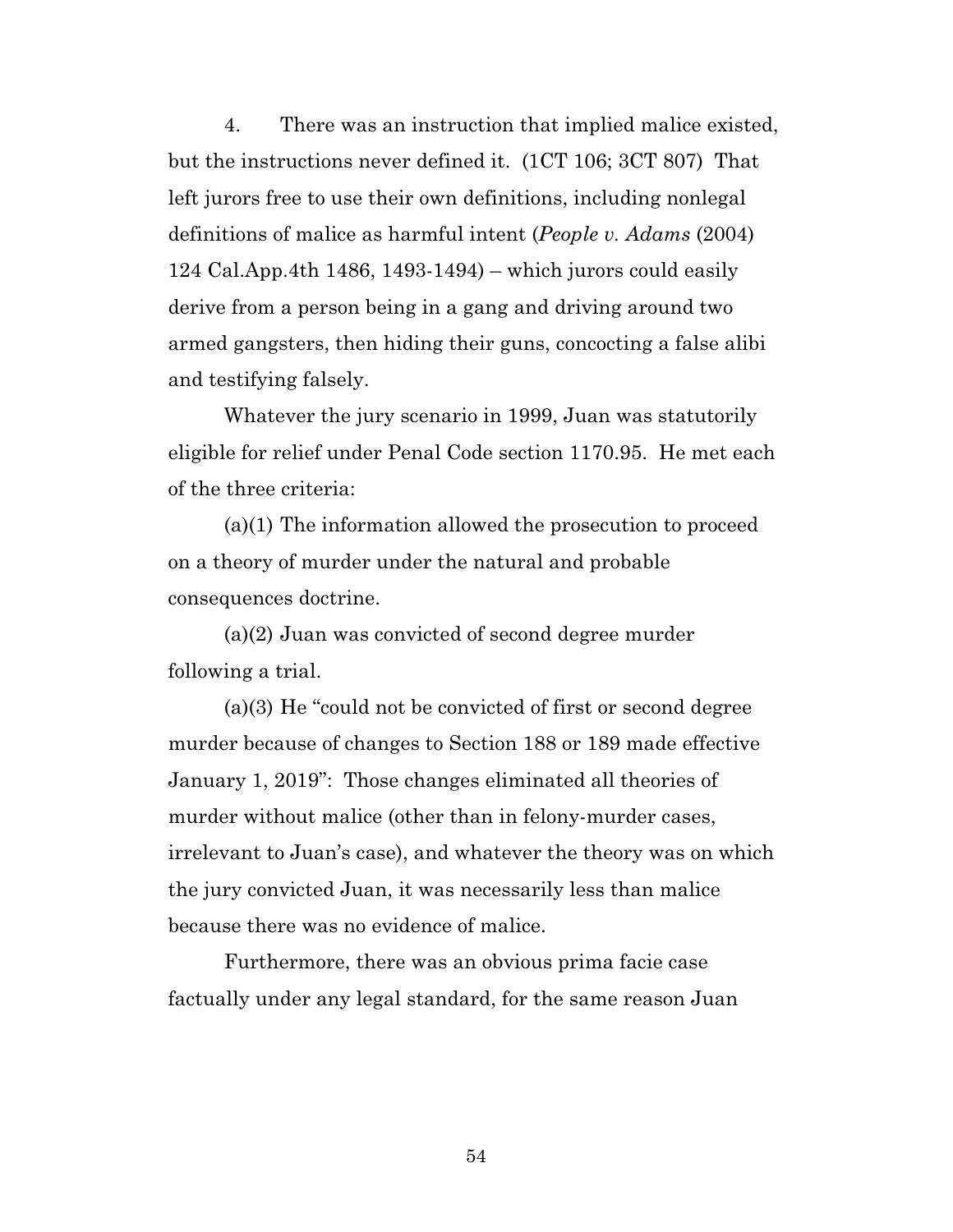satisfied subdivision (a)(3): There was no evidence to support a conviction of murder under current law. (*See* citations *post*, p. 58)<sup>5</sup>

Nonetheless, the trial court dismissed Juan's section 1170.95 petition summarily, and the Court of Appeal affirmed. Both did so on the basis that the jury was only instructed on express malice murder, so the prior conviction for express malice murder was preclusive.

Traditional preclusion doctrines would have required not giving preclusive effect to the prior verdict. Claim preclusion was inapplicable for the reasons *ante*, sections (A)(1)-(3). Law of the case was inapplicable because the prior appellate opinion never mentioned the issue of insufficiency of evidence of specific intent to kill nor did it point to any such evidence (*see* section (B)(2), *ante*, p. 30), and there was no such evidence so that applying law of the case would be unjust (*see ante*, section (B)(6), p. 31). And issue preclusion was inapplicable because trial counsel did not "actually litigate" the issue of specific intent to kill, nor did he have an incentive to do so since it would have likely invited a disastrous natural and probable consequences instruction (*see ante*, sections (C)(3)-(4), pp. 36-40); plus, issue preclusion is inapplicable when there is no evidence to support the prior verdict (*see ante*, section (C)(7), pp. 41-44).

Juan Gonzalez's case also illustrates why traditional preclusion in section 1170.95 cases is not limited to "*Banks*/*Clark* issues." It further exemplifies the need for this Court to issue an

<sup>5</sup> If the Governor signs S.B. 775, the same analysis will apply to his conviction for attempted murder.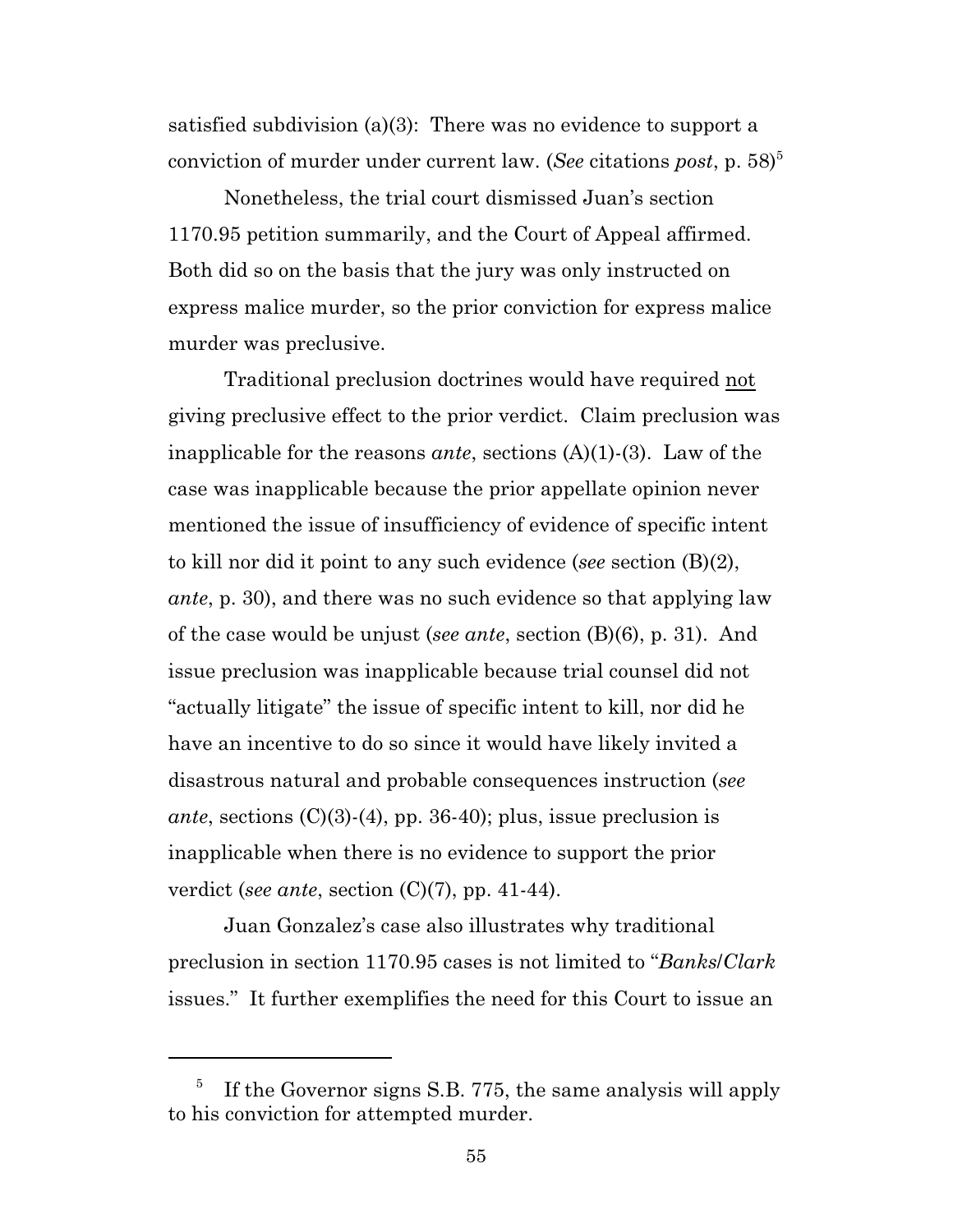opinion which holds that traditional preclusion analysis must be applied in section 1170.95 cases as in any other kind of case.

F. Related Observations On The Leading Full Categorical Preclusion And Partial Categorical Preclusion Opinions

All of the opinions that espouse full or partial categorical preclusion for special circumstances err by not using traditional preclusion analysis, and generally, no further analysis is needed. We comment briefly here on aspects of the two leading categorical bar opinion, *Galvan* (full) and *Secrease* (partial), which might at first blush appear not to implicate traditional preclusion, but on closer examination actually do.

## 1. *Galvan* And The "Because Of..." Clause

The *Galvan* Court concluded that if the *Banks*/*Clark* issue is decided adversely to the defense, then section 1170.95 petitioners with prior special circumstances are all precluded, on the basis that they cannot satisfy the "because of…" clause in section 1170.95, subdivision (a)(3). (*Galvan*, 52 Cal.App.5th 1134, 1142.) That was in error, because it overinterprets subdivision (a)(3) to say things it doesn't, and because it bypasses the requirements of traditional preclusion analysis.

Subdivisions (a)(1) and (a)(2) are trivial in these cases. As for subdivision  $(a)(3)$ , it states:

The petitioner could not be convicted of first or second degree murder because of changes to Section 188 or 189 made effective January 1, 2019.

This subdivision is only a requirement that the petitioner might have been convicted of murder under a legal theory that no longer exists under S.B. 1437, and that the prosecution cannot now prove the petitioner's guilt beyond a reasonable doubt under a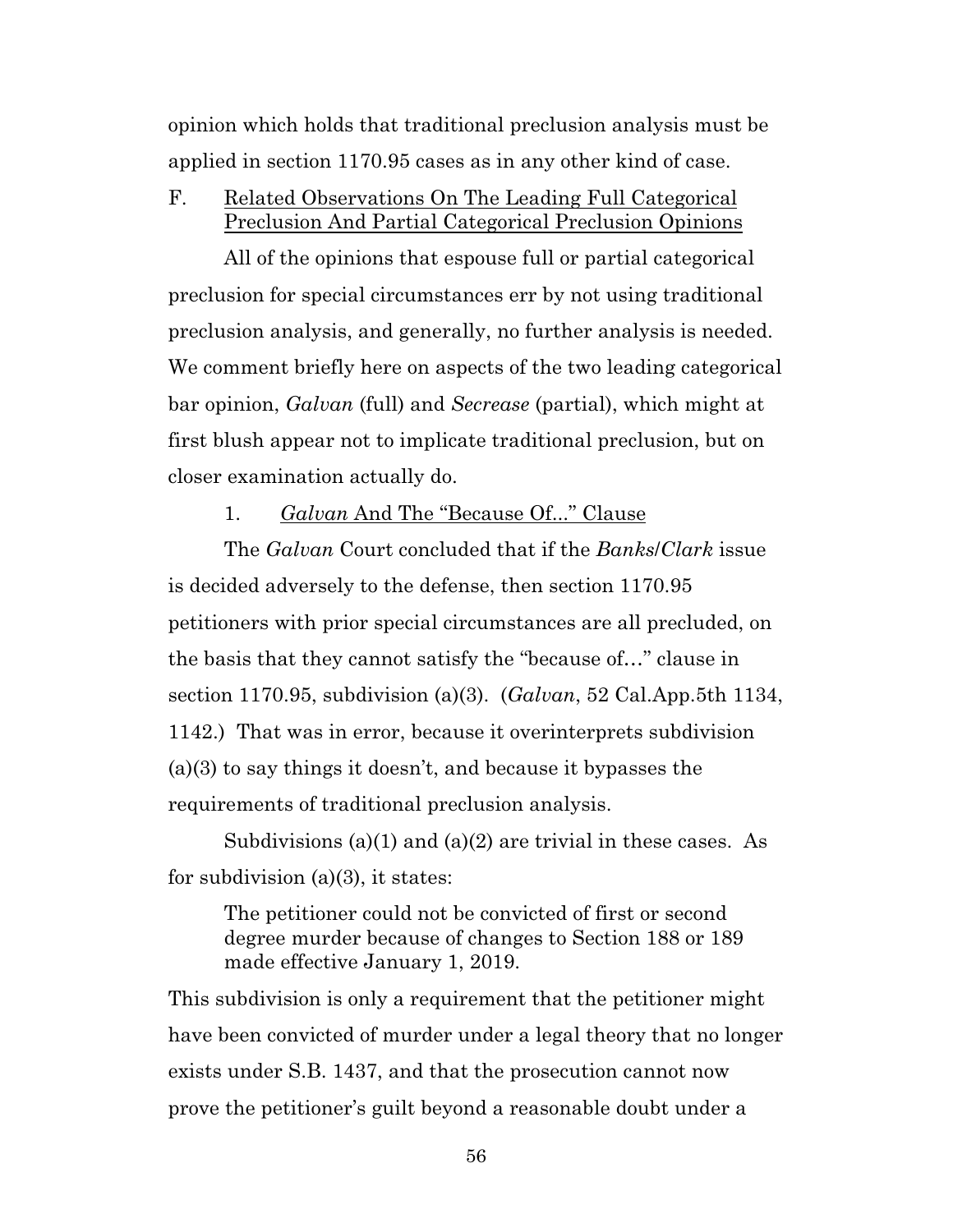theory of murder that still exists post-S.B. 1437. (*People v. Fortman* (2021) 64 Cal.App.5th 217, 224, rvw. gtd. July 21, 2021, S269228; *People v. Harris, supra,* 60 Cal.App.5th 952-953; *People v. Clements* (2021) 60 Cal.App.5th 597, 603, rvw. gtd. Apr. 28, 2021, S267624; *People v. Rodriguez* (2020) 58 Cal.App.5th 227, 230-231, rvw. gtd. Mar. 10, 2021, S266652; *People v. Lopez* (2020) 56 Cal.App.5th 936, 951, rvw. gtd. Feb. 10, 2021, S265974.)

A petitioner who meets this criterion is eligible to make a prima facie case for relief under section 1170.95 – period. This statutory criterion says nothing about special circumstances creating an exception. Courts cannot permissibly read exceptions into statutes that the Legislature didn't put there. (*Dominguez v. Superior Court* (1990) 226 Cal.App.3d 524, 530.)

The statute also says nothing about requiring a side trip to habeas corpus to obtain vacatur of the conviction before seeking section 1170.95 relief. Furthermore, any such position would affirmatively contravene the statute, because habeas relief might be denied for failure to show there is insufficient evidence under the *Banks*/*Clark* standard, in cases where the statute would require section 1170.95 relief because the prosecution could not make a subdivision (d)(3) case beyond a reasonable doubt.

Disagreeing with the above was *Galvan*, which deemed a petitioner with a prior special circumstance to be categorically unable to satisfy subdivision (a)(3):

Although Galvan is asserting that he could not now be convicted of murder, the alleged inability to obtain such a conviction is not "because of changes" made by Senate Bill No. 1437, but because of the clarification of the requirements for the special circumstance finding in *Banks*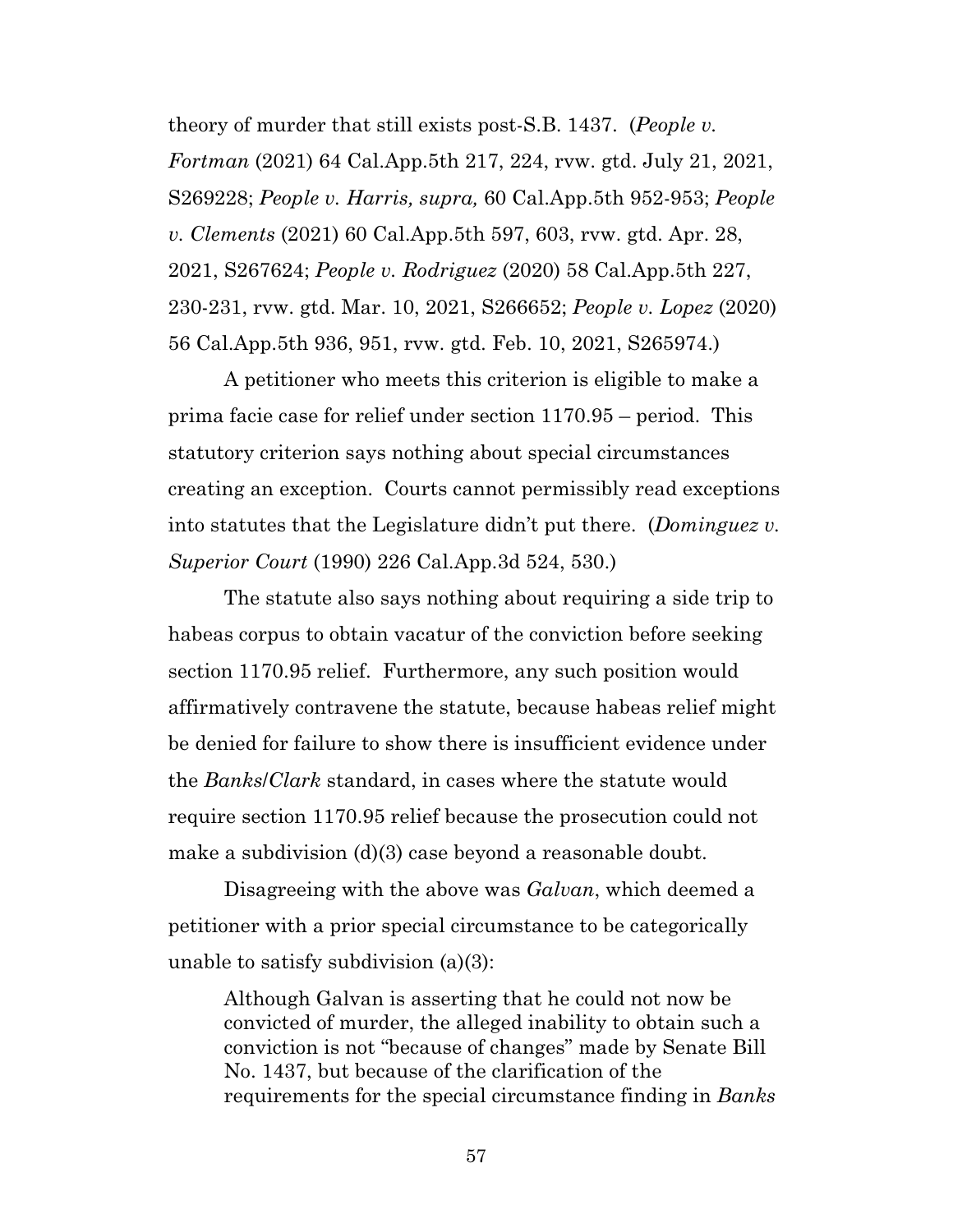and *Clark*. Nothing about those requirements changed as a result of Senate Bill No. 1437. Just as was the case before that law went into effect, the special circumstance applies to defendants who were major participants in an underlying felony and acted with reckless indifference to human life.

(*Galvan*, at p. 1142.)

Responding to that was *People v. York* (2020) 54

Cal.App.5th 250:

[T]he *Galvan* court states that "[a]lthough Galvan is asserting that he could not now be convicted of murder, the alleged inability to obtain such a conviction is not 'because of changes' made by Senate Bill No. 1437, but because of the clarification of the requirements for the special circumstance finding in *Banks* and *Clark*. Nothing about those requirements changed as a result of Senate Bill No. 1437." (*Galvan, supra*, 52 Cal.App.5th at p. 1142.)

This is simply untrue. What permits a defendant convicted of felony-murder to challenge his or her murder conviction based on the contention that he or she was not a major participant in the underlying felony who acted with reckless indifference to human life, are the changes Senate Bill 1437 made to sections 188 and 189, and in particular the addition of section 189, subdivision (e)(3), not the rulings in *Banks* and *Clark*. This is readily apparent from the fact that, even a petitioner who successfully challenged a special circumstance finding after Banks and Clark, but before Senate Bill 1437 became effective, remained convicted of murder. [Citations.]

(*York*, 54 Cal.App.5th 250, 261)

We agree. Furthermore, we see no basis to overinterpret subdivision (d)(3) as requiring more than its language does. It does not state that special circumstances are categorically preclusive, and it does not override traditional preclusion doctrines.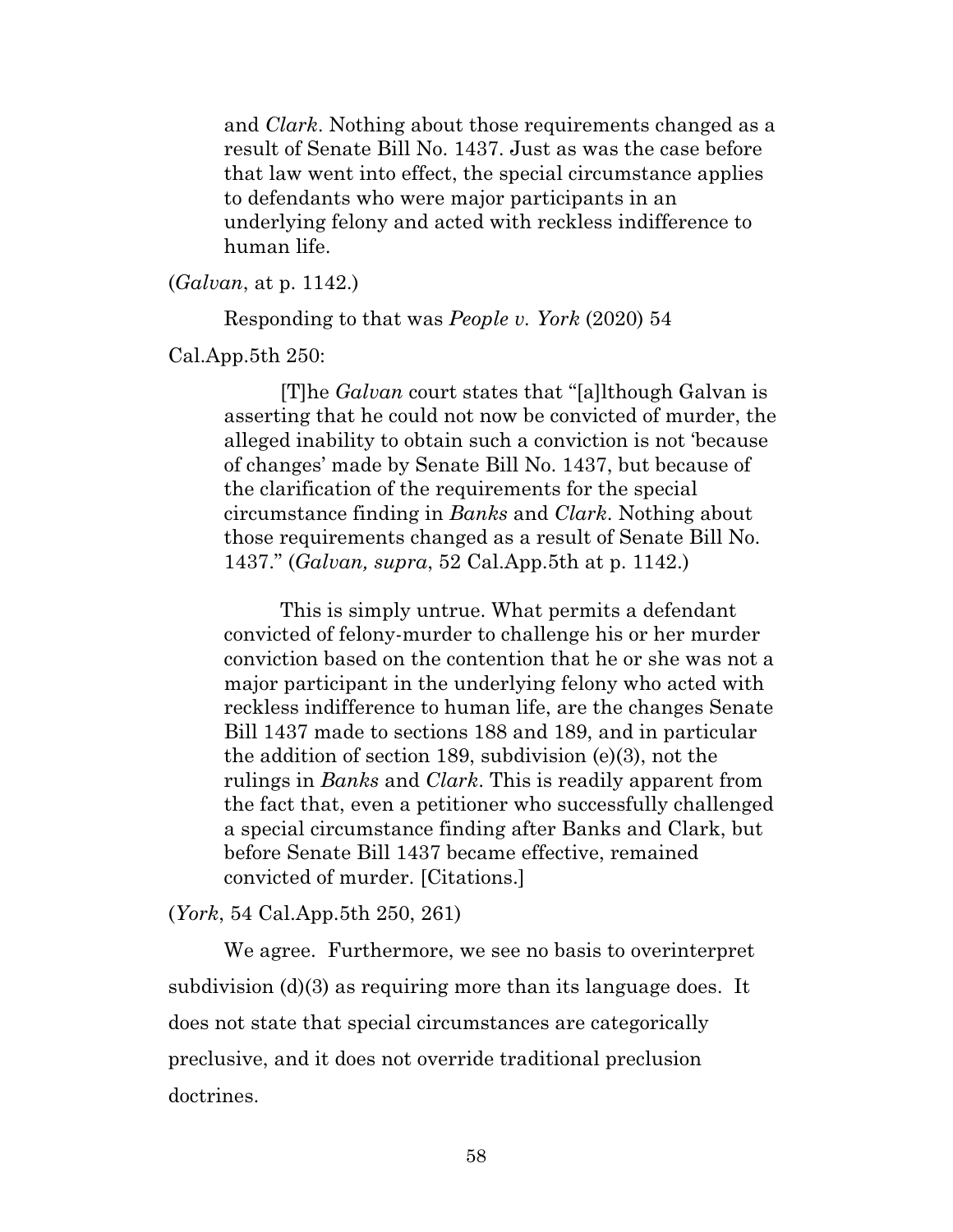Granted, a special circumstance could defeat a petitioner's ability to show eligibility for relief under subdivision (a)(3), **if** it created a preclusive bar to the petitioner's invocation of subdivision (a)(3). But the question of whether a special circumstance creates such a preclusive bar just goes back to the question of whether one of the traditional preclusion doctrines is applicable. If the answer is no, then the special circumstance has no effect on the petitioner's invocation of subdivision (a)(3).

2. The *Secrease* "Middle Ground," Which Is Not One, And Which Fails To Apply Traditional Preclusion As Much As The Full-Preclusion Opinions

We address briefly the *Secrease* line of cases, also including *Pineda*, *Arias*, and most recently *Wilson.* The latter three of those opinions postdated *People v. Eloy Gonzalez, supra* (as did the full categorical preclusion *Simmons* opinion), yet none of those opinions mentioned Part IV of the *Eloy Gonzalez* opinion or its preclusion analysis. Nonetheless, *Secrease*, as well as the partial categorical preclusion opinions that followed it (*Pineda*, *Arias*, *Wilson*), all used the word "preclude" or some variation. (Citations *ante*, p. 33)

Hence, while those Courts of Appeal had the opportunity to address the preclusion issues which the *Eloy Gonzalez* opinion ultimately brought into the open, none chose to do so. Nor have any explained why section 1170.95 petitions can be deemed an *ad hoc* exception to the statutory and traditional preclusion analysis required for every other kind of case.

*Secrease* sought to position itself as a "middle ground" between full categorical preclusion and no categorical preclusion.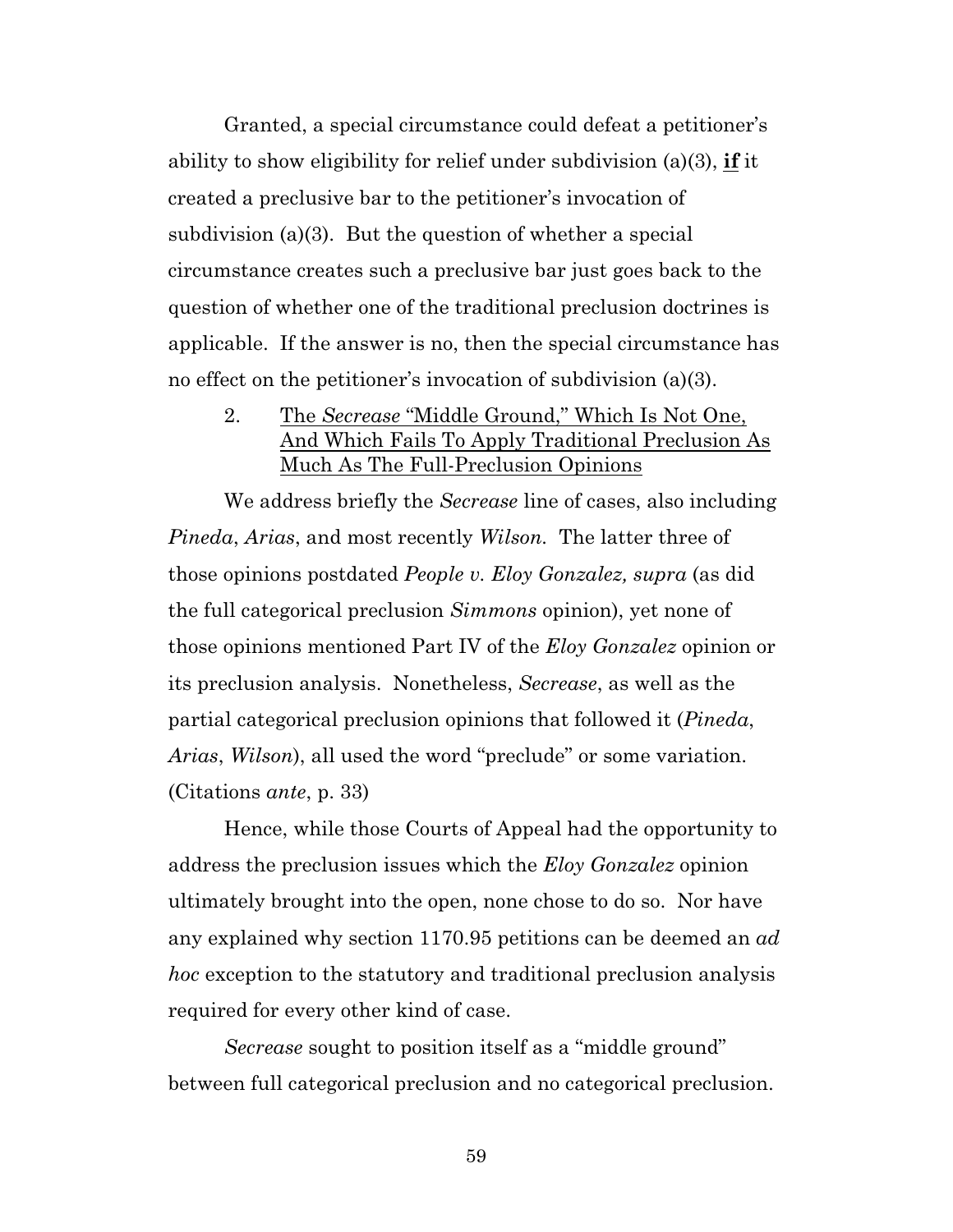(*Id*., 63 Cal.App.5th 231, 247.) It is a small middle ground of sorts, in that it doesn't require a separate trip to habeas for a petitioner to make the showing of insufficiency of evidence required by the full categorical preclusion opinions.

That is only a "middle ground" the same way 1% is a "middle ground" between 0 and 100%. Penal Code section 1170.95 puts the burden of proof on the prosecution beyond a reasonable doubt to prove a petitioner's guilt of murder under current (post-S.B. 1437) law. The *Secrease* "middle ground" is effectively the opposite, granting relief only when there is no substantial evidence of murder under current law.

Thus, with every respect to the learned Justices who authored and concurred in the opinion, *Secrease*'s self-described "middle ground" does not comport with what the Legislature enacted in section 1170.95. Which could still be justifiable if *Secrease* and its progeny followed the paradigm of requiring statutory or traditional preclusion, but they don't. So in the end, *Secrease* is not based on established law – the preclusion law required by the Legislature in Civil Code section 22.2 and Code of Civil Procedure sections 1908 and 1911, as construed in caselaw – any more than the full-preclusion opinions are.

*Secrease* states that its position is based on "agreement with a critical premise of the [full-preclusion] courts ... – specifically, that section 1170.95 does not allow relitigation of factual questions that were settled by a prior jury ...." (*Id*. at p. 247.) But, what law governs whether there is a legally permissible "relitigation of factual questions that were settled by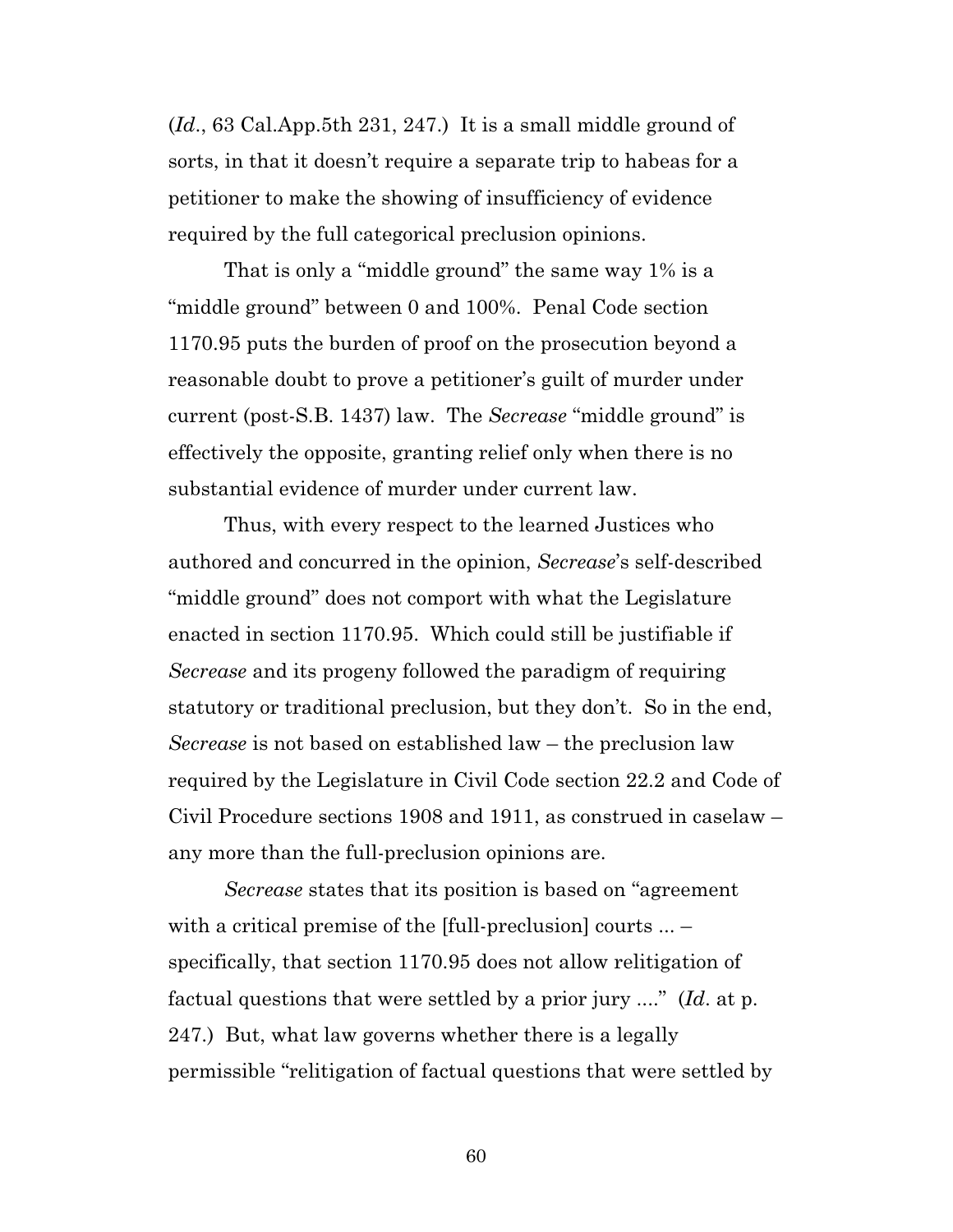a prior jury"? The answer is the one in this brief – the law of statutory and traditional preclusion.

"Middle grounds" can be enticing, but *Secrease* is not one. And when it comes to compliance with established law of statutory and traditional preclusion, there is no "middle ground": Either the court is complying with the law, or it isn't. *Secrease*, *Pineda*, *Arias* and *Wilson* are not, because they have all overlooked the most important component of what they agree is a question of "preclusion" – the law that uniformly governs questions of preclusion, as codified by our Legislature.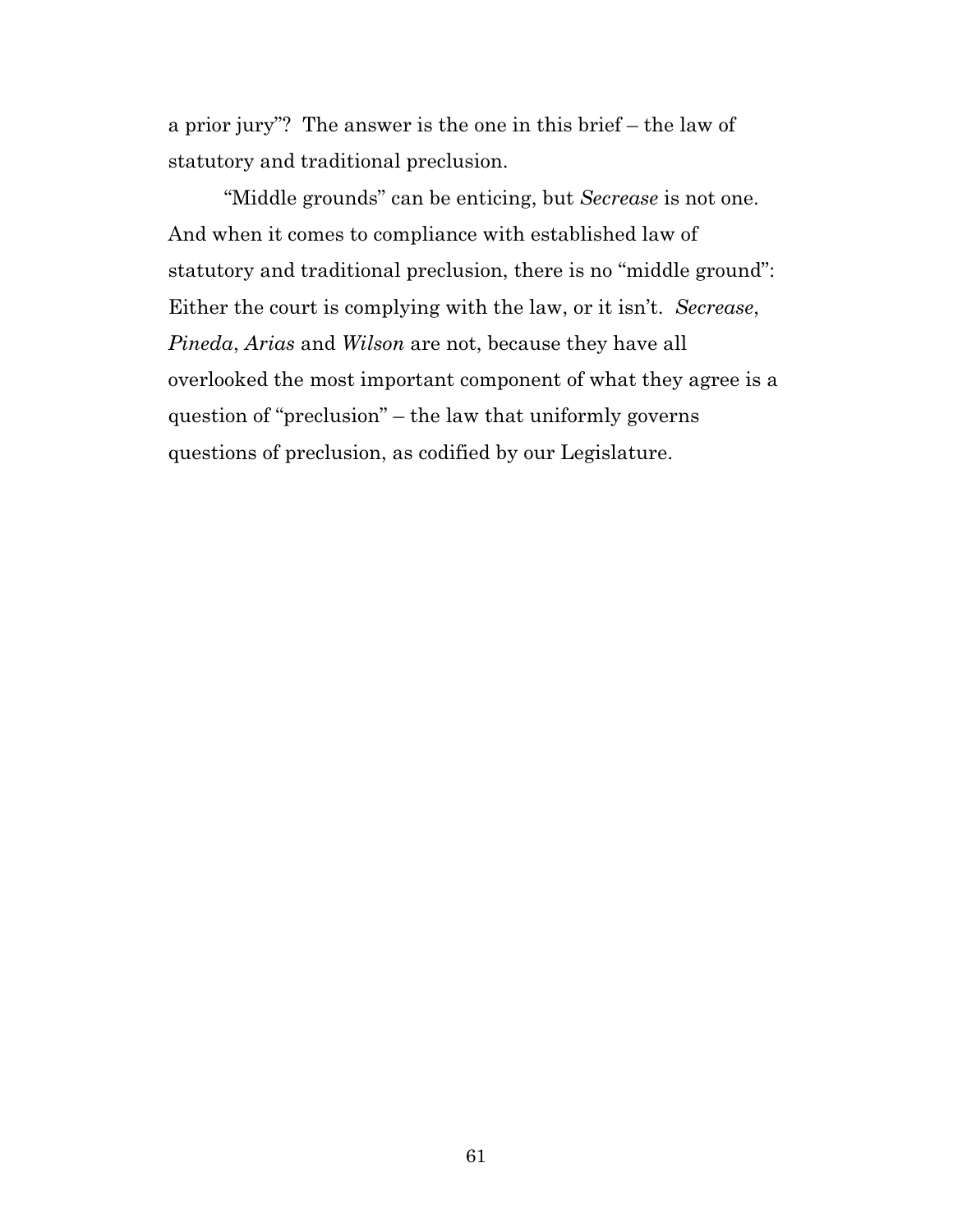#### **V. Further On The "***Banks***/***Clark* **Issue"**

#### A. Its Effect On Tangible Cases

The parties in *Strong* have already set forth their positions on whether *Banks* and *Clark* materially changed the law governing special circumstances.

But there is a further point the parties have not addressed: How would this Court's reinterpretation of major participation + reckless indifference in *Banks* and *Clark* have tangibly affected cases that preceded *Banks*? In our view, the more significant the effect on actual cases, the stronger the case is for this Court to hold that *Banks* and *Clark* materially changed the law or its application governing major participation + reckless indifference.

In the 17 years between *People v. Proby* (1998) 60 Cal.App.4th 922 (*Proby*) and *Banks*, there are many opinions in which reviewing courts found sufficient evidence of major participation + reckless indifference, on evidence that likely or certainly would have failed a *Banks* analysis. *Proby* is a landmark because it held no instruction was required beyond one in simple "grave risk" language – e.g., "A defendant acts with reckless indifference to human life when that defendant knows or is aware that [his] [her] acts involve a grave risk of death to an innocent human being." – even if the defense requested further instruction. (*Id*. at p. 933.) So the caselaw remained for 17 years until *Banks*.

Most prominent in the published opinions between *Proby* and *Banks* are those that contained language disapproved by *Banks*, *People v. Lopez* (2011) 198 Cal.App.4th 1106, 1115-1118 and *People v. Hodgson* (2003) 111 Cal.App.4th 566, 579. Both opinions stated that merely participating in an armed robbery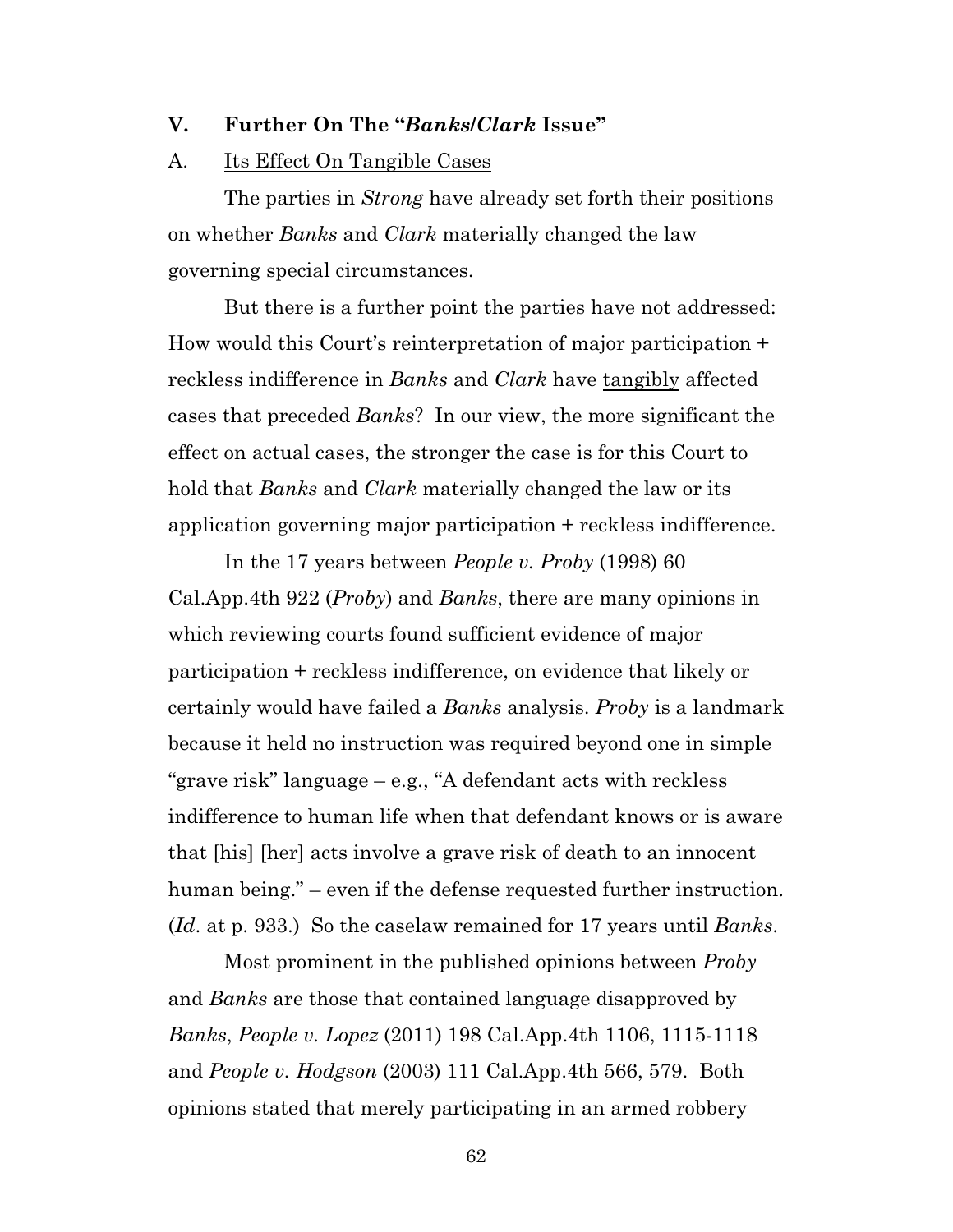was sufficient for a "grave risk." (*Hodgson*, at p. 580; *Lopez*, at p. 1117; *see Banks*, 61 Cal.4th 788, 809, fn.8.) There are also the post-*Banks* habeas corpus opinions that reconsidered pre-*Banks* findings that evidence was sufficient, and held instead that the evidence was insufficient; they are listed in the footnote below.<sup>6</sup> The juries in all of these cases would have had only the standard "grave risk" instructions of then-CALJIC No. 8.80.1 or then-CALCRIM No. 703, in light of *Proby*'s holding that trial courts could properly refuse requests for further instructions.

In addition, there were a host of unpublished opinions on the issues of major participation and reckless indifference between *Proby* and *Banks*, including the Court of Appeal opinion reversed by *Banks*. A small sampling is catalogued in the footnote below – not because *amicus* cites them as authority (we do not); but to show further that juries with only standard "grave risk" instructions could easily conclude that mere participation in an armed robbery suffices for reckless indifference, which would not be supportable after *Banks*. (This is a permissible reason for referring to unpublished opinions, since it is merely a recitation of historical facts and the opinions are not cited as legal authority.

<sup>6</sup> *See In re Scoggins* (2020) 9 Cal.5th 667, 676-683*; In re Moore* (Aug. 31, 2021, A154032) \_\_ Cal.App.5th \_\_\_ [2021 WL 3878267], pp. 5-12; *In re Taylor* (2019) 34 Cal.App.5th 543, 557- 561; *In re Ramirez* (2019) 32 Cal.App.5th 384, 404-408; *In re Bennett* (2018) 26 Cal.App.5th 1002; *In re Miller* (2017) 14 Cal.App.4th 960, 974-977.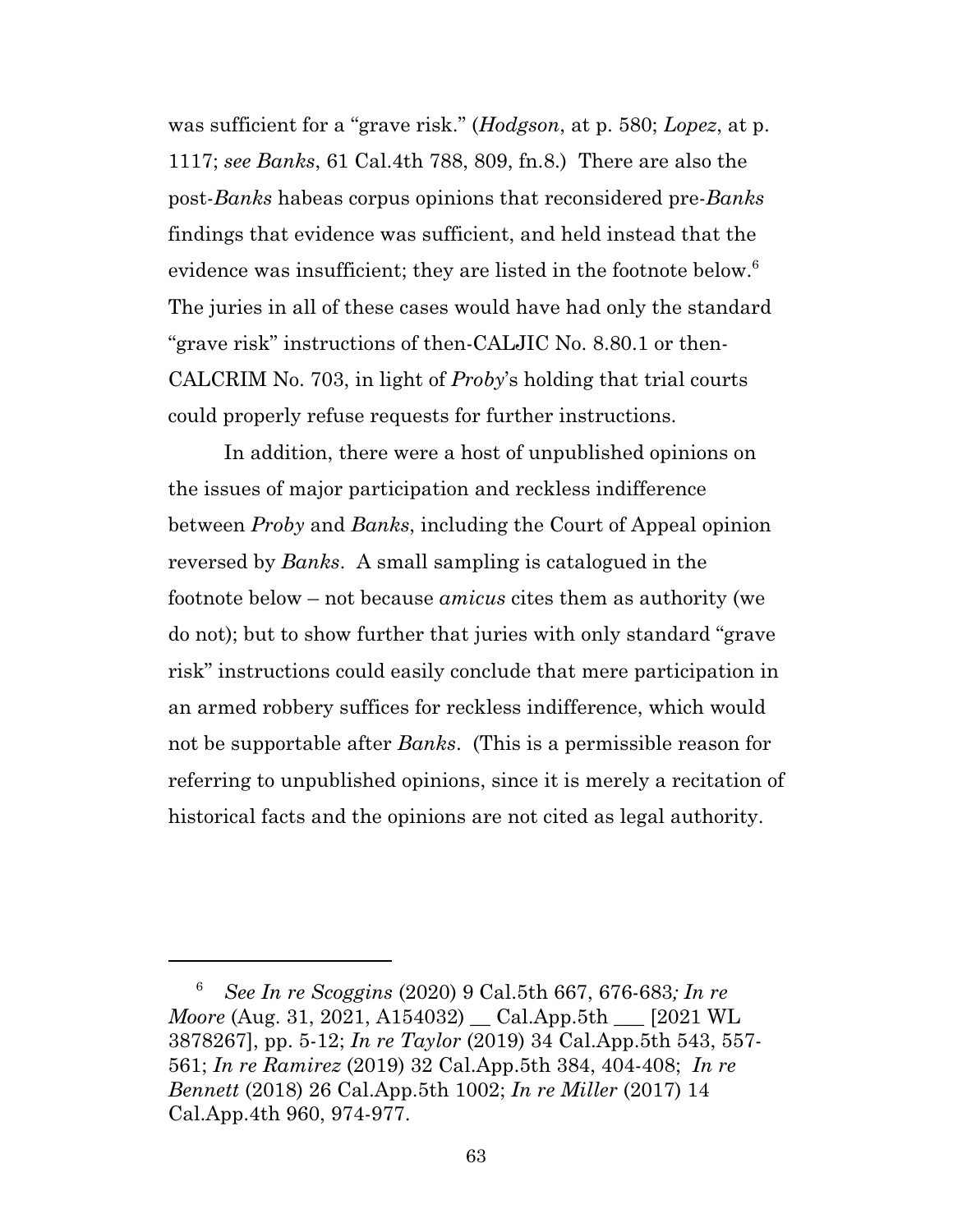(*McArthur v. McArthur* (2014) 224 Cal.App.4th 651, 656, fn.5; *K.G. v. Meredith* (2012) 204 Cal.App.4th 164, 172, fn.9.)<sup>7</sup>

There were doubtless many others, and undoubtedly far more in which the defendants at trial – where the standard was proof beyond a reasonable doubt, rather than insufficiency of evidence – could have benefited from an option of an instruction that came much closer to *Banks* than a standard "grave risk" instruction, which prosecutors could easily (and often did) argue was satisfied by mere participation in an armed robbery due to its

<sup>7</sup> *E.g., People v. Felix* (Mar. 25, 2015, D066686) 2015 WL 1357536 [planner of armed robbery in which the plan was to avoid violence]; *People v. Hunter* (Apr. 4, 2014, D064063) 2014 WL 1339865 [participant in armed robbery]; *People v. Scott* (Dec. 10, 2013, C068543) 2013 WL 6485269 [participant in armed robbery]; *People v. Banks* (Aug. 29, 2013, B236152) 2013 WL 4628094 [driver in armed robbery; reversed by the Supreme Court]; *People v. Smith* (Feb. 5, 2013, B233544) 2013 WL 439217 [driver in armed robbery, who was told victim would not be home]; *People v. Jenkins* (June 15, 2012, E052342) 2012 WL 2190619 [woman who set up armed robbery, but after her brother murdered the victim, protested that he needn't have done that]; *People v. White* (Sept. 16, 2011, D059000) 2011 WL 4337109 [driver in armed robbery]; *People v. Moffett* (Nov. 9, 2010, A122763) 2010 WL 4471437 [co-perpetrator of robbery, who fled and was not at the scene when killer fired fatal shots]; *People v. Castillo* (June 29, 2009, F055493) 2009 WL 1845208 [participant in armed robbery who fled at the first shot]; *People v. Ellis* (Mar. 5, 2008, C054797) 2008 WL 588920 [participant in armed robbery]; *People v. Smith* (2005) 135 Cal.App.4th 914, 927-928 [outside lookout in robbery with deadly weapon]; *People v. Jones* (Nov. 24, 2004, C045098) 2004 WL 2677207 [participant in armed burglary or robbery]; *People v. Lopez* (Oct. 6, 2004, B170919 [lookout in armed robbery]; *People v. Cole* (Mar. 26, 2004, C042903) 2004 WL 605196 [driver in armed robbery].)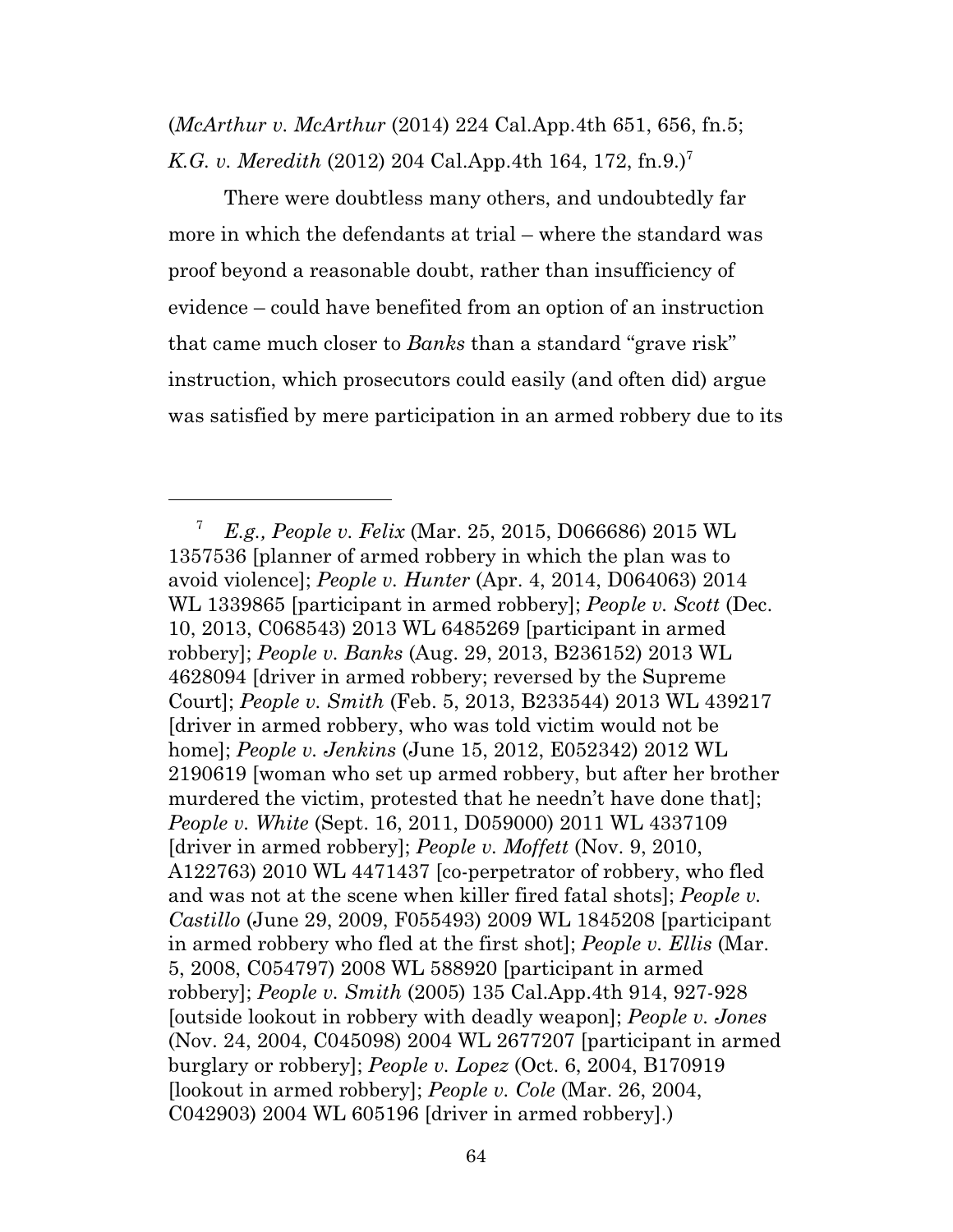inherent danger. However, in light of *Proby*, no such instructional option was available prior to *Banks* and *Clark*.

The dictionary definitions of "grave risk" readily led to the kinds of results described above, since they would permit jurors to find reckless indifference merely because of the inherent danger of an armed robbery. In a Merriam-Webster on-line dictionary, "grave" has multiple definitions. The ones applicable here are:

(1) "meriting serious consideration,"

(2) "likely to produce great harm or danger," and

(3) "significantly serious."

While *Tison v. Arizona* (1987) 481 U.S. 137 used "grave" in the second sense (*id*. at p. 157), jurors who are instructed with "grave risk" alone could also use the third sense ("significantly serious"), especially with the prosecutor arguing the case in that sense – as prosecutors naturally would do. And jurors would usually follow that for a defendant whom they already found culpable for first-degree murder.

Thus, it would have been easy for a prosecutor to argue and jurors to find that an attempted theft by people with guns *inherently* presented a "grave risk to human life," without regard to whether the defendant anticipated or recognized the homicide as a realistic possibility. After all, in every one of these types of cases, the risk to life materialized in someone's death.<sup>8</sup>

<sup>8</sup> Similarly in cases where a defendant pled to a special circumstance, there may be no way to know whether that was done on a correct view of the law. For example, the defendant could have been told a crime with guns is inherently a grave risk to life and thus reckless indifference, a theory supported by *Proby* (continued...)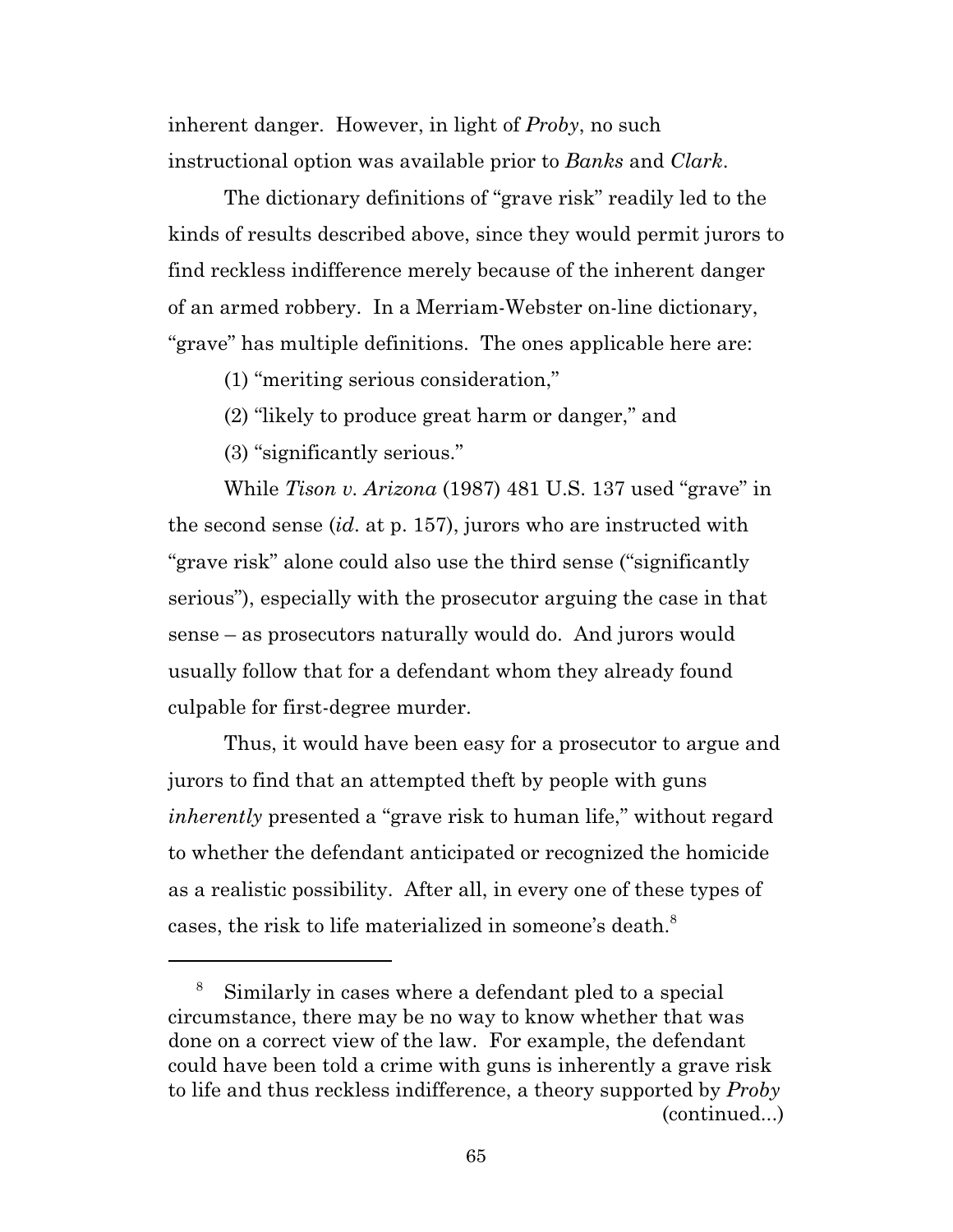Putting it all together: Jurors' ability to reach a result contrary to *Banks* and *Clark* by construing their instructions in plain English, plus the documentable existence of so many pre-*Banks* cases where the result *on appeal* would likely have been different under the *Banks*/*Clark* standards, further shows *Banks* and *Clark* clarified the law of major participation and reckless indifference to the point of materially changing how it is applied.

We agree with the parties that the Legislature's amendment to Penal Code section 189, subdivision (e)(3) in S.B. 1437 incorporated the *Banks* and *Clark* standards. No prior statutory law had incorporated *Banks* and *Clark*. Section 189(e)(3) represents as much a change in the application of the law from pre-*Banks*/*Clark* cases, as the opinions themselves did.

B. The Effect Of *Commissioner v. Sunnen*, Cited In *Powers v. Floersheim* (1967), On An Issue Preclusion Analysis

Finally, we return to the intersection of the issues in this Court's grant of review – the "*Banks*/*Clark* issue" – with the law of traditional issue preclusion, to show that the "*Banks*/*Clark* issue" should be resolved favorably to appellant Strong under traditional issue preclusion principles.

To show this, we draw upon *Commissioner v. Sunnen, supra,* 333 U.S. 591, the case cited by *Powers v. Floersheim,*

<sup>8</sup> (...continued)

but found insufficient by *Banks*. Such ambiguity makes it impossible to determine precisely what the defendant admitted. While *People v. Allison, supra,* 56 Cal.App.4th 449, holds otherwise (*id*. at p. 460 ["[T]hat is precisely what Allison admitted as part of his plea bargain."), *Allison* overlooks the ambiguity of what a defendant is admitting by a plea in such circumstances. (*See People v. Watts* (2005) 131 Cal.App.4th 589, 596-597.)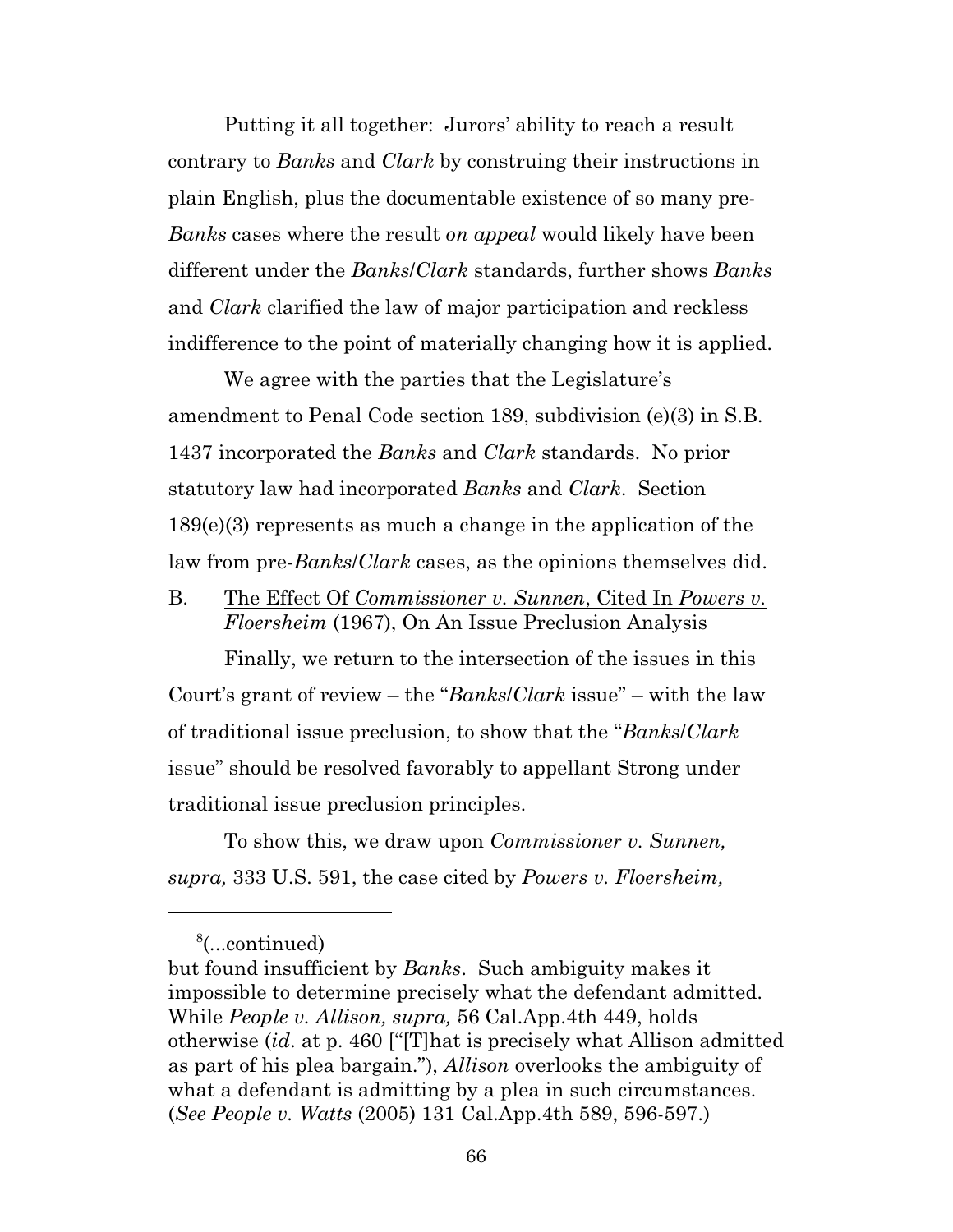*supra,* 256 Cal.App.2d 223 in its statement of the issue preclusion standard quoted *ante*, section (C)(8), p. 44:

Collateral estoppel is not applicable to the decision of a mixed question of fact and law, particularly if there has been an intervening change in the law **or a doctrinal change**. [Citation to *Sunnen*.]

(*Powers*, at p. 230 [boldface added].)

At the very least, *Banks* and *Clark* are a "doctrinal change." Therefore, categorical issue preclusion cannot apply to a prior special circumstance finding.

As relevant here, *Sunnen* was an 89% stockholder in a corporation (his wife had another 10%) that entered into licensing agreements for other companies to manufacture and sell his devices. The other companies agreed to pay Sunnen a royalty of 10% of the gross sales price of his devices. Sunnen then assigned his wife all of the right, title and interest in the license contracts including royalty payments, and in 1937, he paid her royalties of \$4,881.35 on the 1928 license contract. In a 1935 proceeding dealing with tax years 1929-1931, the Board of Tax Appeals concluded that Sunnen was **not** taxable on the royalties under the 1928 license contract. The Tax Court applied issue preclusion to rule that the same result of nontaxability was required for 1928 contract royalties paid in tax year 1937.

Sunnen claimed that because he assigned the contracts, and they were the source of the royalties, he was freed from tax liability on the royalties. It appears that when the Board of Tax Appeals found nontaxability, that particular situation had never been addressed by the High Court, in the context of the basic rule that an assignor was taxable if he "retain[ed] sufficient power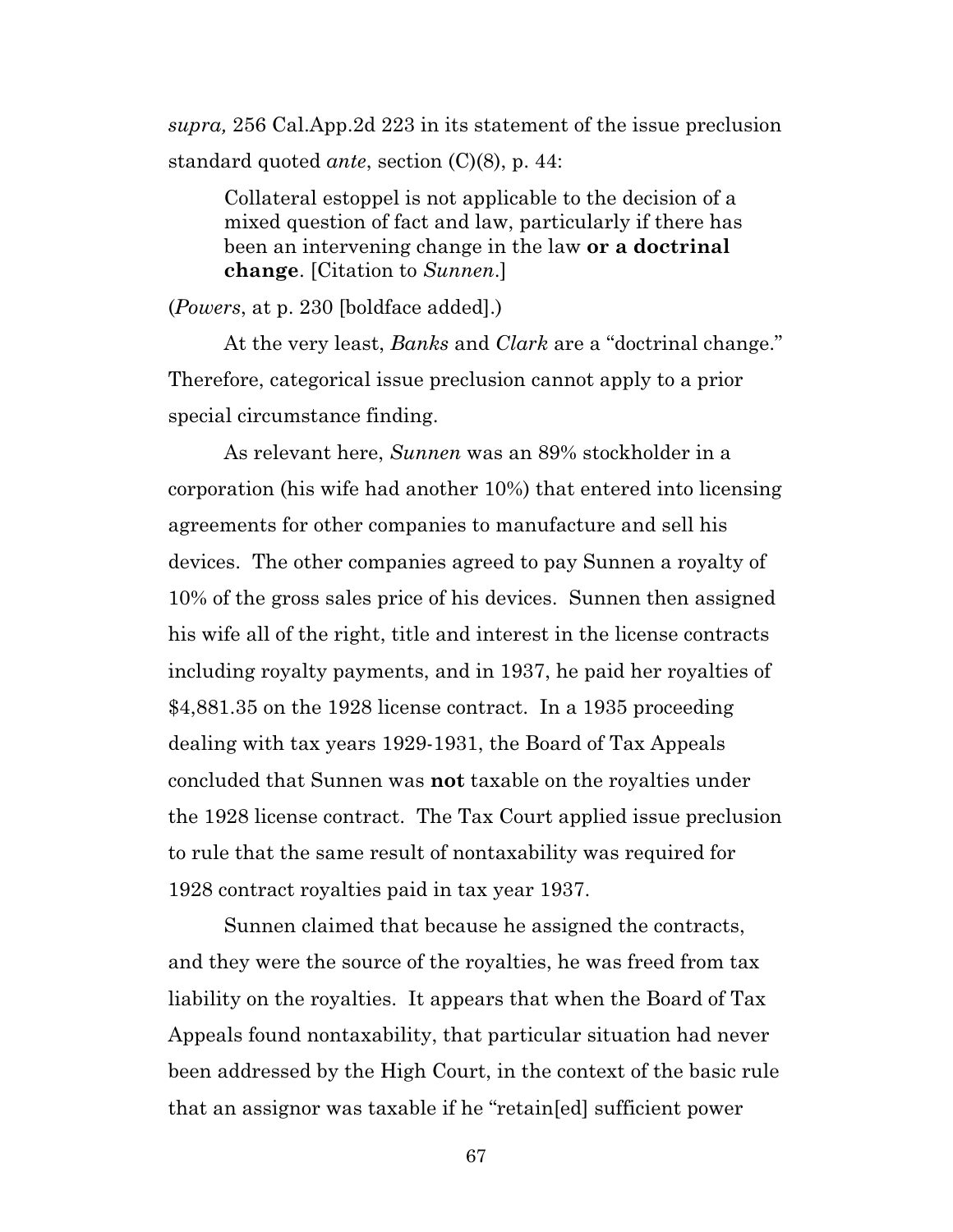over the assigned property or over receipt of the income to make it reasonable to treat him as the recipient of the income" (*id*. at p. 604). However, two 1940 decisions of the High Court and subsequent opinions, the "*Clifford*-*Horst* line of cases," clarified the law as it related to intrafamily transfers. The basic element at issue – sufficient retention of power over assigned property – remained the same, but the two High Court opinions and their progeny provided "guideposts" (*Sunnen*, at p. 606) on how that law would be applied in cases such as Sunnen's.

The U.S. Supreme Court thus held issue preclusion did not apply on the 1928 payments. Its analysis applies directly here:

[T]he clarification and growth of these principles through the *Clifford*-*Horst* line of cases constitute, in our opinion, a sufficient change in the legal climate to render inapplicable in the instant proceeding, the doctrine of collateral estoppel relative to the assignment of the 1928 contract. True, these cases did not originate the concept that an assignor is taxable if he retains control over the assigned property or power to defeat the receipt of income by the assignee. But they gave much added emphasis and substance to that concept .... So substantial was the amplification of this concept as to justify a reconsideration of earlier Tax Court decisions reached without the benefit of the expanded notions, decisions which are now sought to be perpetuated regardless of their present correctness. Thus in the earlier litigation in 1935, the Board of Tax Appeals was unable to bring to bear on the assignment of the 1928 contract the full breadth of the ideas enunciated in the *Clifford*-*Horst* series of cases. And, as we shall see, a proper application of the principles as there developed might well have produced a different result, such as was reached by the Tax Court in this case in regard to the assignments of the other contracts. Under those circumstances collateral estoppel should not have been used by the Tax Court in the instant proceeding to perpetuate the 1935 viewpoint of the assignment.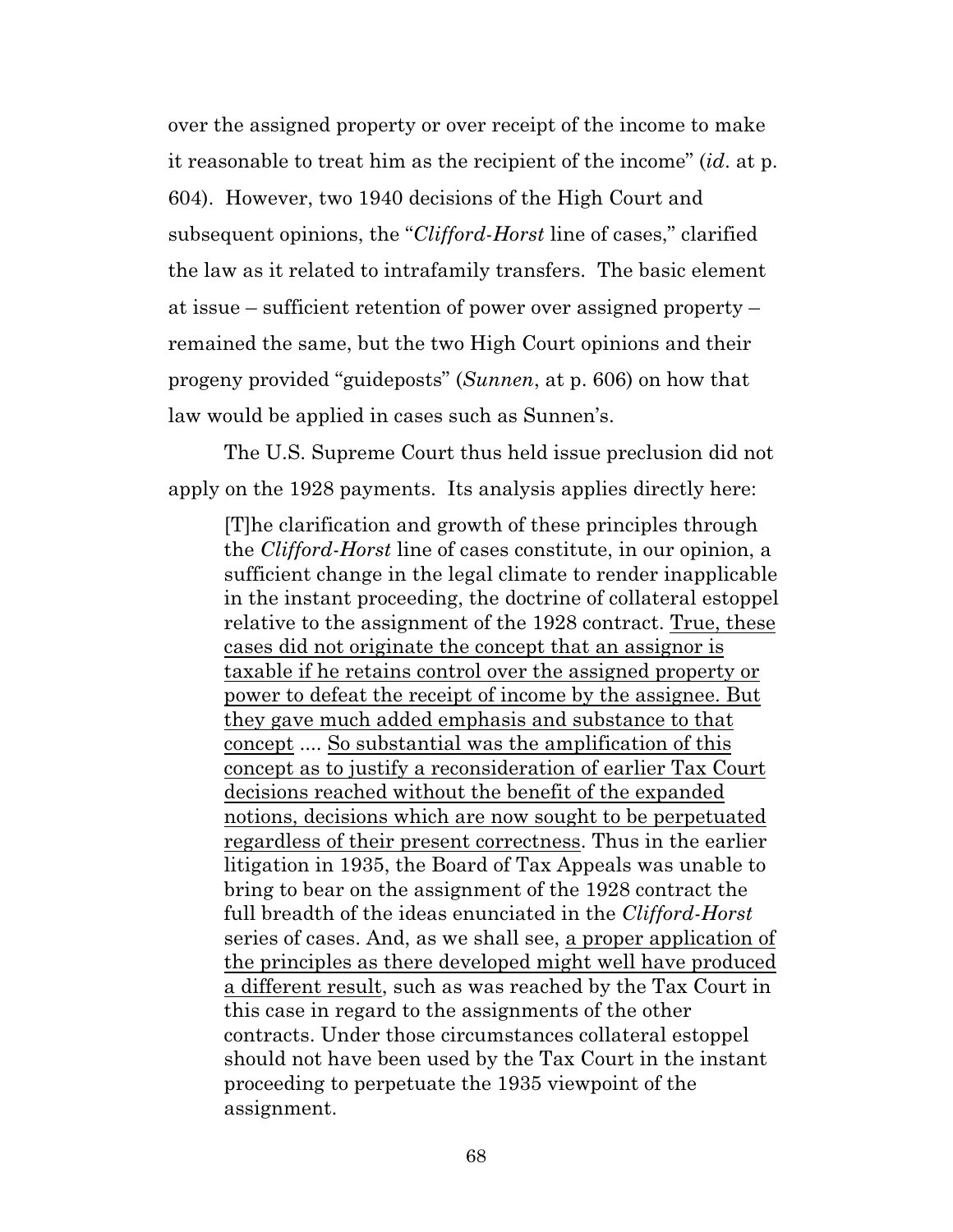(*Sunnen*, 333 U.S. 591, 606-607 [underscoring added].)

*Sunnen* is directly on point for the inapplicability of issue preclusion to the *Banks*/*Clark* issue in appellant Strong's case. At the time of Strong's trial and the trials in the other 16 published opinions, the law governing major participation + reckless indifference had not been fully developed, like the law governing taxability of intrafamily assignments of contract rights in *Sunnen*. But then, two decisions of a highest court – *Clifford* and *Horst* in *Sunnen*, *Banks* and *Clark* here – marked a "sufficient change in the legal climate" that would render issue preclusion inapplicable. Furthermore, that is so even though the basic statement of the legal issue – "the concept that an assignor is taxable if he retains control over the assigned property" in *Sunnen* (*id*. at p. 607), and major participation + reckless indifference here – remained identical. Beyond that, *Sunnen* noted that a proper application of the two new decisions (*Clifford* and *Horst*) "might well have produced a different result," which is just as true of a proper application of *Banks* and *Clark* to many special circumstances, as discussed in section (A) above.

*Powers v. Floersheim* obtained its statement of issue preclusion being inapplicable to a change in law or legal doctrine from *Commissioner v. Sunnen*. And *Sunnen* is directly on point to the *Banks*/*Clark* issue as it relates to issue preclusion.

In short, whether or not the doctrinal shift from *Proby* to *Banks* and *Clark* marks a full-fledged change in law, it is at least a sufficient doctrinal shift to negate issue preclusion.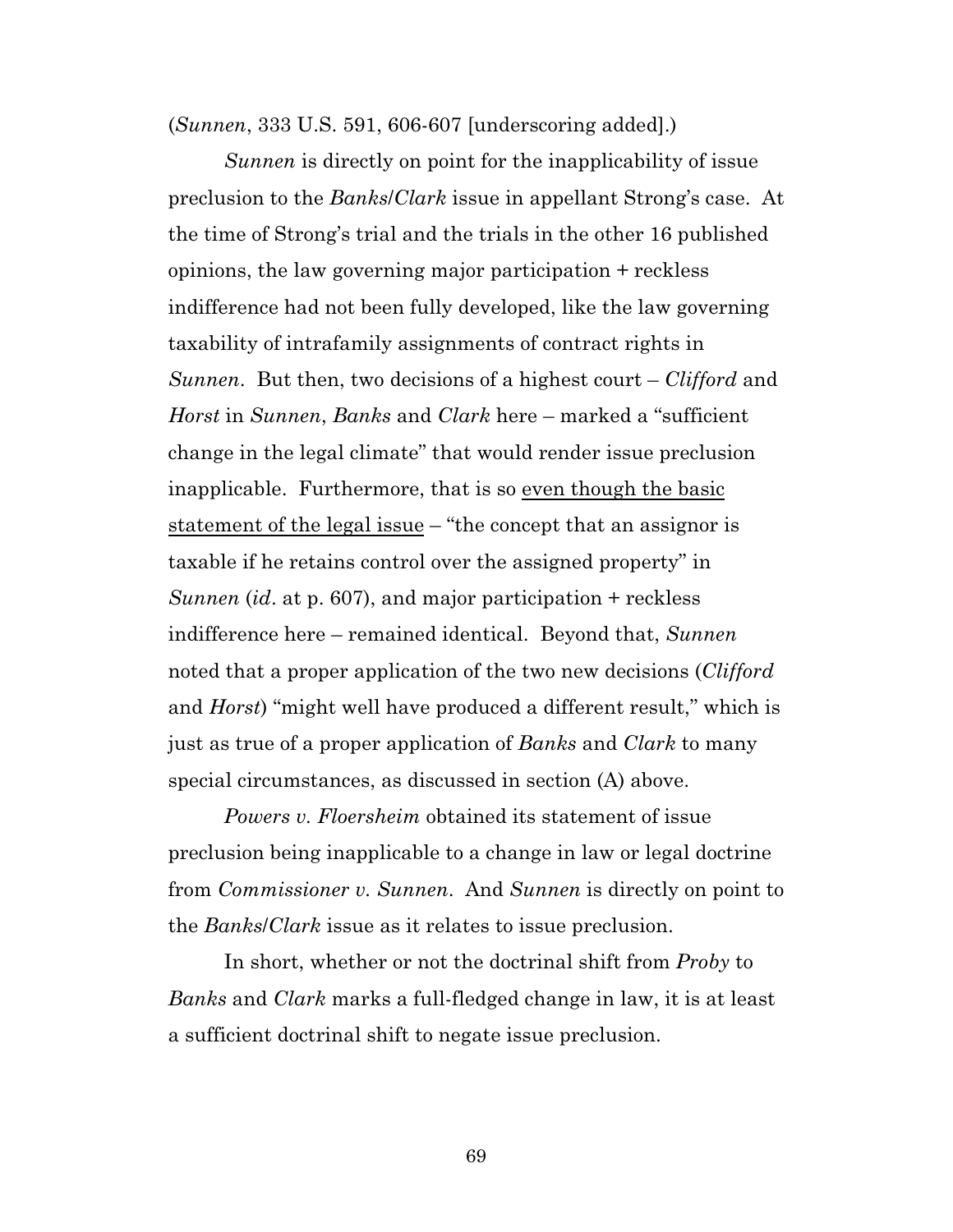## **CONCLUSION**

The Santa Clara County Independent Defense Counsel Office, as *amicus curiae*, respectfully urges this Court to hold that a prior special circumstance finding is not preclusive of a Penal Code section 1170.95 petition unless it meets all of the criteria of at least one of the traditional preclusion doctrines – claim preclusion, law of the case, or issue preclusion.

Respectfully submitted this 30th day of September, 2021.

Michelle Peterson

Michelle May Peterson Counsel for *Amicus Curiae* Santa Clara County Indpt. Defense Counsel Office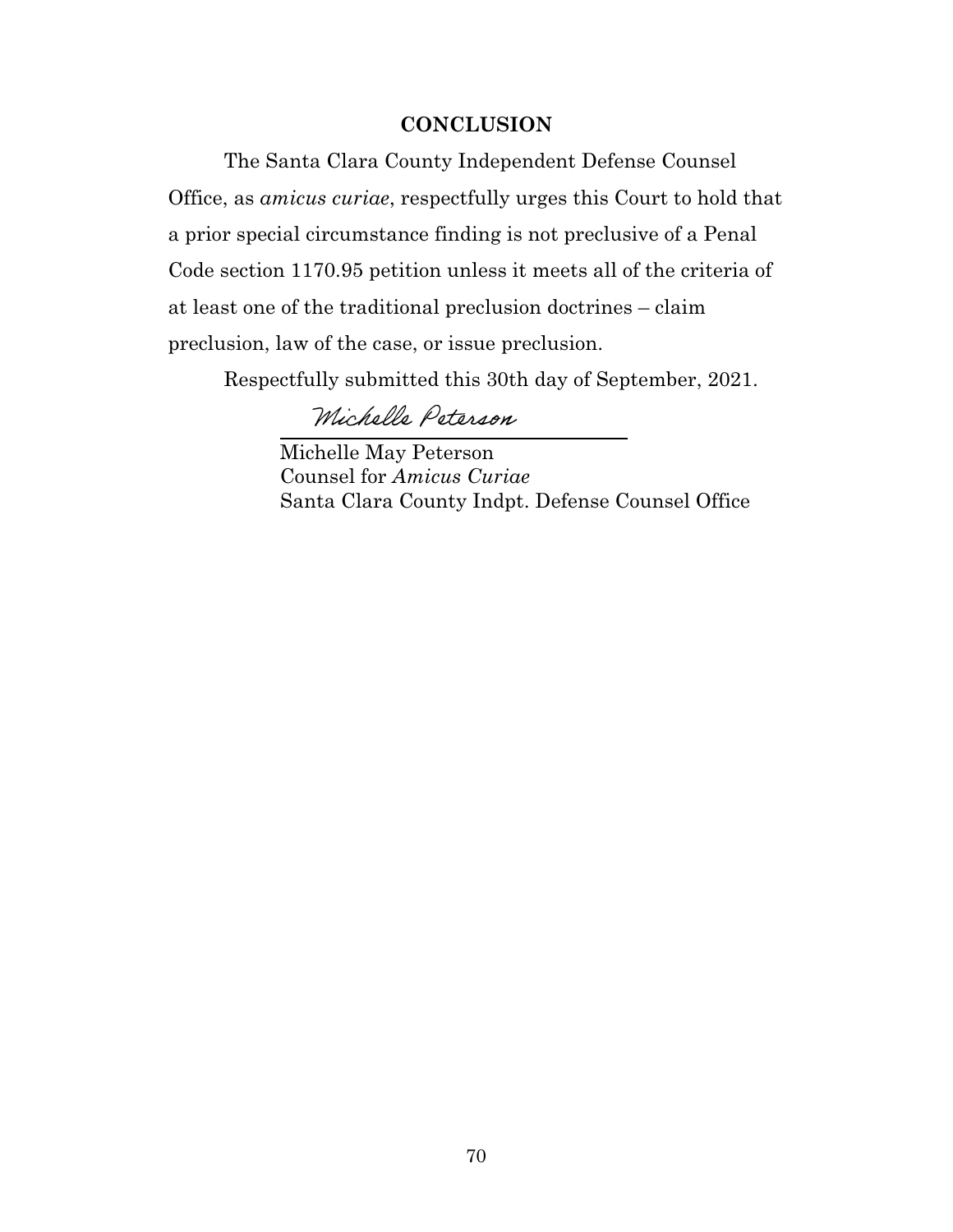## **CERTIFICATION OF WORD COUNT**

As counsel for the appellant, I certify under rule 8.360(b)(1), California Rules of Court, that this brief contains 13,998 words according to the word count of the computer program used to prepare the brief.

I declare under penalty of perjury of the laws of the State of California that the above is true and correct, and that this

document was executed on the date below.

 $\ddot{ }$ 

Respectfully submitted this 30th day of September, 2021.

Michelle M. Peterson

Michelle May Peterson Counsel for *Amicus Curiae* Santa Clara County Indpt. Defense Counsel Office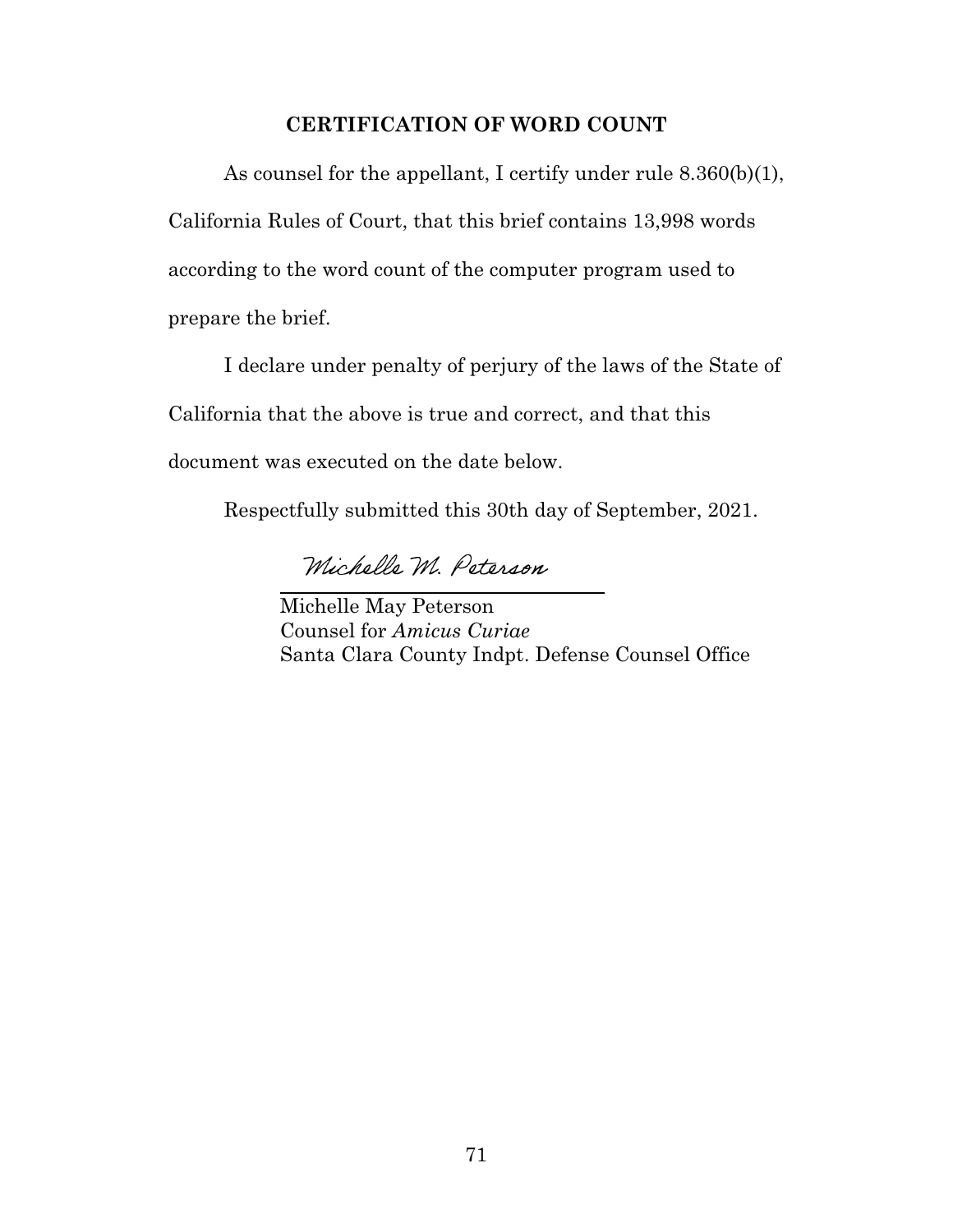## **DECLARATION OF SERVICE BY MAIL AND E-SERVICE ON CONSENT**

I, MICHELLE MAY PETERSON, declare as follows:

I am an active member of the State Bar of California, over the age of 18 years and not a party to this action. My business address is P.O. Box 387, Salem MA 01970-0487. On the date below, I submitted the foregoing BRIEF OF *AMICUS CURIAE* - SANTA CLARA COUNTY INDEPENDENT DEFENSE COUNSEL OFFICE, in No. S266606, to TrueFiling for filing with this Court, effected e-service on parties and entities as stated below, and served paper copies on all other persons/entities by placing a copy in an envelope at the address below each name, sealed and deposited in the U.S. Mail, postage paid:

Eric L. Christoffersen, Deputy Attorney General (e-service by TrueFiling) P.O. Box 944255 Sacramento CA 94244-2550

Central California Appellate Program (e-service by TrueFiling) 2150 River Plaza Dr. Suite 300 Sacramento CA 95833

Office of the Clerk (Criminal Appeals Unit) (f/d/t: Hon. Patrick Marlette) Superior Court, County of Sacramento 720 9th St. Sacramento CA 95814

Stefanie Mahaffey, Deputy District Attorney 901 G Street Sacramento CA 95814

Deborah L. Hawkins, Attorney at Law (e-service by TrueFiling) 1637 E. Valley Parkway PMB 135 Escondido CA 92027

I declare under penalty of perjury of the laws of the State of California that the above is true. Dated on September 30, 2021.

\_\_\_\_\_\_\_\_\_\_\_\_\_\_\_\_\_\_\_\_\_\_\_\_\_\_

Michelle May Peterson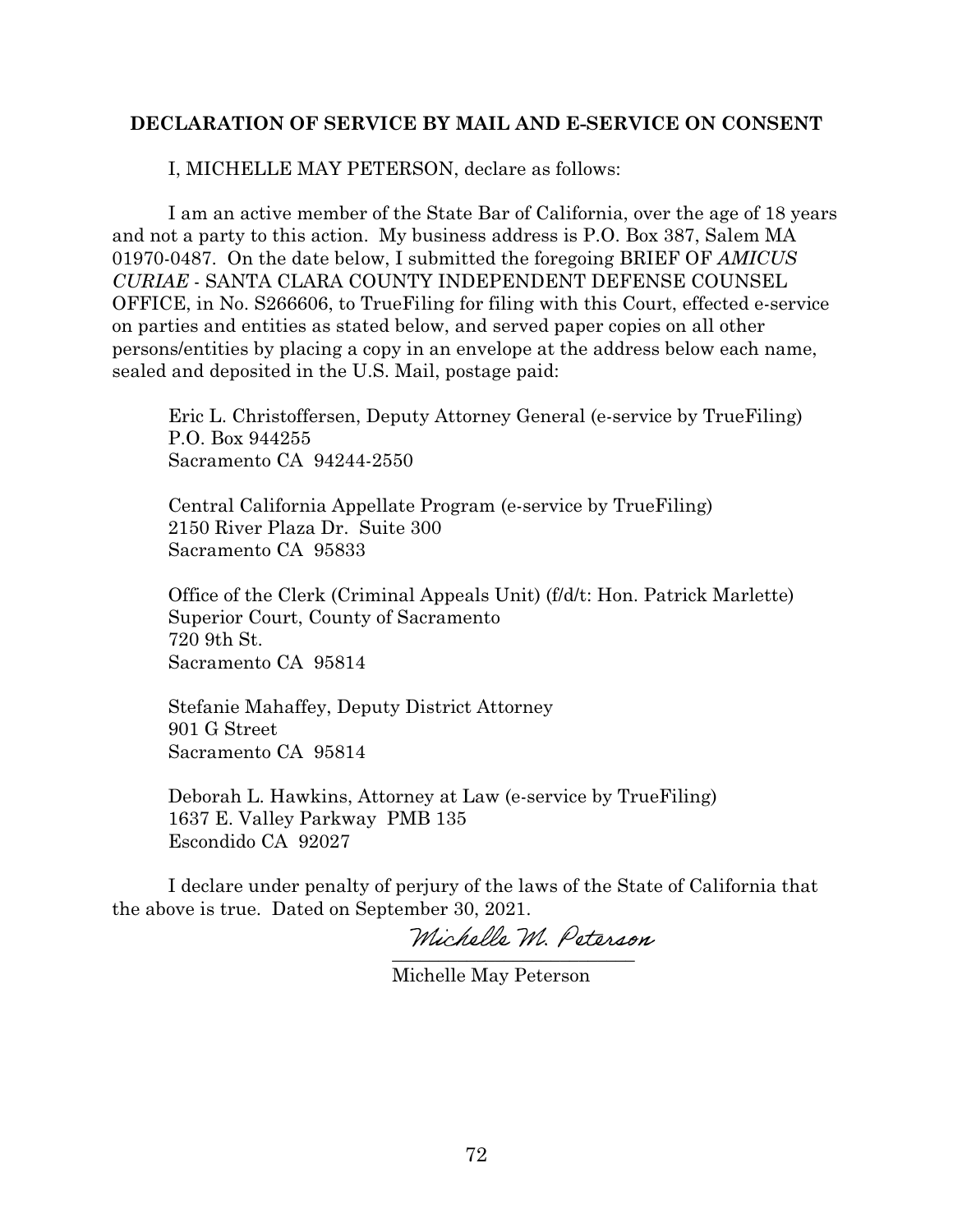## *PROOF OF SERVICE*

# **STATE OF CALIFORNIA**

Supreme Court of California

#### **STATE OF CALIFORNIA**

Supreme Court of California

## Case Name:**PEOPLE v. STRONG** Case Number:**S266606** Lower Court Case Number:**C091162**

- 1. At the time of service I was at least 18 years of age and not a party to this legal action.
- 2. My email address used to e-serve: **may111072@gmail.com**
- 3. I served by email a copy of the following document(s) indicated below:

Title(s) of papers e-served:

| <b>Filing Type</b>  | <b>Document Title</b>  |
|---------------------|------------------------|
| BRIEF               | S266606 ACB IDO 210930 |
| Service Recipients: |                        |

| <b>Person Served</b>                | <b>Email Address</b>              | Type <sup>1</sup> | Date / Time        |
|-------------------------------------|-----------------------------------|-------------------|--------------------|
| Diane Boggess                       | Diane.Boggess@doj.ca.gov          | $e-$              | 9/30/2021 10:34:03 |
| DOJ Sacramento/Fresno AWT Crim      |                                   | Serve             | <b>PM</b>          |
| Michelle Peterson                   | $\text{may} 111072$ @gmail.com    | $e-$              | 9/30/2021 10:34:03 |
| Michelle May Peterson               |                                   | Serve             | PM                 |
| 111072                              |                                   |                   |                    |
| Eric Christoffersen                 | Eric.Christoffersen@doj.ca.gov e- |                   | 9/30/2021 10:34:03 |
| Office of the Attorney General      |                                   | Serve PM          |                    |
| 186094                              |                                   |                   |                    |
| Office of the Attorney General      | sacawttruefiling@doj.ca.gov       | $e-$              | 9/30/2021 10:34:03 |
| Office of the Attorney General      |                                   | Serve             | <b>PM</b>          |
| Deborah Hawkins                     | dhawkins $8350$ @gmail.com        | $e-$              | 9/30/2021 10:34:03 |
| Court Added                         |                                   | Serve             | PM                 |
| 127133                              |                                   |                   |                    |
| Aj Kutchins                         | $ a $ .kutchins@ospd.ca.gov       | $e-$              | 9/30/2021 10:34:03 |
| Office of the State Public Defender |                                   | Serve             | <b>PM</b>          |
| 102322                              |                                   |                   |                    |

This proof of service was automatically created, submitted and signed on my behalf through my agreements with TrueFiling and its contents are true to the best of my information, knowledge, and belief.

I declare under penalty of perjury under the laws of the State of California that the foregoing is true and correct.

9/30/2021

Date

/s/Michelle Peterson

Signature

Peterson, Michelle (111072)